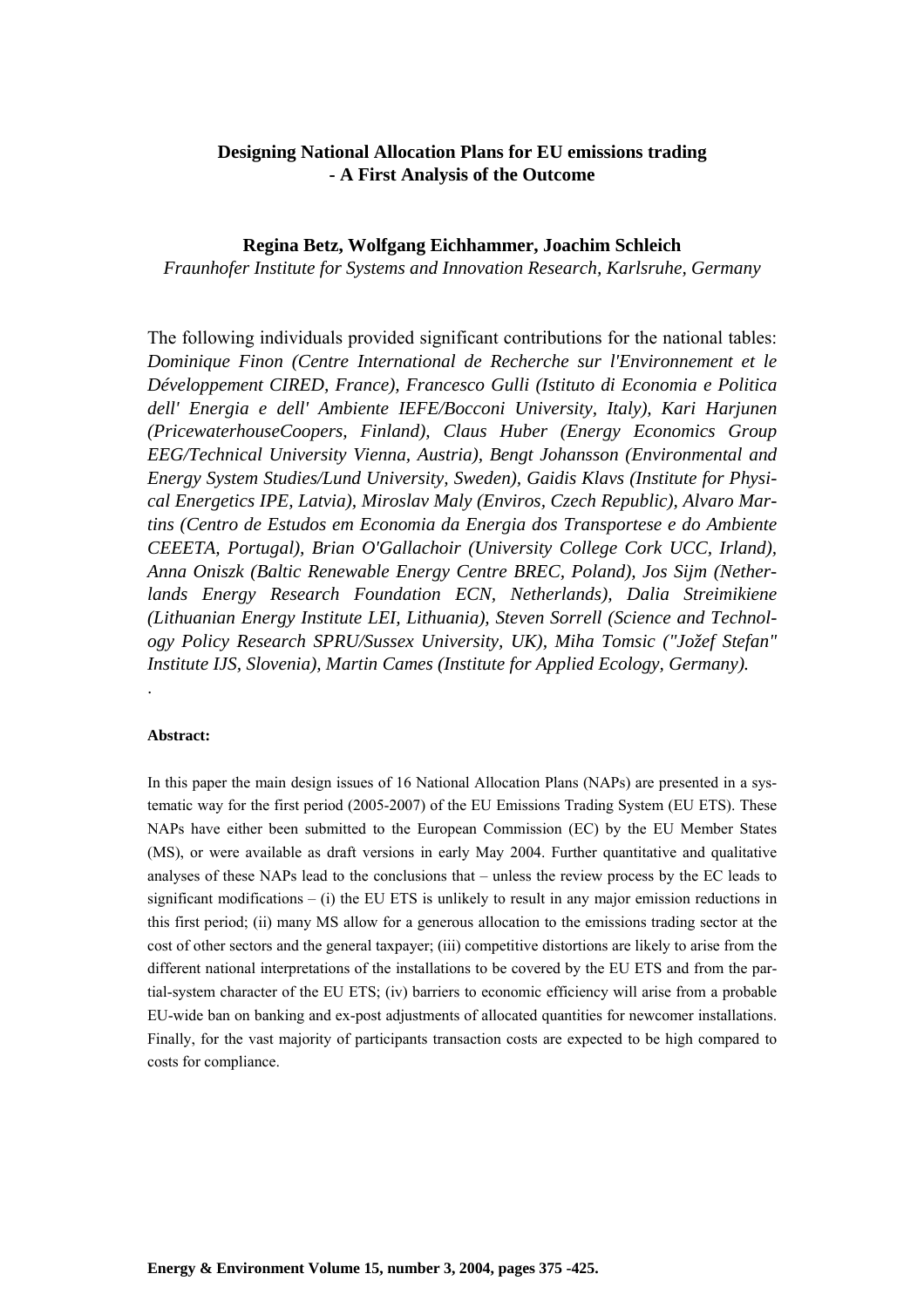## **1 Introduction**

In October 2003, the EU Directive on Emissions Trading (CEC 2003a) came into force. Accordingly, large installations of the energy industry and most other carbonintensive industries will participate in an EU-wide  $CO<sub>2</sub>$  trading system (EU ETS) starting in 2005. As one of the cornerstones of the European Climate Change Programme, the EU ETS is expected to result in the world's largest emissions trading system and help fulfil the EU's obligations under the United Nations Framework Convention on Climate Change and the Kyoto Protocol in a cost-effective and economically efficient way (CEC 2000). In the Kyoto Protocol, the EU has committed to reducing greenhouse gas emissions by 8 % by the years 2008-2012 compared to 1990 levels. In the subsequent Burden-Sharing Agreement, the EU 15-target was broken down into targets for individual Member States (MS). The resulting targets range from –28 % for Luxembourg, and –21 % for Denmark and Germany to +27 % for Portugal compared to 1990 levels (see Figure 1). The emission target for the majority of the ten accession countries, which joined the EU on 1 May 2004, is  $-8\%$ ; for Poland and Hungary, the target is  $-6\%$ .

The central element of the EU ETS is the so-called National Allocation Plan (NAP), which each separate Member State develops autonomously. According to Article 9 of the EU Directive, the NAP shall state the total quantity of allowances in each period, and how these allowances will be allocated to individual installations. The NAPs for the first commitment period for the EU ETS (2005-07) should have been submitted for notification to the EU Commission and to the other Member States by 31 March 2004.1 The accession countries were given additional time until 1 May 2004, the date of joining the EU. The EU Commission may then accept or reject the NAPs within three months from the actual date of submission based on the criteria laid out in the Directive. Thus, the NAP has to be based on objective and transparent criteria and comments from the public have to be properly taken into account. In particular, the criteria given in Annex III of the Directive - which are either mandatory or optional - have to be considered:2

- (1) consistency of the total quantity of allowances to be allocated with the MS's EU Burden-Sharing Agreement and national climate change programmes;
- (2) consistency with assessments of historic and projected emissions development towards achieving the required emission targets;
- (3) consistency with the potential to reduce emissions, including the technological potential; allocation may be based on average emissions by products (e. g. t  $CO<sub>2</sub>/kWh$  electricity);
- (4) consistency with other Community legislative and policy instruments;

 $\overline{a}$ 

<sup>1</sup> In fact only five MS met this deadline: Austria, Denmark, Finland, Germany and Ireland.

<sup>2</sup> MS may apply additional national criteria.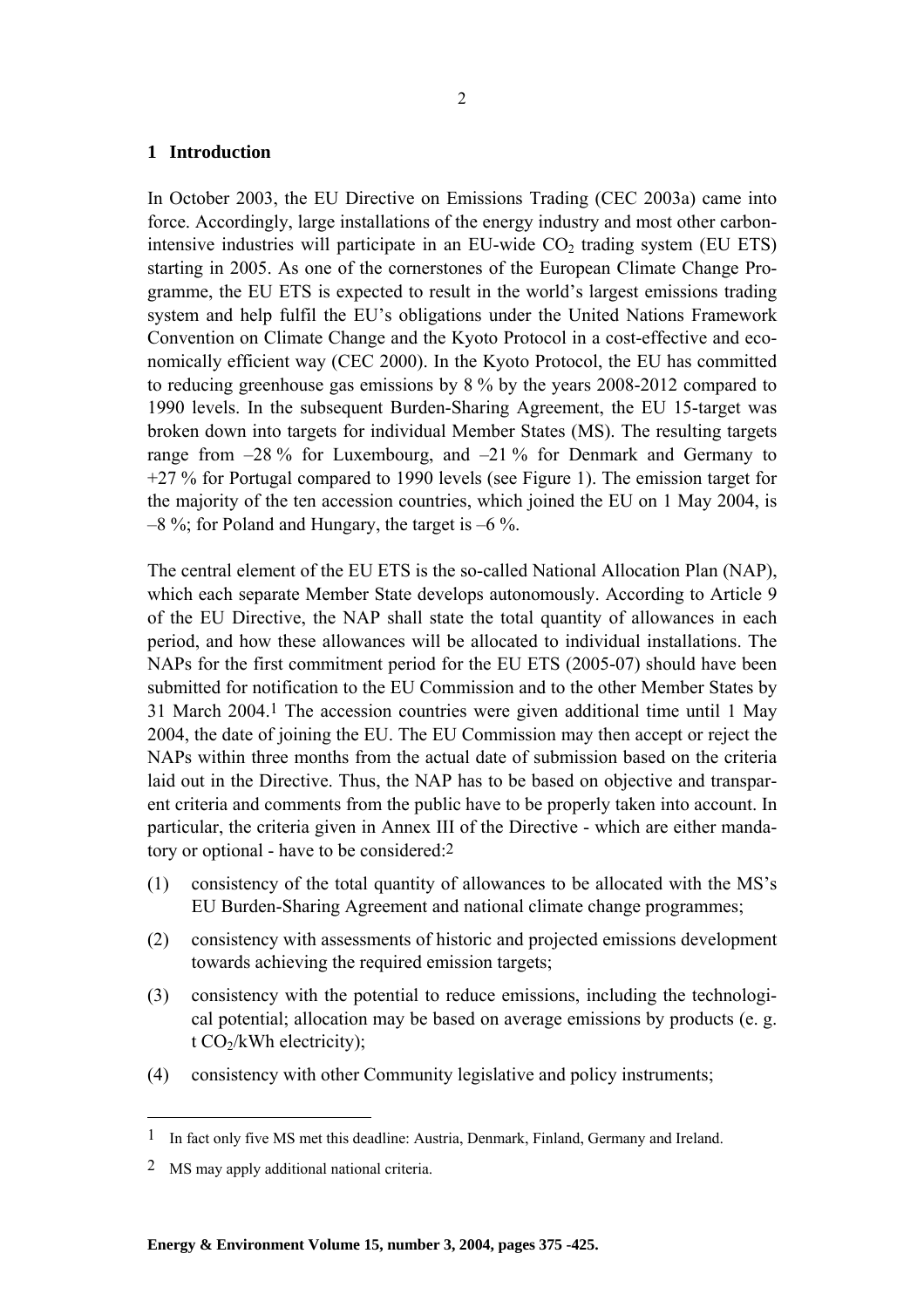- (5) non-discrimination between companies or sectors;
- (6) information on treatment of new entrants;
- (7) information on whether and how early action is accounted for;
- (8) information on how clean technologies are taken into account;
- (9) inclusion of provisions for the involvement of the public;
- (10) list of installations with intended allocation;
- (11) information on how competition from outside the EU is taken into account.

In January 2004, the Commission published guidelines on the implementation of these criteria (CEC 2004). Since MS differ considerably in terms of their emission targets and their achievements so far, the EU Commission leaves it up to the individual MS how it decides to meet its emission target.

In the following sections of the paper, the main features of the 16 NAPs which were available at the time of writing (early May 2004) are presented and evaluated.3 The status and validity of the NAPs vary from Member State to Member State. For eleven Member States (Austria, Denmark, Finland, Germany, Ireland, Lithuania, Luxembourg, the Netherlands, Slovenia, Sweden, UK), officially notified versions were available – which will be considered by the Commission within the next three months. For five other member states (Belgium/Flanders/Wallonia, Estonia, Italy, Latvia, Portugal), only draft versions had been published. Preliminary information was available about the Czech, the French and the Polish NAPs on a national level. Thus, changes are to be expected in the coming months – especially with regard to the draft NAPs.4 For Belgium, three regional NAPs (for Flanders, Walloon and the Brussels region) and one national NAP are being developed, but since they are fairly complex and since some of these NAPs were not available in time, Belgium could not be included as a table in this survey.5

## **2 Defining the emissions trading sector**

 $\overline{a}$ 

The emissions trading sector (ET-sector) will cover typically 30 - 50 % of the national greenhouse gas emissions in the Member States (except for Poland with around 70 % on the upper end, and France with around 20 % at the lower end), depending on the economic structure and the power generation mix. The number of

<sup>3</sup> These NAPs were downloaded from the official webpage of the EU under http://europa.eu.int/comm/environment/climat/emission\_plans.htm.

<sup>4</sup> If a Member State submits additions or modifications to the notified plan, the three month period of the Commission for considering the NAP will be renewed.

<sup>5</sup> Each region has agreed in a burden-sharing approach, on an individual target (Belgium: -7.5 %, Flanders: -5.2 %, Walloon: -7.5 %, Brussels region: +3.5 %). The competence for the NAPs lies within the regions.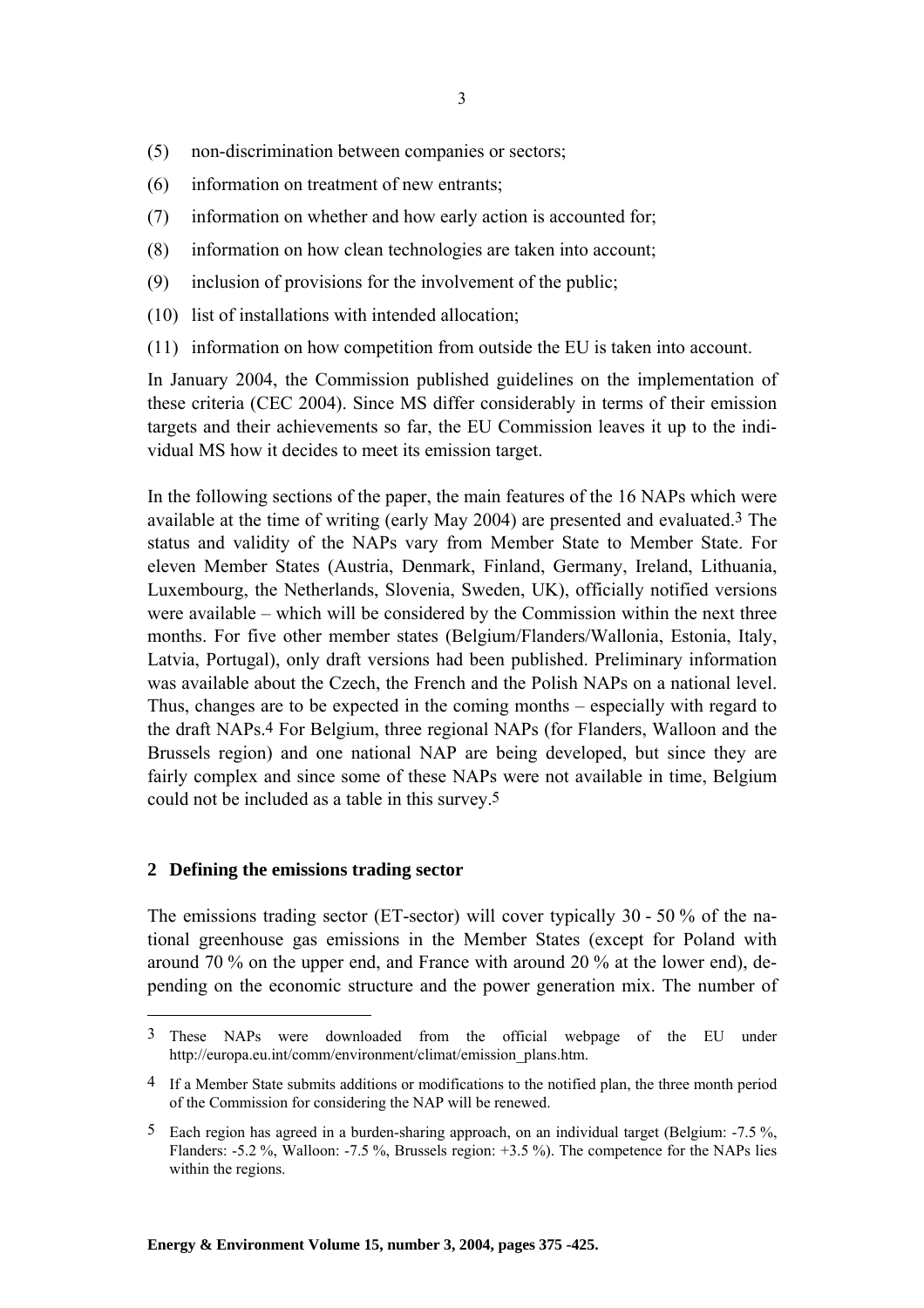installations included in the ETS range between 19 in Luxembourg and more than 2,300 in Germany.6 One of the major problems of the implementation of the Directive is the different interpretation of Annex I of the EU ETS Directive by MS. This Annex lists the activities to be covered by the EU ETS. Most MS base the interpretation on their national implementation of the EU-Directive on Integrated Pollution Prevention and Control (IPPC)7 and include installations as requested by the Commission (European Commission DG Environment 2003). However, since MS differ in their implementation of the IPPC Directive and thus Annex I of the EU ETS Directive (CEC 2003a), unequal treatment of otherwise equal installations may lead to competition distortions.8 For example, in Germany, Poland and Luxembourg, steam crackers and melting furnaces are not (or would not be) covered, since the definition of combustion installation covers only activities which transform energy carriers into secondary or primary energy carriers such as electricity, heat or steam. In France, an even narrower interpretation is under consideration, which would only cover combustion installations from the energy sector and no combustion installations from industry, if not mentioned separately in Annex I. In Belgium (the few) installations from the tertiary and the military sector have also been included. .

Furthermore differences in the accumulation rule exist, which sets the criteria governing which of the installation capacities below the  $20 \text{ MW}_{th}$  threshold or other production thresholds have to be accumulated and to be included in the EU ETS. In Germany, for example, the accumulation rule will be less stringent than expressed by the Directive. According to the Directive, capacities have to be accumulated if they are run by the same operator, or if they fall under the same subheading in the same installation or on the same site (CEC 2003a, Annex I). In Germany all criteria have to be fulfilled *at the same time*. The EU Commission has threatened to report these MS to the European Court of Justice. Apparently, this threat has had little success in convincing these MS to change their approach. Most likely, the necessary harmonisation of the installations covered by the ETS will be left to the second period 2008-2012.

 $\overline{a}$ 

<sup>6</sup> The number of installations depends on the definition of installation. In Germany and the Netherlands for example the wording "installation" refers to the installations which are covered by a single permit, not necessarily to an individual installation in a technical sense.

<sup>7</sup> The purpose of the IPPC Directive is to minimise pollution from various point sources throughout the EU. All installations covered by Annex I *of* the Directive must obtain a permit from the national authorities, or else they are not allowed to operate. These permits have to be based on the concept of Best Available Techniques (or BAT).

<sup>8</sup> The following is stated by the Danish government in the draft bill: "If the European Commission changes its interpretation of the directive in this regard, the government is prepared to introduce an amendment proposal to the law that ensures that the group of installations and activities covered corresponds to what applies in other EU countries." (Danish Parliament, p. 20)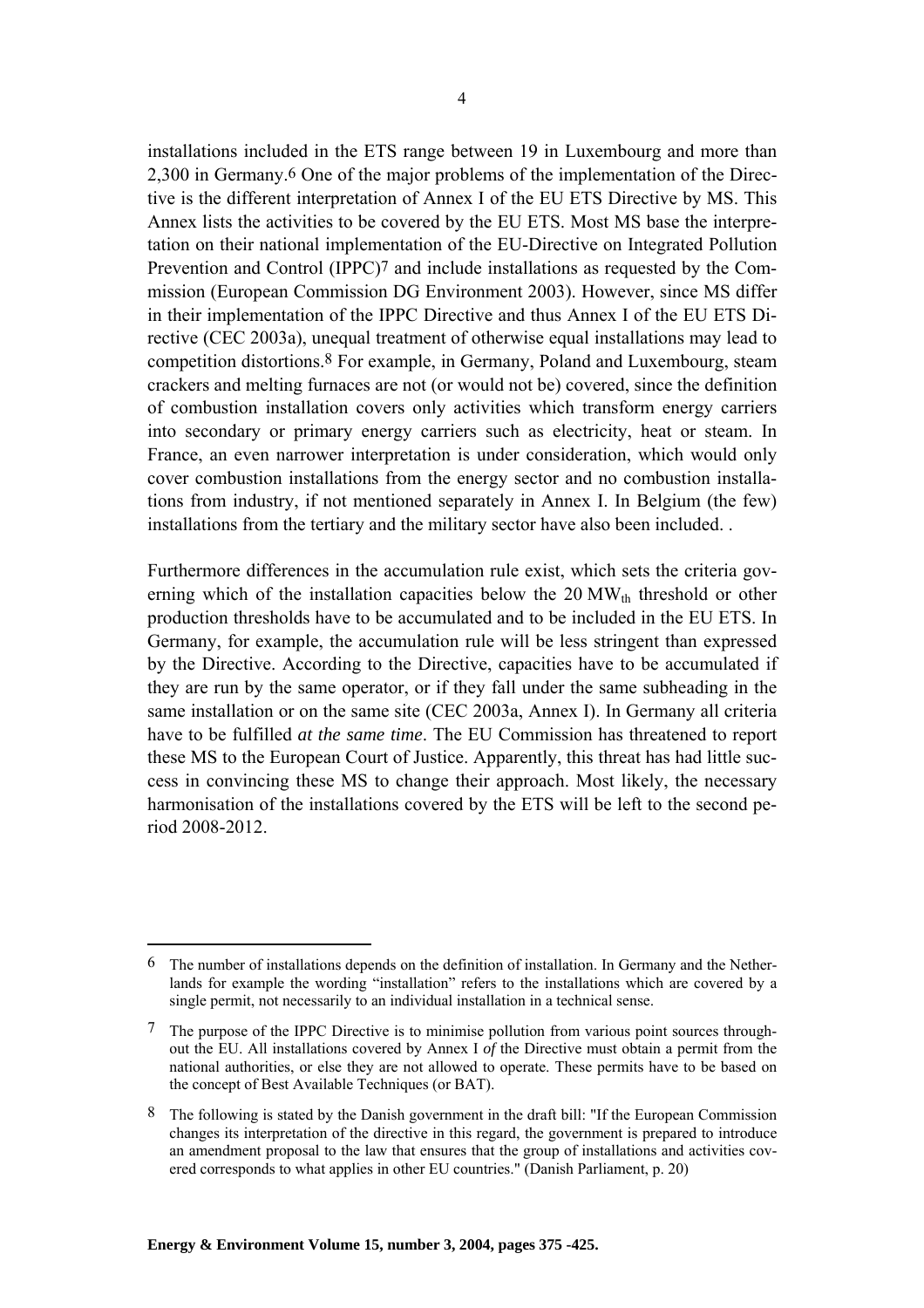The coverage also depends on the use of opt-in<sup>9</sup> and opt-out<sup>10</sup>. While almost all MS – except the Netherlands and the UK – do not allow for opt-out, opt-in was used more frequently.<sup>11</sup> For example Finland, Sweden and Slovenia have used the opt-in provision for heat and power installations smaller than  $20 \text{ MW}_{th}$ . Accordingly, these are included if they are part of a district heating system and if one installation has a capacity of more than 20  $MW_{th}$ . Pooling is allowed in most Member States and some declarations of intent have been received so far for example in Slovenia and Portugal.12

## **3 Allocation methods**

 $\overline{a}$ 

Most Member States use a two-step (or even multi-step) approach for the allocation:

- First Step: macro level or top-down allocation which defines the total target for the entire ET-sector (and sometimes also for the non-ET-sectors) or for individual activities, i.e. power sector or different industry sectors13;
- Second step: micro level or bottom-up allocation which governs the allocation of allowances for individual installations.

Typically, compliance factors (of less than 1.0) are applied to guarantee consistency of the bottom-up allocation with the top-down targets for the ET-sector. However, some of the accession MS such as Poland and the Czech Republic, which – like almost all accession MS – will easily reach their Kyoto-targets without further measures, do not use compliance factors. Hence, in these countries, the cap equals the sum of the quantities allocated to individual installations. But the Commission  $may - e$ . g. based on state-aid rules - refute this kind of allocation. In the next section the macro level approaches are compared in more detail.

12 According to Article 28 of the Directive, MS may allow operators to form a pool of installations from the same activity, where a trustee will be obliged.

<sup>9</sup> According to Article 24 of the Directive, MS may, under certain conditions, include installations in the EU ETS which carry out activities listed in Annex I below the capacity limits referred to in Annex I.

<sup>10</sup> According to Article 27 of the Directive, MS may apply to the Commission for installations to be – under certain conditions – temporarily excluded from the EU ETS for the period 2005-07. In particular, penalties, monitoring, reporting and verification requirements must be the same as for installations covered by the EU ETS.

<sup>11</sup> The Dutch government has proposed to the European Commission to opt-out installations which emit less than 25,000 tons  $CO<sub>2</sub>$  per year, because of the high administrative burden to participate in the EU ETS. So far, 74 of the 139 small installations eligible to opt out have expressed the wish to do so. These installations account for about 0.87 Mt or 1 % of the Dutch ET-budget (Dutch NAP, pp. 23). The UK intends to exclude installations that are covered by the UK Emissions Trading Scheme, or by Climate Change Agreements. Equivalence of environmental effect, monitoring, reporting and verification requirements and penalties are demonstrated (UK NAP, p. 27).

<sup>13</sup> For the remainder of the paper these will be referred to as sub-sectors.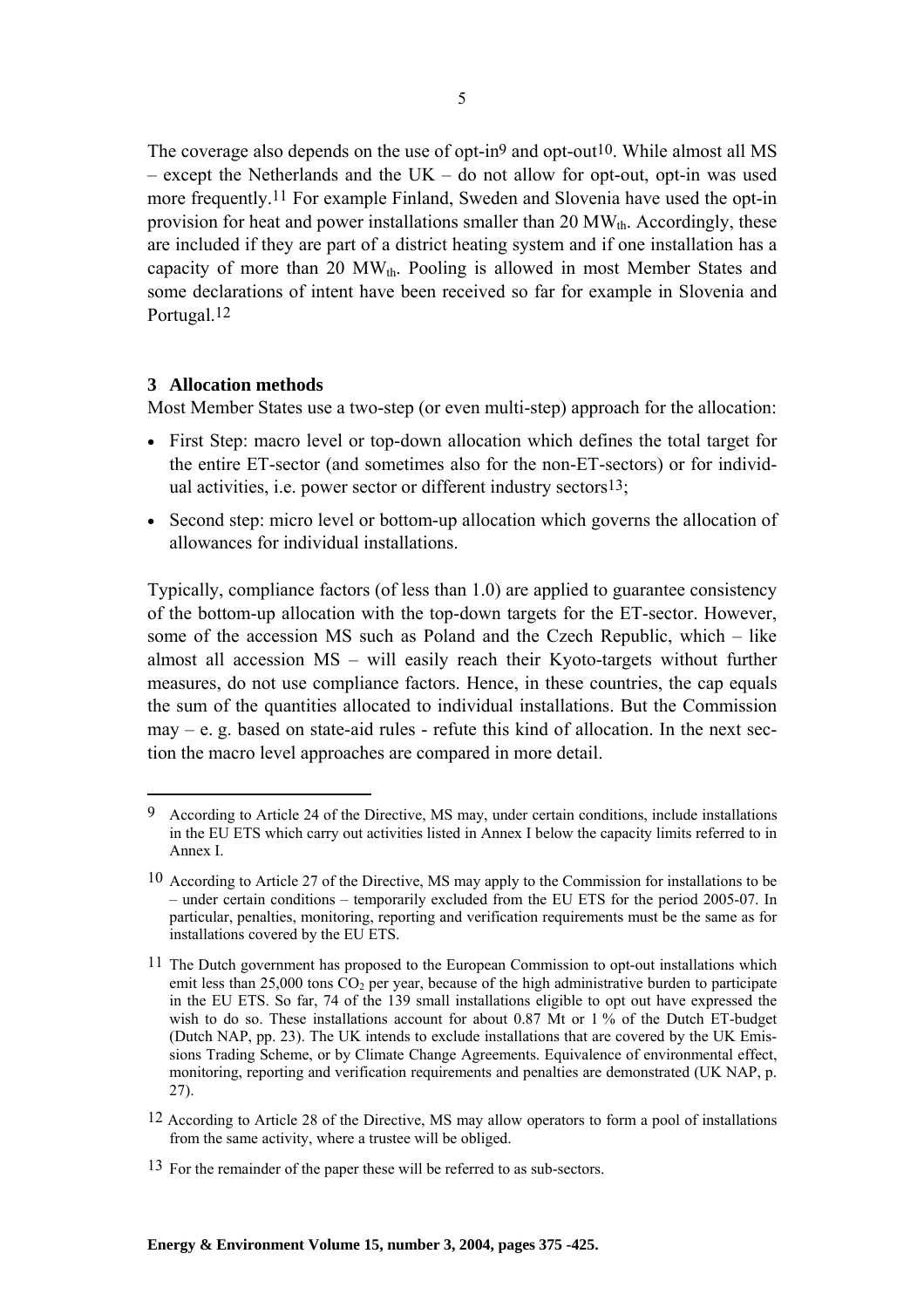## **3.1 Macro-level allocation**

 $\overline{a}$ 

Most of the MS have used the so-called "with-measures scenario" as included in their national climate strategies, possibly updated, to determine the target for 2005- 07 of the ET- and non-ET-sector by, e. g. linear interpolation. Only a few Member States, such as the Netherlands, have set separate targets for other sectors like the household and the transport sector (Dutch NAP, p. 29). Furthermore, for 2008-12 MS may use the Flexible Mechanisms of the Kyoto Protocol to reach their Kyoto/Burden-Sharing targets. Most of the former EU 15 countries plan to buy allowances from abroad, i. e. Emission Reduction Units (ERUs) from projects under Joint Implementation (JI), Certified Emission Reductions (CERs) from projects under the Clean Development Mechanism (CDM), Assigned Amount Units (AAUs) from international emissions trading between countries, or allowances from the EU ETS. Some MS have included the projected quantities of these external sources in their NAP. Based on the information available from the NAPs included in this survey, the total expressed interest from governments to purchase allowances (CERs, ERUs, AAUs) from abroad is expected to be around 50 Mt  $CO<sub>2</sub>e/a$  or for the period 2008-12 a total of 256.5 Mt  $CO<sub>2</sub>e<sub>14</sub>$ 

MS have applied different approaches to determine the ET-budget. Pre-existing voluntary/negotiated agreements between industry and governments were used in the UK, Italy and the Netherlands as a basis for the targets at sub-sector level.15 In Germany, it was first attempted to base the total reduction target on existing voluntary agreements. However, after tedious political negotiations between the Environmental and the Ministry of Economics and Labour in Germany, the reduction turned out to be much more lenient than originally planned.16 In most Member States, part of the reduction potential stated in their climate strategies for 2008-2012 was taken as a basis. A cost-optimisation approach to determine the emission budgets between the non-ET- and ET-sectors was rarely used (partially in Slovenia), if this had not already been included in the climate strategy. Ireland has explicitly stated that the reduction of 3.4 Mt  $CO<sub>2</sub>$  p.a. is based on domestic emission abate-

<sup>&</sup>lt;sup>14</sup> The following information on annual purchases was available: Austria (7.0 Mt CO<sub>2</sub>e), Denmark  $(3.7 \text{ Mt CO}_2)$ : Finland  $(3.0 \text{ Mt CO}_2)$ ; France (not decided yet), Germany (not required), Greece (no information available), Ireland  $(3.7 \text{ Mt } CO<sub>2</sub>e)$ , Italy (yes, but not quantified yet), Luxembourg (3.0 Mt CO<sub>2</sub>e), Netherlands (20 Mt CO<sub>2</sub>e), Portugal (6.5 Mt CO<sub>2</sub>e), Slovenia (no use), Spain (no information available), Sweden (no use), United Kingdom (no use). In Belgium the situation is rather complex: the Federal State needs to compensate the gap for the regions (2.5 Mt  $CO<sub>2</sub>e/a$ ) through the use of Flexible Mechanisms. However, the regions have also the possibility to use Flexible Mechanisms (Walloon 1.1 Mt CO<sub>2</sub>e, Flanders: up to 1.9 Mt CO<sub>2</sub>e, Brussels region no specified amount). In total, at least 40 % of the Belgium effort of 11 Mt  $CO<sub>2</sub>$  reduction (around  $4.4$  Mt CO<sub>2</sub>e) as compared to 1990/95 might come from the use of Flexible Mechanism.

<sup>15</sup> For the interaction of voluntary agreements with emissions trading in general, see OECD (2003a, 2003b) for the Netherlands, see Sijm et al. (2003) and for France, see Boemare et al. (2004).

<sup>16</sup> According to the German Draft NAP published by the Environmental Ministry in January 2004, the ET budget, which was based on the voluntary agreement, was  $15$  Mt CO<sub>2</sub> p.a. below the final ET-budget.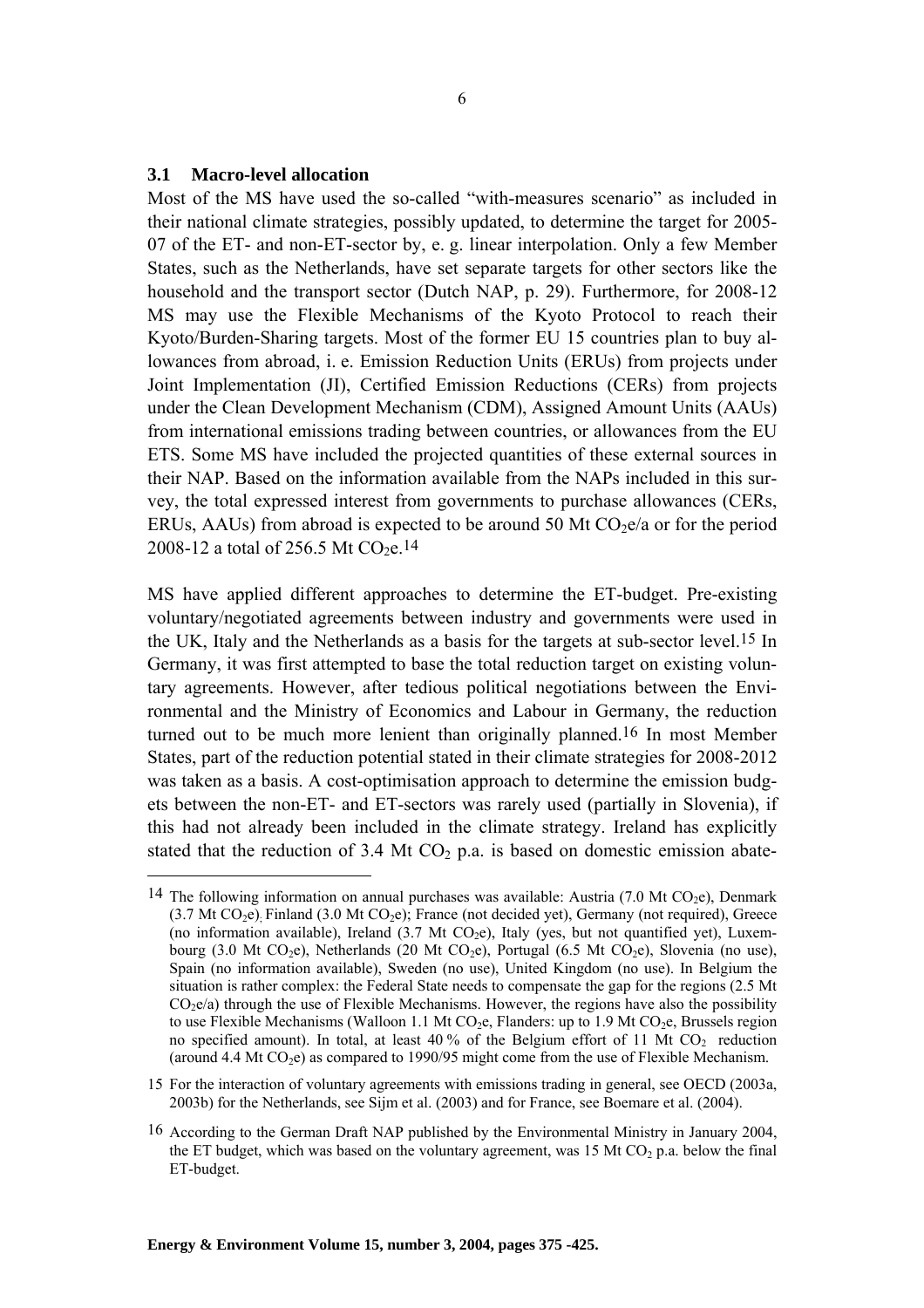ment options in the ET-sector at a cost of  $\epsilon$  10 per tonne or less as calculated by ICF/BOC/ESRI (2004).

After determining the total ET-budget on the macro level some Member States have included an intermediate step and set subcategory targets to reflect different reduction potentials and different economic development in the different sub-sectors. Some MS split the total reduction burden between the energy and industry sector, e. g. Austria and the UK, where generally the energy sector has to bear the greater reduction. This is based on lower abatement costs and competition arguments.

## **3.2 Distance to target analysis / stringency of target**

The price on the ET market will – among other things - depend mainly on the total allocation of the MS, whereby excess allocation should be avoided by fulfilling the criteria set by the Commission. As a criteria for the macro allocation, Annex III of the Directive states that the "total quantity of allowances to be allocated shall not be more than is likely to be needed for the strict application of the criteria of this Annex." Furthermore, "the quantity shall be consistent with a path towards achieving or over-achieving" each Member State's Kyoto target. The interpretation of these criteria is difficult and the Commission published a guidance document which, on the one hand, stated in regard to the path "the path is intended to be a trend line, not necessarily a straight one, but one that is leading towards or goes beyond" achieving the Kyoto target (CEC 2004, p. 5). On the other hand the Commission "understands '*likely to be needed*' as forward-looking and linked to the projected emissions of covered installations as a whole (...)". The second quote undermines all the stringency of the first sentence, since the Commission allows MS to use projected emissions and not necessarily recent or actual figures to determine the allocation. If those projections are very optimistic, or if affected companies or business associations with a vested interest in a high allocation are included in "negotiating" projected emissions, there is a high risk that the allocated quantities will exceed actual emissions. Thus, the weighting of these two interpretations by the Commission will determine the rejection of a NAP and will greatly affect the market price. In Figure 1 three different ways to determine the stringency of the target for each MS are presented:

- (1) ET-budget (including reserves for new entrants etc.) compared to emissions of ET-sector in the base year / base period (e. g. 2000-2002), which is the year/period the micro level allocation is based on;
- (2) ET-budget (including reserves) compared to reference emissions projections of the ET-sector for 2005-2007 if included in the NAP;
- (3) ET-budget (including reserves) compared to a fictitious ET-budget, which is based on the linear interpolation (2006) between recent actual emissions and the Kyoto target (2010), assuming that the distribution between ET- and non-ET-sectors will remain constant until 2010. Furthermore, the planned purchases of allowances from abroad via Flexible Mechanisms was not inte-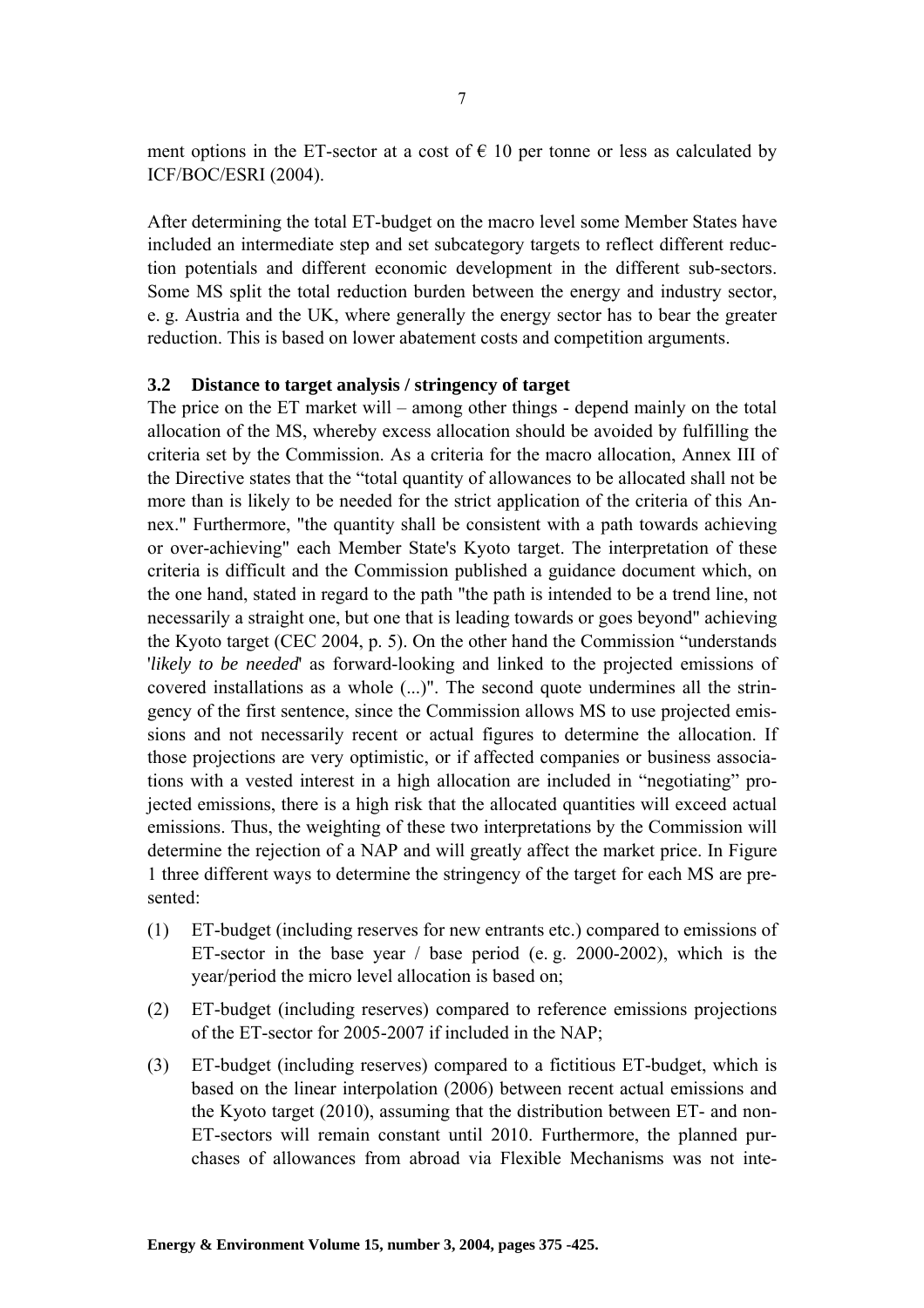grated in the diagram but was calculated separately (see bold figures in brackets).

Figure 1 shows that most of the EU15 MS are far from a linear path towards reaching their targets, assuming a proportional contribution by all sectors.17 Most MS also allocate many more allowances than would be needed compared to actual emissions in the base period. This might be due to the expected higher use of existing capacities and the accounting for growth. In contrast, compared to projected emissions, most Member States have an under allocation and this might be accepted by the Commission depending on the weighting between the two criteria. Somewhat surprisingly, based on these figures, Germany and the UK which are among the few MS where the ET-budget is lower than emissions in the base period, appear to apply more stringent targets than most other MS. Italy appears to allocate even more allowances than the projected emissions for 2006.

Figure 1: Quantitative analysis of NAPs



**Preliminary quantitative analysis of NAPs EU15** 

Note: No compensation was taken into account for Denmark. For Italy data for 2000 is used; for Denmark data for 2002 (no base period data available) is used.

 $\overline{a}$ 

<sup>17</sup> These findings support the claim by Kruger and Pizer (2004, p. 39) that "the ultimate challenge…may be maintaining the political will in Europe to meet the Kyoto target".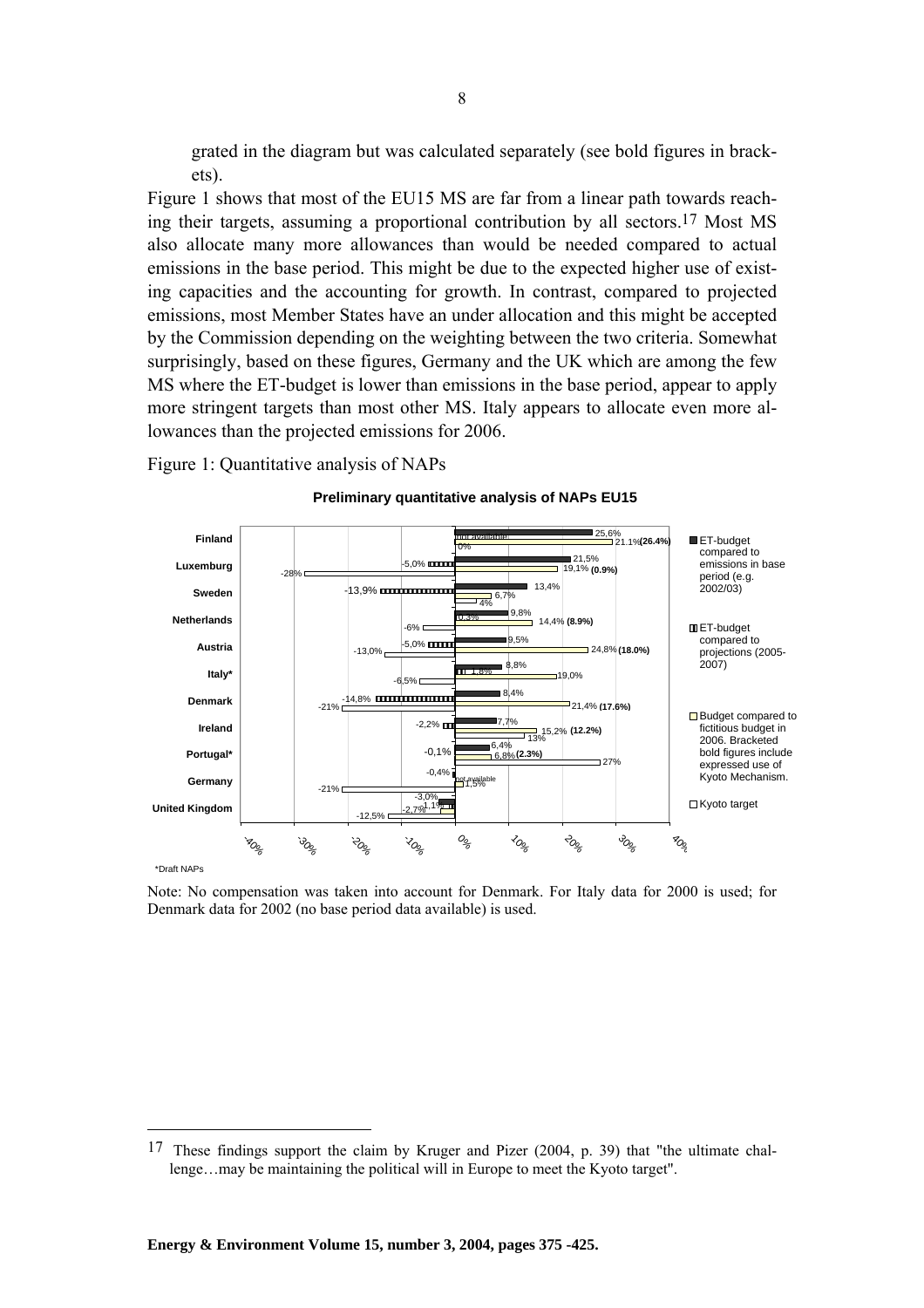

**Preliminary quantitative analysis of NAPs New MS** 

Note: For Poland data for 2001 is used; for Latvia data for 2000 (voluntary energy utilities have not been included) is used.

Source: Different NAPs, CEC2003b, EEA Database.

### **3.3 Micro level allocation: installation level**

Except for Denmark, Ireland and Lithuania, so far all MS have decided to allocate all the allowances for free which is – from a political economics perspective – more appealing because the costs to industry are lower than if some portion of the allowances had been auctioned off. Denmark will auction off 5 % of the ET-budget, which is also the maximum share allowed by the Directive for 2005-07, Lithuania will auction off 1.5 %, and Ireland will auction off at least a share of 0.75 %. The revenue will be used to cover administrative costs. In some MS (e.g. Slovenia, Portugal) surplus allowances from the reserve might be auctioned off.

Most MS decided to allocate allowances based on historic emissions, the so called grandfathering. Typically, a compliance factor is used which may be the same for all installations like in Germany, or  $-$  if sub-sectoral targets exist  $-$  may differ across sub-sectors like in most other MS e. g. Ireland, Italy and the UK. Grandfathering based on historic emissions is equivalent to an allocation based on the share of historic emissions of an installation of the ET-budget or the sub-sectoral budget, respectively. The use of benchmarks also requires targets on a sub-sectoral level, where the size of these sub-sector budgets may already reflect expected growth as determined in the macro level allocation. So far, only Denmark and Lithuania have proposed a pure benchmarking system for existing installations of the electricity sector and the electricity and heat generating sub-sectors, respectively. Here, pure benchmarking means that allocation will be based on average specific emissions (e.g. t  $CO<sub>2</sub>/MWh$ ) in a sub-sector. In the Netherlands, existing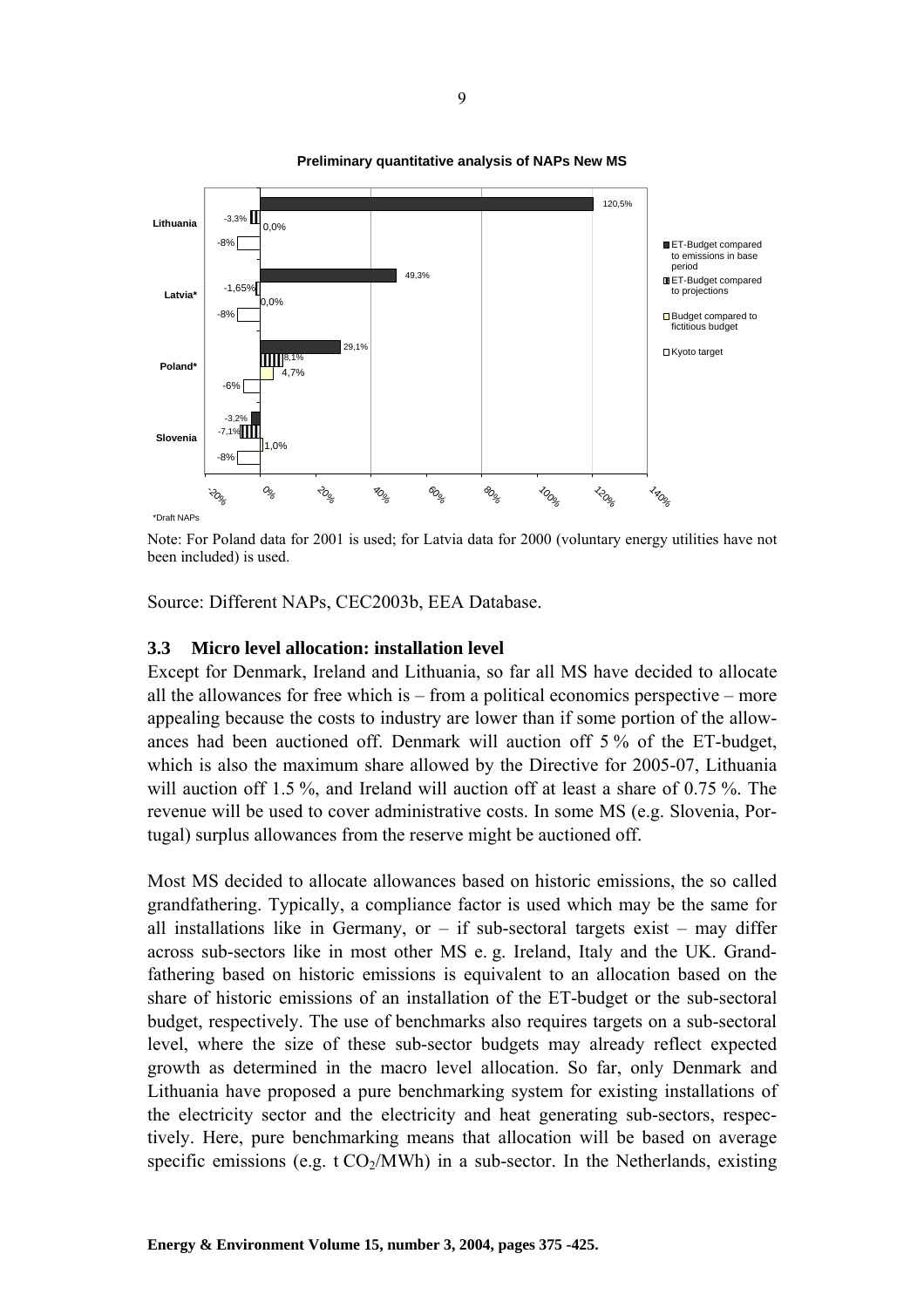benchmarks for specific energy use will be used together with other factors for the allocation for energy-intensive emitters (covenant benchmarking). A similar approach is used in the regional NAPs of Belgium, by basing the industrial allocations for installations on historic emissions, efficiency factors derived from sector agreements (Walloon) or benchmarking agreements (Flanders) and assumptions about future growth. In some countries, like Germany, attempts to use pure benchmarking for homogenous products failed because they faced stiff opposition from industrial sectors and there was not enough time to develop proper benchmarks.

Classical grandfathering is usually based on a fairly recent time period which covers the years from 1997 to 2003. No MS has used the Kyoto base year, 1990, as the base year, mainly due to a lack of data. Using average values over several years and eliminating extreme years, especially with particularly low emissions, helps to smooth out the effects of random events and of business-cycle fluctuations on emissions. Especially in Latvia, early base years have been applied, such as 1997 or even 1993, to account for Early Action.

The basic approach of grandfathering is then modified by special factors which reflect the criteria of Annex III of the Directive. Most Member States have included expected sector-specific growth rates such as Austria, Italy, Finland, Luxembourg and the Netherlands. Slovenia has used emissions forecasts for power generation only. Some MS from colder regions, such as Finland and Latvia, have used heat degree days to reflect different outside temperatures in the base period. Other factors which will be taken account of such as the treatment of new entrants, closures, early action, process-related emissions and the transfer of allowances into future periods (banking) will be analysed in more detail in the next sections.

### **4 New entrants and reserves**

 $\overline{a}$ 

Typically, allocation for new entrants is free and taken from a reserve. Some countries like Austria and Slovenia, which had originally planned to have new entrants buy allowances on the market (the approach preferred by the Commission), changed their mind for fear of becoming a less attractive location for newcomers.18 Although a comparison of the reserves across MS is difficult since they tend to serve different purposes, their share is typically between 2 and 8 % of the ET-budget. Only in Austria, Germany and Slovenia is this share about or below 1 % and in Luxembourg it is above 10 % and in Latvia higher than 20 %. Furthermore, the Walloon region of Belgium foresees a large special reserve of 7.8 % of the ETbudget which primarily accounts for the uncertainties associated with the exact timing of the phase out of the iron and steel industry. For the size of the ET-budget this phase out was projected for the year 2006.

<sup>18</sup> Unlike the second unofficial draft version, in its first draft of the NAP, Slovenia did not foresee a reserve for new entrants.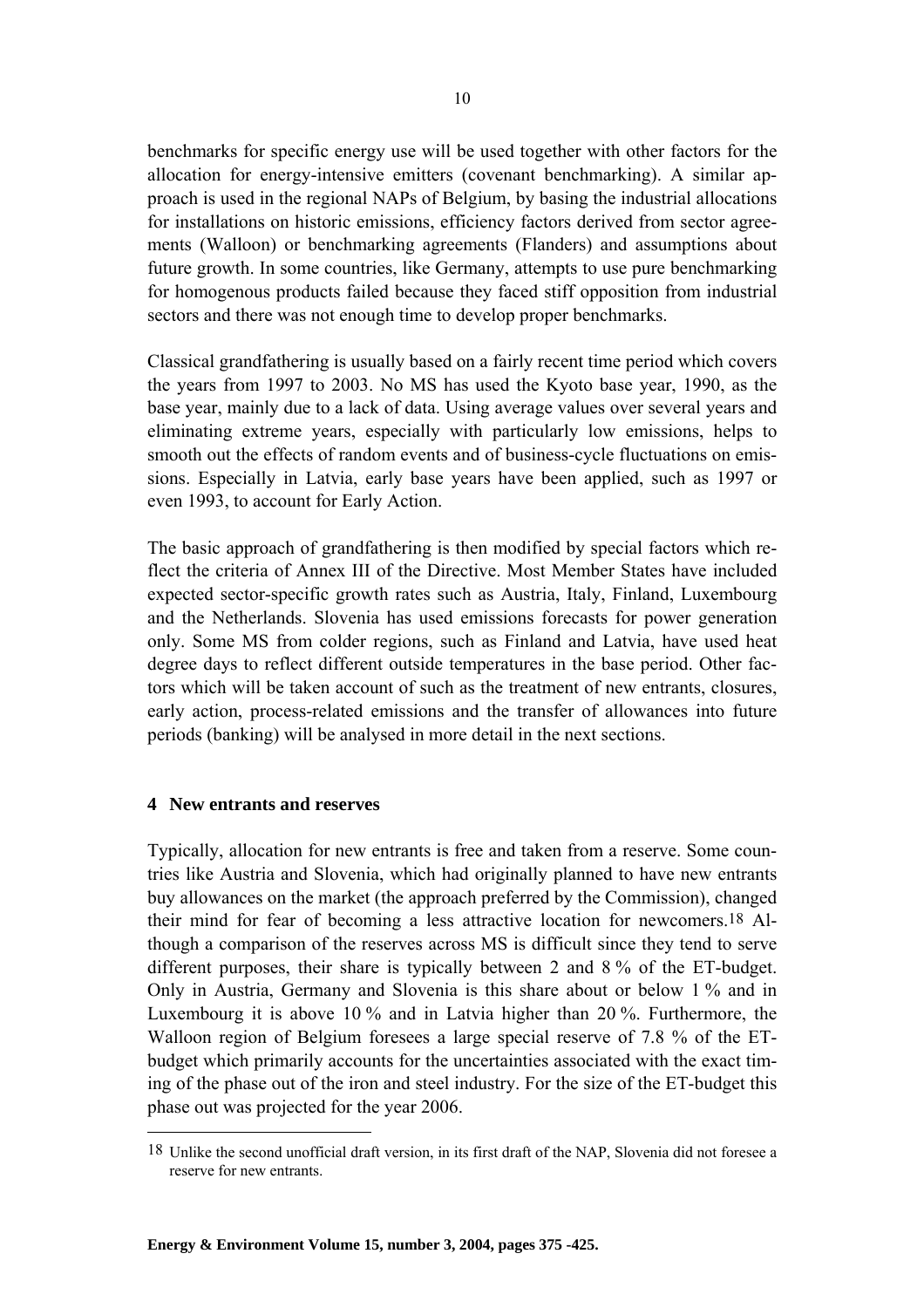In general, if the reserve is too small, most countries allocate on a first-come-firstserved basis while the remaining operators have to buy on the market. Only in some MS such as Finland and Italy the government will refill the reserve and buy on the market. If it turns out that the reserve is too large, some countries will sell the excess allowances on the market (Austria, Ireland, Portugal, Slovenia), redistribute it to the covered installations (e.g. the Netherlands), or – like Germany – cancel the allowances and thus renounce extra revenue.

Some MS such as the Netherlands, Austria and Luxembourg distinguish between known and unknown new entrants. Known new entrants are then included in the allocation plan, whereas unknown new entrants will be allocated from the reserve. Most MS use some kind of benchmarking for the allocation of new entrants, where benchmarks may either be based on best available technologies<sup>19</sup>, or – if feasible – on specific emissions for sufficiently homogenous products and projected output. To avoid excess-allocation, some MS, like Germany, Italy, Portugal and Luxembourg, will use an ex-post adjustment once the actual output data are available thus violating the ex-ante principle for allocation.20 Similarly, in Lithuania, benchmarks in the energy sector will be adjusted ex post, in case energy production grows faster than projected and total emissions exceed the cap for the energy sector. Thus, final allocation will only be known after the completion of the corresponding year (Lithuanian NAP 2004, p. 11).

## **5 Closure**

 $\overline{a}$ 

For most MS, the closure of an installation is defined as the ending of permanent operation and will result in the return of the allowances. Apart from the Netherlands and Italy – where operators will keep all or part of the allowances – in the other MS, the allocation of allowances will cease in the year following closure, unless the transfer of allowances to a new installation is permitted as foreseen, e. g. in Germany, Slovenia, Italy and Luxembourg.21 In these MS, allowances of closed instal-

<sup>&</sup>lt;sup>19</sup> Denmark has published a list of benchmarks for new entrants based on the existing  $CO<sub>2</sub>$  tax system (see Annex 2 Danish Parliament 2004). Germany has included benchmarks for electricity in the NAP (max. 750 t CO<sub>2</sub> /GWh – min. 365 t CO<sub>2</sub> /GWh). In Sweden, the benchmark for electricity of the industry sector is 265 t  $CO_2/GWh$  and 83 t  $CO_2/GWh$  for heat. Lithuania has proposed benchmarks for the generation of heat, power and for most industry sectors.

<sup>20</sup> From a purely economic perspective, this ex-post adjustment introduces inefficiencies into the system, since it provides little incentive to reduce output which may – under some circumstances – be cost-efficient.

<sup>21</sup> Taking away allowances for closures results in (economic) inefficiencies, since the opportunity costs of the closure are not accounted for. In fact, such a procedure subsidises output (Graichen and Requate 2003). However, if – as in the US Acid Rain Program for  $SO_2$  emissions trading – operators would have been allowed to keep allowances for closed installations, this may have had negative effects on distribution, since other sectors or activities would have had to reduce more emissions.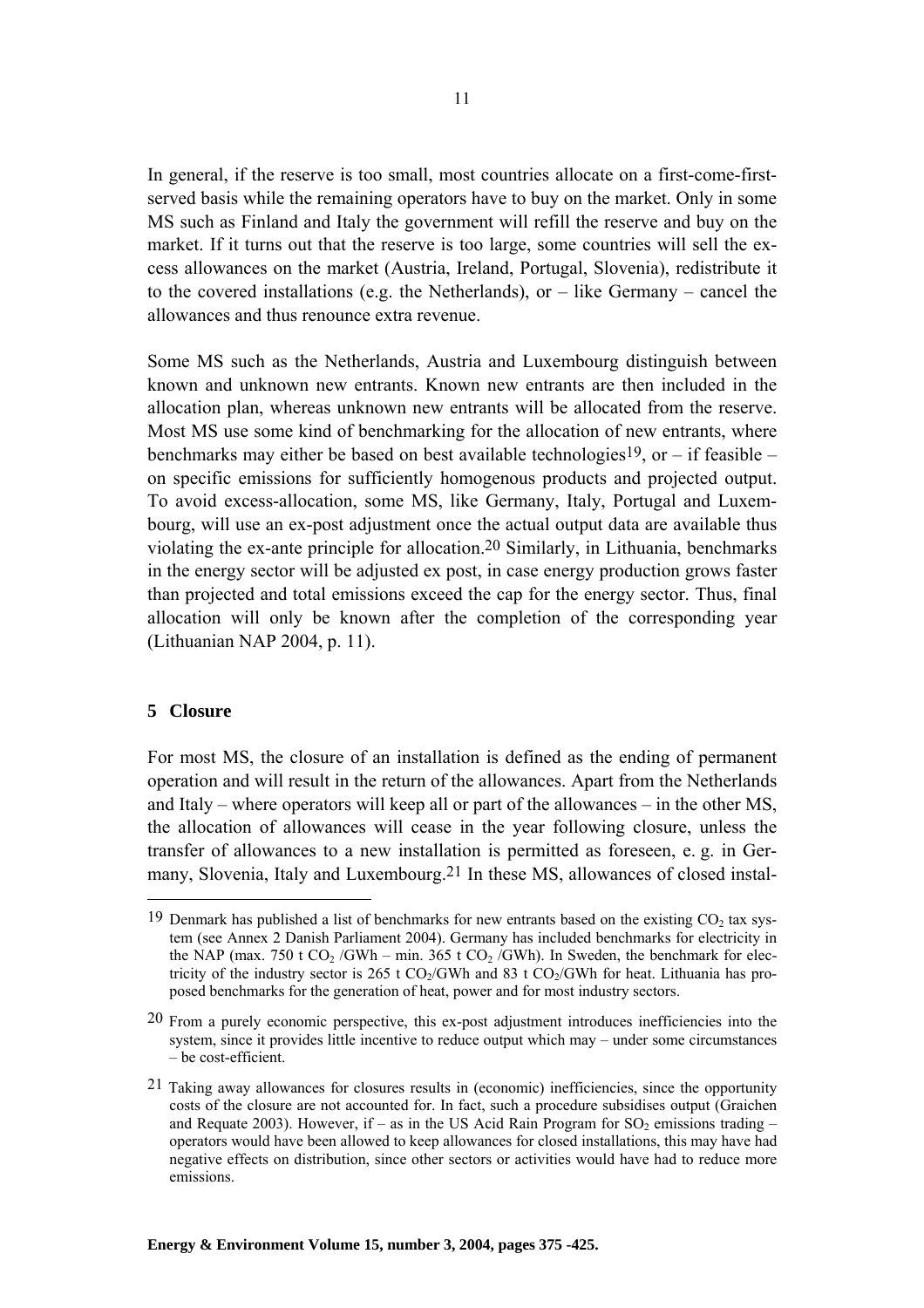lations may be transferred to new installations if they produce similar outputs within the same MS. In Austria, a similar transfer option exists: an operator has the possibility to use at least part of the allowances in other plants if he can prove a better use of capacity in these plants. Since by nature only incumbent firms may benefit from such allowance transfers, negative impacts on competition are to be expected.

## **6 Early action**

Allocating allowances based on historic emissions in a recent base period implies that companies which invested in abatement measures prior to that period receive fewer allowances than companies which did not invest in such measures, ceteris paribus. The latter may reduce emissions cheaply and sell the extra allowances on the market at a profit. To address this competitive disadvantage of carbon-efficient installations, some MS made provisions for extra allowances for early-action. However, most Member States – Ireland, UK, Luxembourg and Slovenia have, if at all, only stated that due to the use of a longer (or earlier) base period EA have been rewarded to some extent. The UK and Finland have even stated that it is impossible to consider early action in an objective, transparent, non-discriminatory way at the installation level (UK draft NAP, p. 22; Finnish NAP p. 28). Of all former EU 15 MS, Germany accounts for early action the most generously. Dating back as far as 1994, new or modernised installations may – under certain conditions – benefit from a compliance factor of 1.0 (instead of 0.9755) for 12 years afterwards. The issue of early action was highly contentious and the power utility Vattenfall, which had invested extensively in East German power plants, will be one of the main beneficiaries. In some other countries (Austria, Netherlands, Denmark, Lithuania), using benchmarks favours efficient installations and thus recognises early action within sub-sectors. In Italy allocation is based on the share of production in a subsector and will thus account for early action implicitly.

## **7 Process-related emissions**

Process-related emissions which – unlike energy-related emissions – are the product of chemical processes, accrue particularly in the production of lime, cement clinker, steel or glass. Since reducing process-related emissions is, for the prevailing technologies, either very expensive or not feasible, the allocation plans of some MS – in particular those where process-related emissions account for a relatively high share such as Germany, Italy, Luxembourg or Sweden– include special provisions for process-related emissions. In these cases, allowances are allocated according to the total quantities of expected process-based emissions, or by applying a higher compliance factor than for energy-related emissions.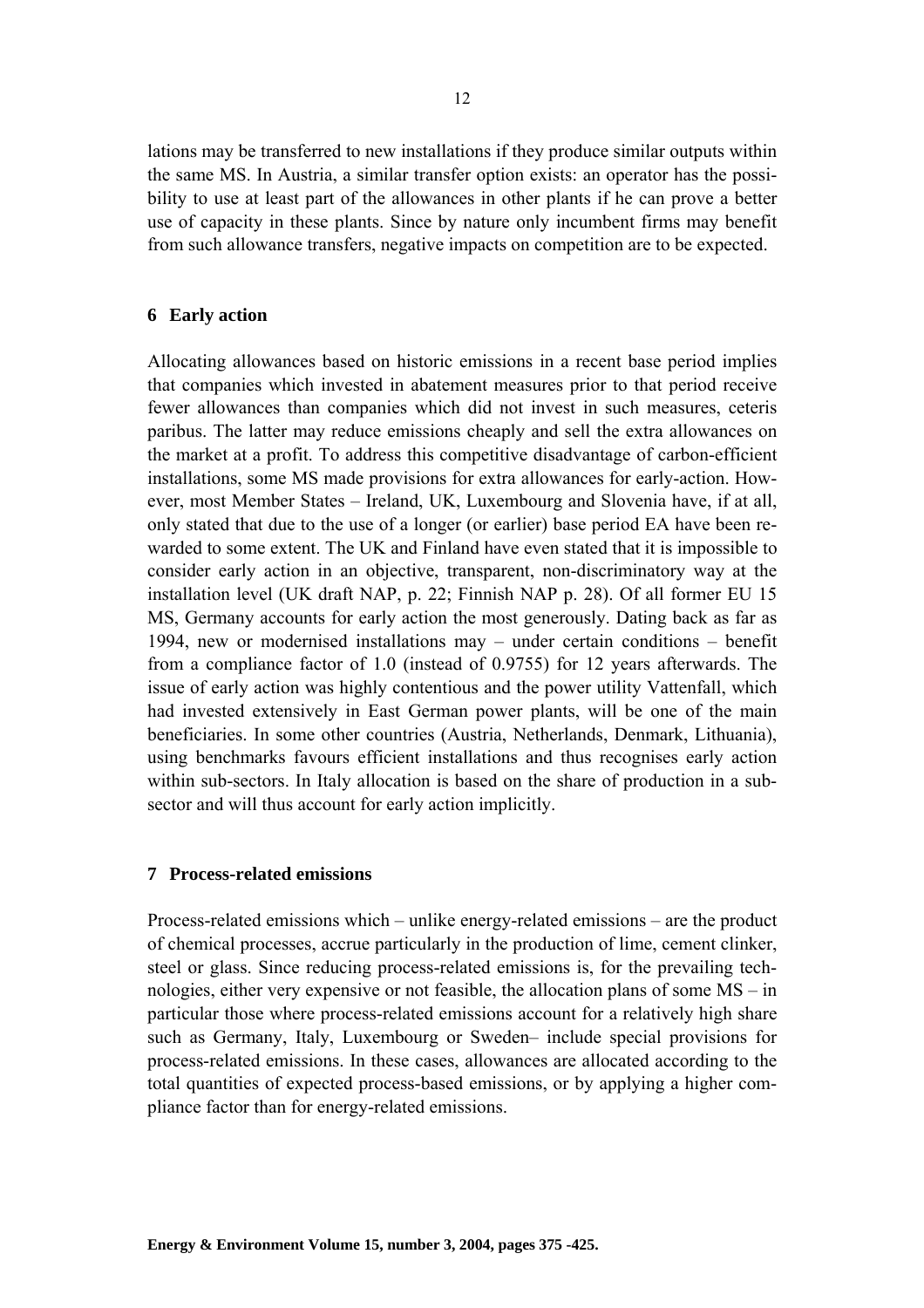## **8 Banking**

Most likely, all MS will prohibit the transfer of excess allowances from 2007 to 2008.22 The only exception may be France, which plans to allow for limited banking based on the difference between allocated quantities and actual emissions. From the perspective of the individual MS banning banking may make sense, since allowing for unlimited banking may imply that other sectors would have to reduce emissions accordingly, unless the budget available to the ET-sector in 2008-12 would be adjusted for the transferred allowances. Similarly, excess allowances from MS with banking restrictions would flow into MS without banking restrictions. In addition, from a practical point of view, it would be difficult to estimate the total quantity of allowances that might be banked by the time the allocation plans for the second commitment period have to be submitted (end of June 2006). On the other hand, admitting banking in emissions trading systems reduces overall compliance costs by allowing for inter-temporal flexibility (cost savings can be traded over time)23 and a ban on banking may result in additional efficiency losses because it leads to poor price signals and inefficient abatement efforts by companies (Ehrhart et al. 2003, Schleich et al. 2004). Thus, from a global perspective, a harmonisation of the banking issue might have been preferable.24

### **9 Conclusions**

 $\overline{a}$ 

The previous sections illustrated how MS approaches to designing their national allocation plans vary considerably. The analysis of the macro-level allocation showed that EU 15 MS in particular do not appear to use emissions trading as a vehicle to reach or stay on a path towards achieving their Burden-Sharing targets. In fact, in most EU 15 MS, the size of the ET-budget is lower than a proportional distance-to-target burden-sharing across all sectors would suggest. Somewhat surprisingly, the only EU 15 MS in which the ET-Budget is smaller than recent emissions, are Germany and the UK25 which are, in contrast to almost all the other EU 15 MS, on track to reaching their respective Burden-Sharing targets.26 To meet their targets

<sup>22</sup> Sweden and Italy have not included any decision on banking between 2007/08 in their NAP so far, but will most likely prohibit it.

<sup>23</sup> This is also the reason why most existing trading programmes allow for banking (Boemare and Quirion 2002, Ellerman et al. 2003).

<sup>24</sup> Schleich et al. (2005) argue that an EU-wide ban on banking is likely to be a prisoners' dilemma situation.

<sup>25</sup> For the UK this holds for the Draft NAP published in January 2004, but may no longer be true for the NAP which will be submitted to the Commission.

<sup>26</sup> Both the UK and Germany benefited from special circumstances in the early 1990s: the reunification in Germany resulted in the restructuring of the former East German industry and power sectors, the so-called wall-fall profits (Schleich et al. 2001, Michaelowa 2003). In the UK, the liberalisation of the energy markets resulted in a "dash for gas" (see also Michaelowa 2000).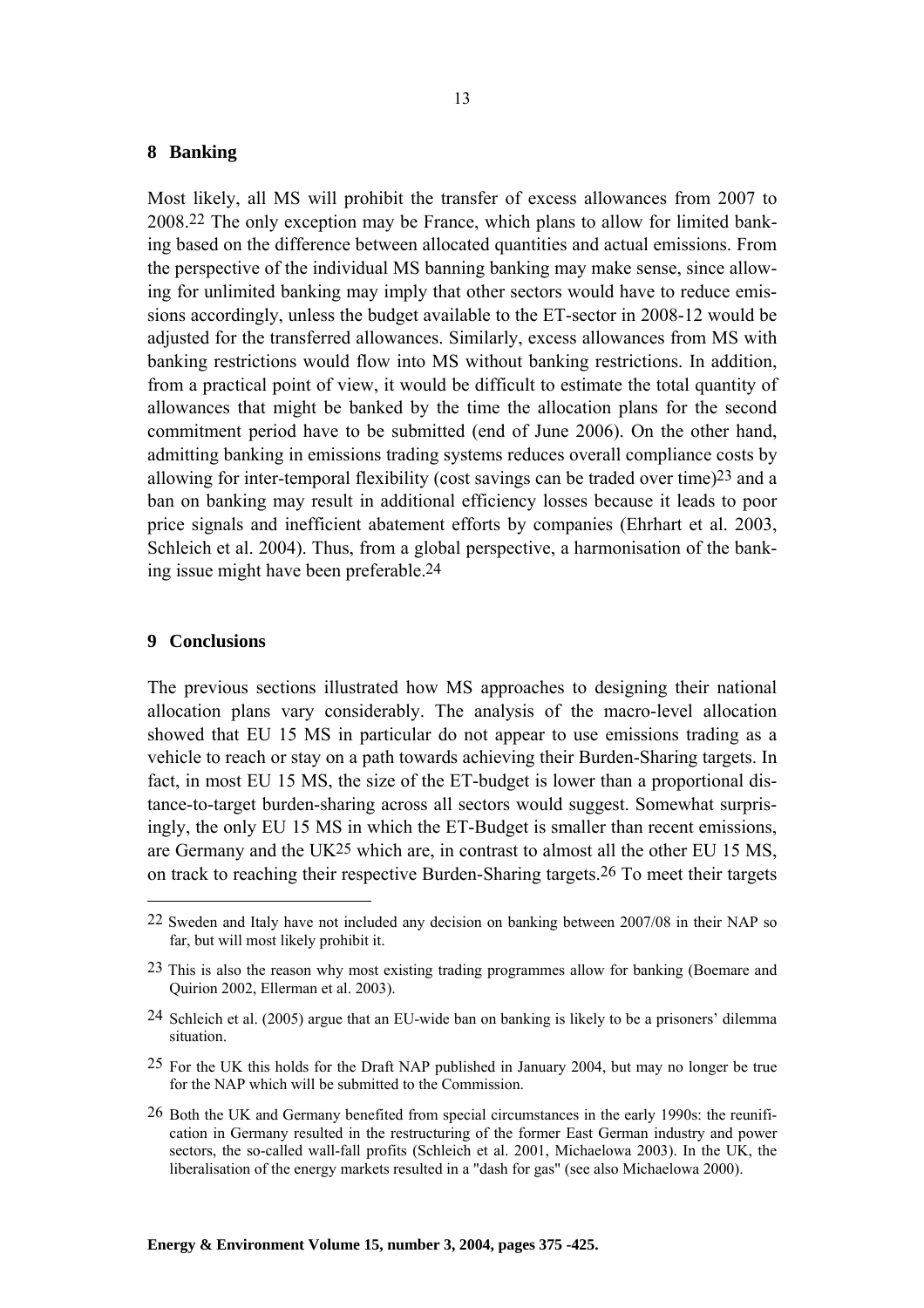in 2008-12, many MS will have to buy substantial quantities of ERUs, CERs or AAUs. However, MS differ considerably in terms of the institutional implementation. Whereas the Netherlands, Austria and Denmark have already set up their programmes, other MS such as Ireland, Luxembourg and Portugal are at the very beginning and – given that acquiring and implementing CDM/JI-projects will require considerable lead time – they may run into problems further on down the road.27 In any case, from a political economics perspective (Olson 1965), government purchases of allowances from abroad also mean that poorly-organised taxpayers will have to bear the financial burden for relatively lenient targets for well-organised industrial sectors. The alternative to increased use of the Kyoto Mechanisms – increased reductions in other sectors such as transport and households – is likely to lead to higher costs and political opposition of the sectors concerned. As a result, unless the review process by the EU Commission leads to stricter ET-budgets, overall reduction appears to be quite lenient and expected prices in the allowance market will be rather low. In addition, according to the so-called "Linking Directive", companies will be able to use relatively low-cost credits from project-based mechanisms (CDM) as early as 2005. Thus, the price for CERs from CDM-projects is expected set the upper limit for EU allowance prices. Furthermore, a market split might occur in the run up to 2007, since CER prices could become higher than EU-ETS-allowances if the Kyoto Protocol enters into force, since CERs would then also be valid after 2007. The impact on the CER market would be a downward pressure in the short term as private sector demand will be lower than expected and an upward trend towards the end of the Kyoto commitment period as governments scramble to make up the shortfalls. Low allowance prices in the EU ETS would provide only little incentives for additional abatement measures and for innovation efforts in new energy saving technologies. Such efforts may be further dampened by the fact that all MS decided to ban banking of excess allowances from the first commitment period into the second period starting in 2008. Combined with a lenient allocation, an EU-wide ban on banking is expected to result in a drop of allowance prices towards the end of the first period. Schleich et al. (2005).

Additional uncertainty for participants' investment and trading strategies arises from the fact, that allocation for future periods is widely unknown. As for the total quantities, only few MS, like Denmark and Germany, provide information on (intended) allocation to the ET-sector in 2008-12. As for the method of allocation, operators may fear that future allocation will depend on actual emissions in 2005-07. In this case, they may be reluctant to invest in additional internal abatement measures and prefer to use the markets for ET-allowances or CERs instead.

 $\overline{a}$ 

<sup>27</sup> In addition, if Russia ratifies the Kyoto-Protocol, a large amount of AAUs may be available for international emissions trading of AAUs under Article 17 of the Kyoto-Protocol.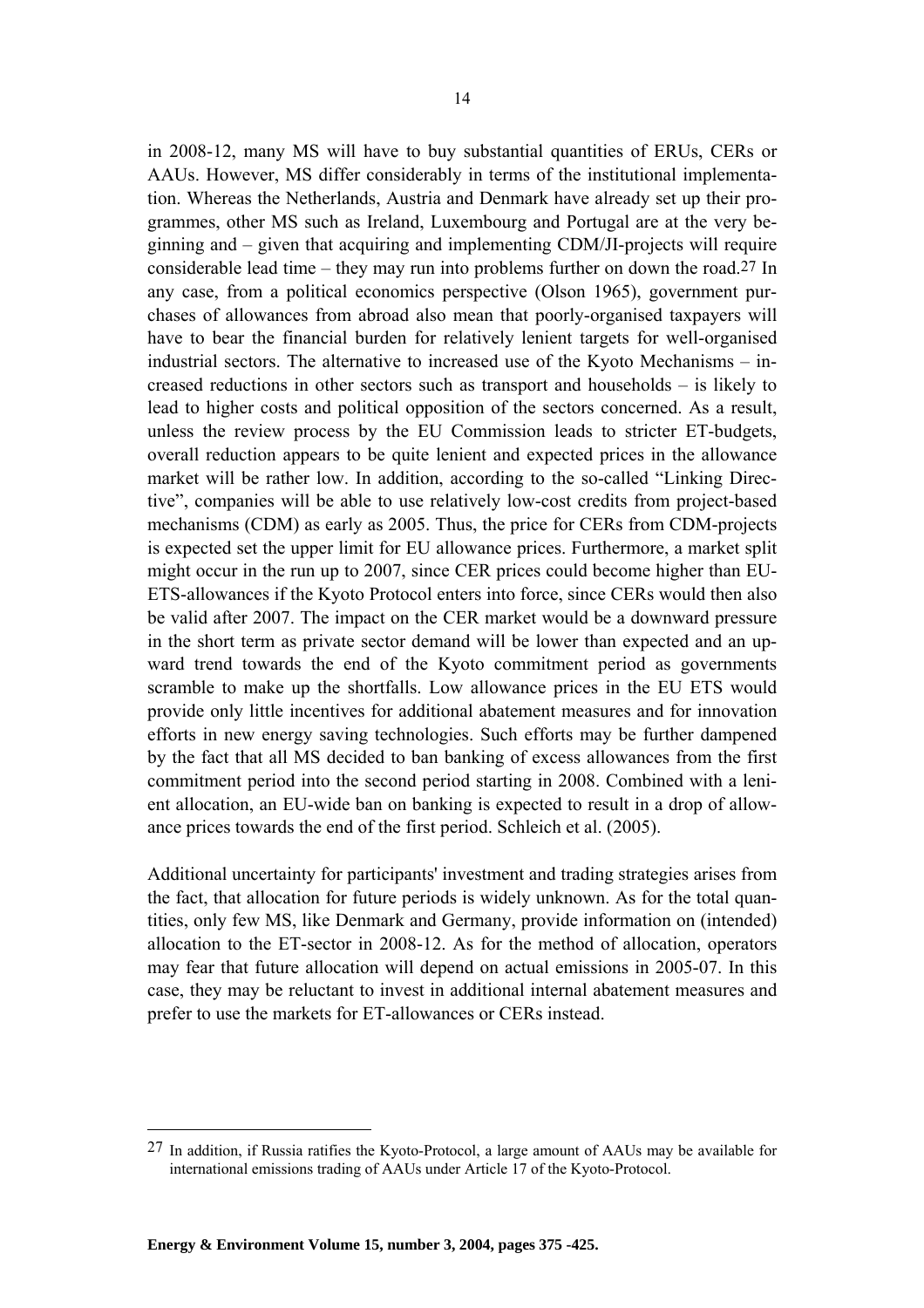If allowance prices are low, additional costs from the EU ETS for net buyers will also be low. Similarly, windfall profits28 and costs for compliance will be low. On the other hand, participating in the EU ETS may be associated with significant transaction costs, in particular for smaller firms (Betz 2003). For example, in Germany, where 30 % of the allowances are allocated to the ten installations with the highest emissions (i. e. to about 0.4 % of all installations in Germany), about 75 % of the installations receive less than 50,000 t of  $CO_2$ -allowances per year.<sup>29</sup> Thus, compared to emissions in the base period (2000-02) these installations are short by less than about 1250 t per year (using the compliance factor of 0.9755 for Germany). These observations suggest that the Dutch approach to opt-out small emitters is quite reasonable.

The EU ETS may not only lead to competition distortions because some MS decide to allocate more leniently than others. Additional distortions at the international level will result because MS use different interpretations of the term "installation" so that identical installations may be covered in one country, e. g. Denmark, but not in a neighbouring country, e. g. Germany. Similarly, since the EU ETS is a partial system only, competition issues (and the environmental effectiveness) of the system (leakage) depend on the national regulations for the installations and activities not covered by the EU ETS. Several MS decided to account for combined-heat-andpower plants which compete with systems not covered by the EU ETS such as boilers in private households or smaller co-generation plants. However, since the available NAPs have little to no information about the policies and measures applied to installations not covered by the EU ETS, it is difficult to assess the extent to which other competitive distortions may result at the national level. To a large extent, international competition distortions could be avoided via an EU-wide allocation based on international benchmarks, at least for sufficiently homogenous products. Whether such a harmonised benchmarking will be a practically and politically feasible option also depends on how successfully benchmarks can be applied for allocation in several MS in 2005 - 07.

 $\overline{a}$ 

<sup>28</sup> For example, since the EU ETS will increase the marginal cost of electricity production in fossilfuelled power plants, marginal cost pricing in the wholesale markets will increase power prices and power producers are expected to pass on the additional cost linked to the emission allowances to their customers. The price increase will be independent of whether allowances are allocated for free or auctioned off (opportunity cost principle). Since in the EU ETS the vast majority of allowances will be allocated for free, power producers will benefit at the expense of electricity-intensive industries and private households.

<sup>29</sup> Calculations are based on the list of installations published by the German Federal Ministry for the Environment, Nature Conservation and Nuclear Safety on 29 April 2004 (http://www.bmu.de/de/1024/js/sachthemen/emissionshandel/oeffentlichkeit/). For the definition of these installations see Footnote 5. The reported quantities do not include additional allocations for early actions or combined-heat-and power.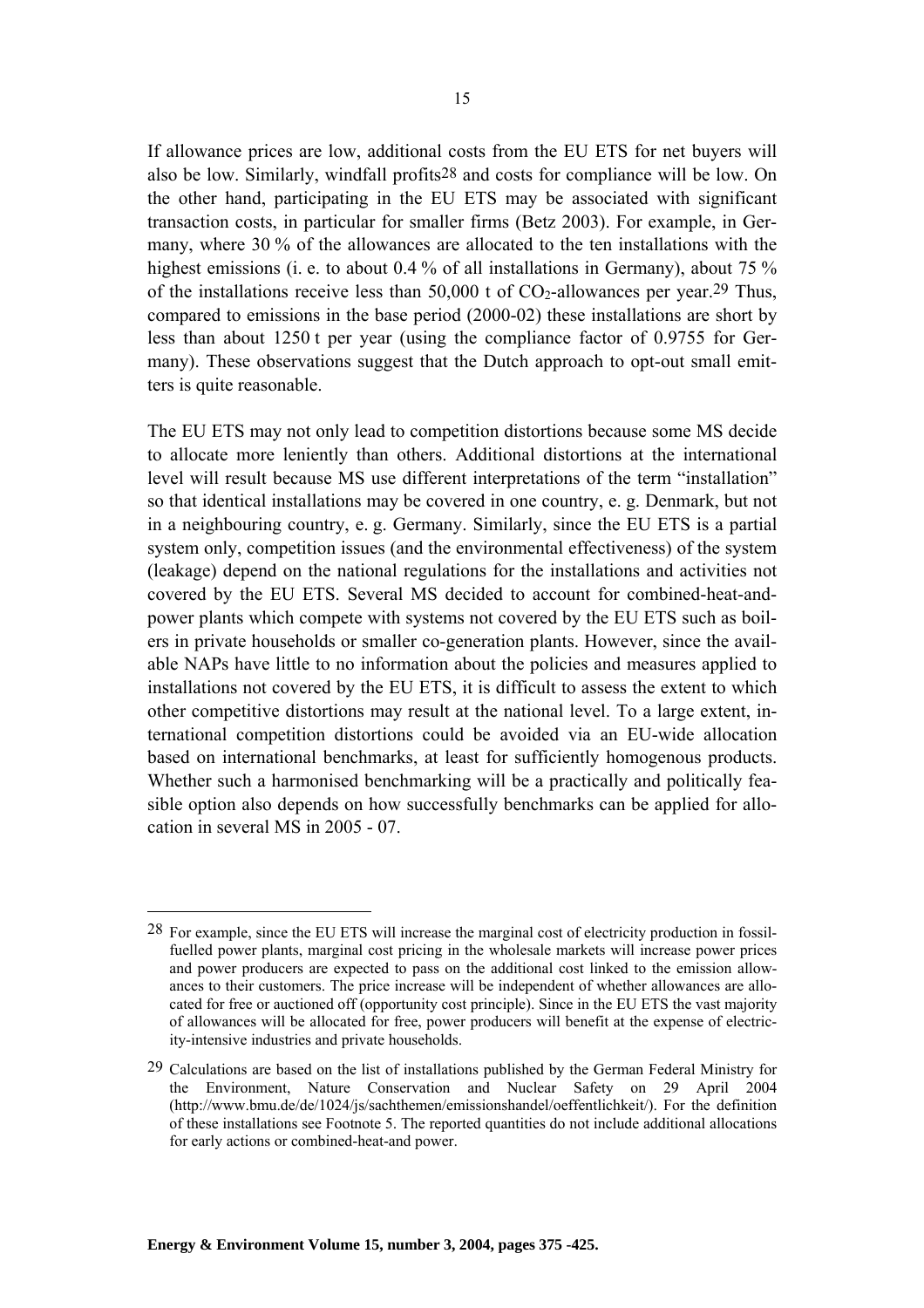## **Acknowledgements**

The authors are grateful for suggestions and helpful comments provided by two reviewers. The usual disclaimer applies.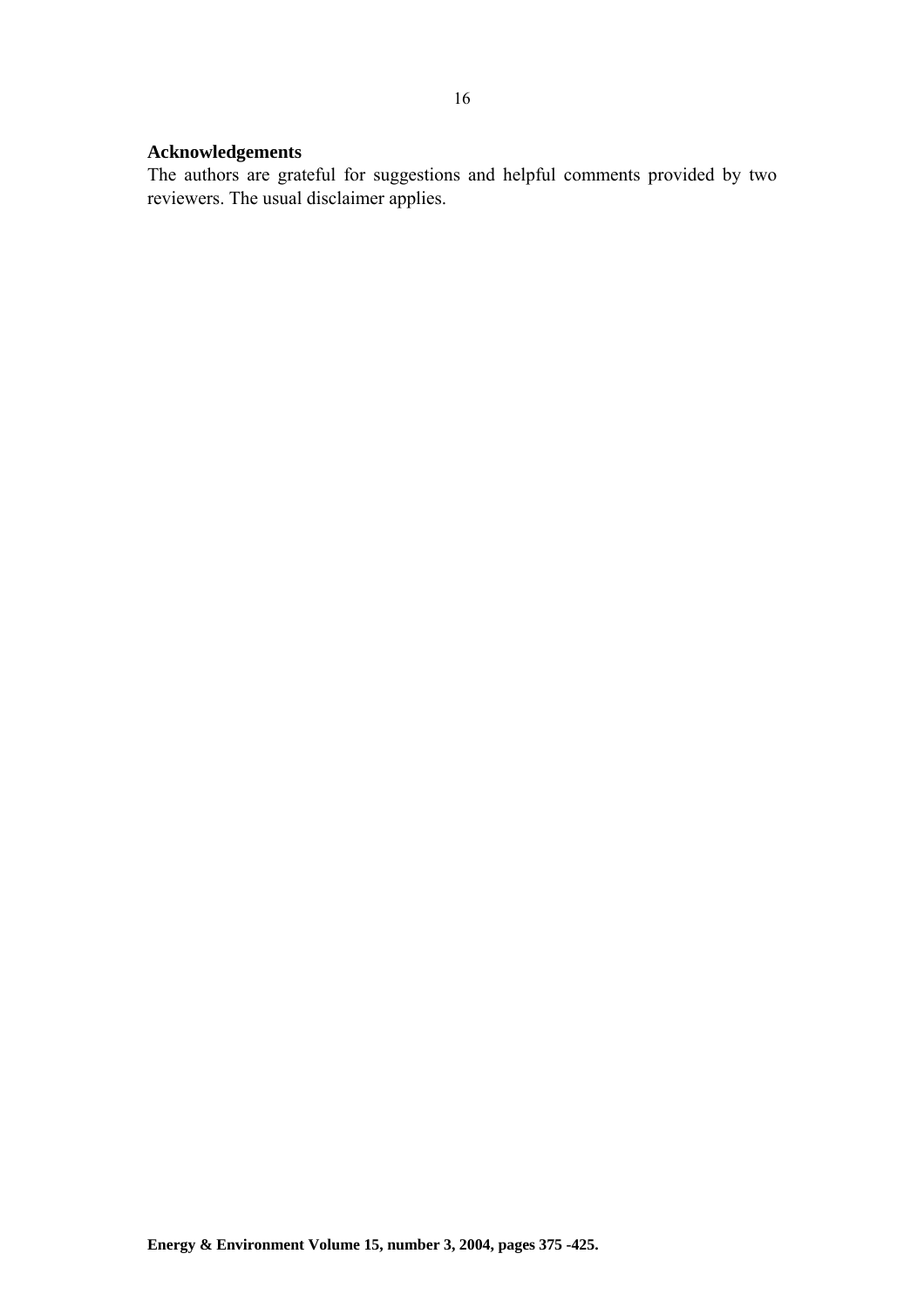## **References**

- Betz, R. (2003): Emissionshandel zur Bekämpfung des Treibhauseffektes. Der Einfluss der Ausgestaltung auf die Transaktionskosten am Beispiel Deutschland, Hrsg. Fraunhofer-Institut Systemtechnik und Innovationsforschung; Karlsruhe.
- Boemare, C. and Quirion, P. (2002): Implementing Greenhouse Gas Trading in Europe: Lessons from Economic Theory and International Experiences, *Ecological Economics* 43, 213-230.
- Boemare, C., Quirion, P. and Sorrell, S. (2003): The evolution of emissions trading in the EU: tensions between national trading schemes and the proposed EU directive, *Climate Policy* 3, S2, S105-S124.
- CEC (2000): Communication from the commission to the council and the European parliament - on EU policies and measures to reduce greenhouse gas emissions: towards a European climate change programme (ECCP). COM (2000) 88 final, Brussels 8 March 2000.
- CEC (2003a): Directive 2003/87/EC of the European Parliament and the Council of 13 October 2003 establishing a scheme for greenhouse gas emission allowance trading within the Community and amending Council Directive 96/61/EC, OJ L275, 25.10.2003, p. 32-46.
- CEC (2003b): Report from the Commission under Council Decision 93/389/EEC as amended by Decision 99/296/EC for a monitoring mechanism of Community greenhouse gas emissions, COM (203)735final, Brussels.
- CEC (2004): Communication from the commission on guidance to assist Member States in the implementation of the criteria listed in Annex III to Directive 2003/87/EC. COM (2003) 830 final, Brussels 7 January 2004.
- Danish Parliament (2004): Draft Bill on  $CO<sub>2</sub>$ -Allowances, 19 February 2004, Kopenhagen.
- Ehrhart, K.-M., Hoppe, C., Schleich, J. and Seifert, S. (2003): Strategic Aspects of CO2-Emissions Trading: Theoretical Concepts and Empirical Findings, *Energy & Environment* 14 (5), 579-595.
- Ellerman, A.D., Harrison, D. and Joskow, P.L. (2003): Emissions Trading: Experience, Lessons, and Considerations for Greenhouse Gases, Pew Center for Global Climate Change, Arlington, VA.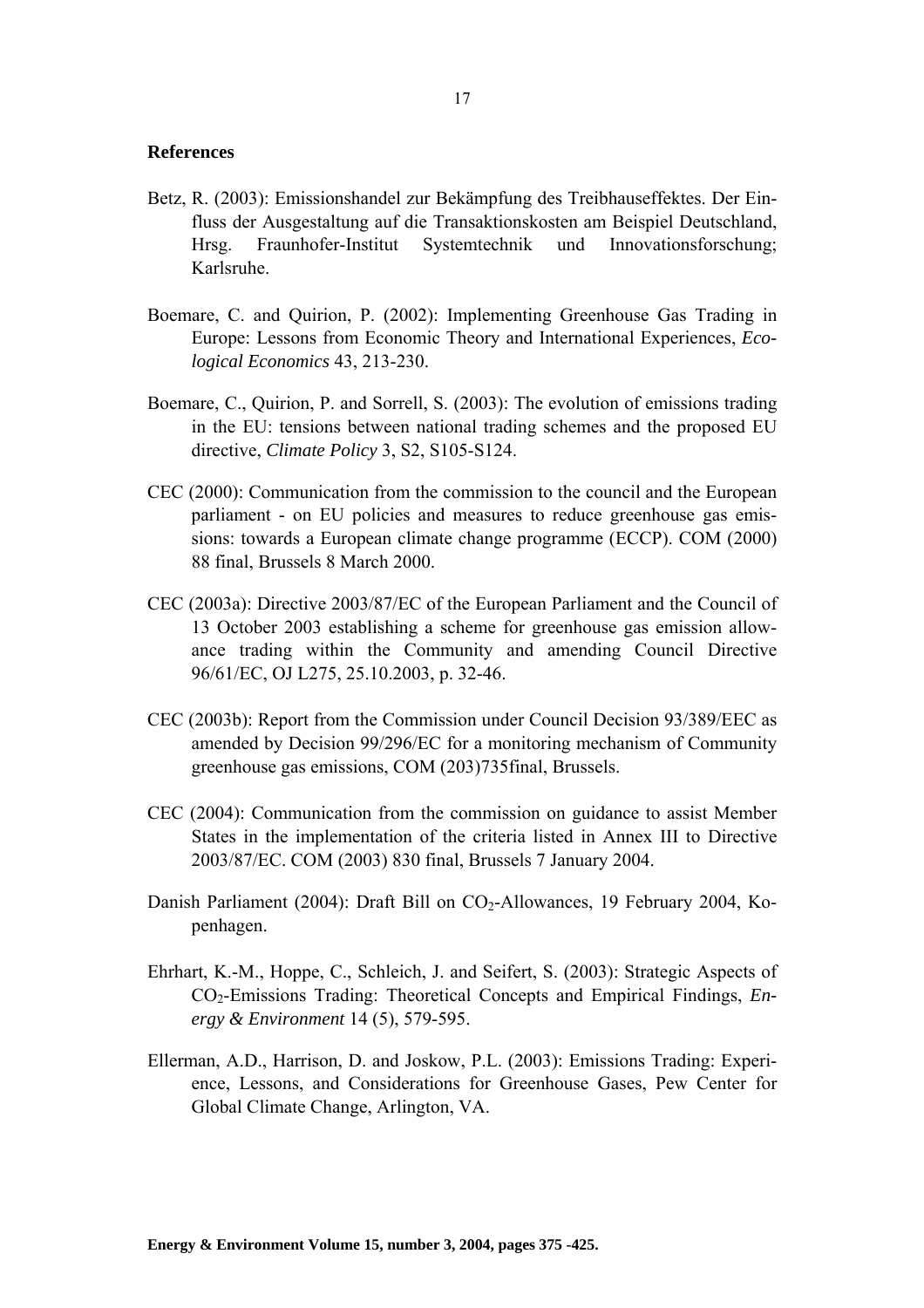- Emissions Trading Solutions St. Gallen AG (2004): Overview of Italy's Draft National Allocation Plan, St. Gallen.
- European Commission DG Environment (2003): Non-paper on the installation coverage of the EU emissions trading scheme and the interpretation of Annex I, September 2003, Brussels.
- EEA (2003): European Environment Agency (EEA) Data base trends in emissions of Greenhouse Gases: http://dataservice.eea.eu.int/dataservice/metadetails.asp ?table= UNFCCC1&i=1.
- Graichen, P. and Requate, T. (2003): Der steinige Weg von der Theorie in die Praxis des Emissionshandels: Die EU-Richtlinie zum CO<sub>2</sub>-Emissionshandel und ihre nationale Umsetzung. Christian-Albrechts-Universität Kiel, Department of Economics, Economics. Working Paper No. 2003-08.
- ICF/BOC/ESRI (2004): Determining the Share of National Greenhous Gas Emissions for Emissions trading in Ireland, report submitted to the Department of the Environment, Heritage and Local Government, ICF Consulting/Byrne Ó Cléirigh/ESRI, Dublin. http://www.epa.ie/emissionstrading/NapConsultation/ Default.htm.
- Kruger, J. and Pizer, W. A. (2004): The EU Emissions Trading Directive: Opportunities and Potential Pitfalls, Resources for the Future Discussion Paper 04-24, April 2004, Washington D.C..
- Michaelowa, A. (2000): Klimapolitik in Großbritannien: Zufall oder gezieltes Handeln? *Zeitschrift für Umweltpolitik und Umweltrecht*, 23 (3), 2000, 441-460.
- Michaelowa, A. (2003): Germany a pioneer on earthen feet? *Climate Policy* 3 (1), 31-43.
- OECD (2003a): Voluntary Approaches for Environmetal Policy, OECD, Paris.
- OECD (2003b): The use of Tradable Permits in Combination with other environmental policy instruments, ENV/EPOC/WPNEP(2002)28/FINAL, July 2003.
- Olson, M. (1965): The Logic of Collective Action. Cambridge University Press. Cambridge.
- Schleich, J., Eichhammer, W., Böde, U., Gagelmann, F., Jochem, E., Schlomann, B. and Ziesing, H.-J. (2001): Greenhouse Gas Reductions in Germany - Lucky Strike or Hard Work, *Climate Policy* 1, 363-380.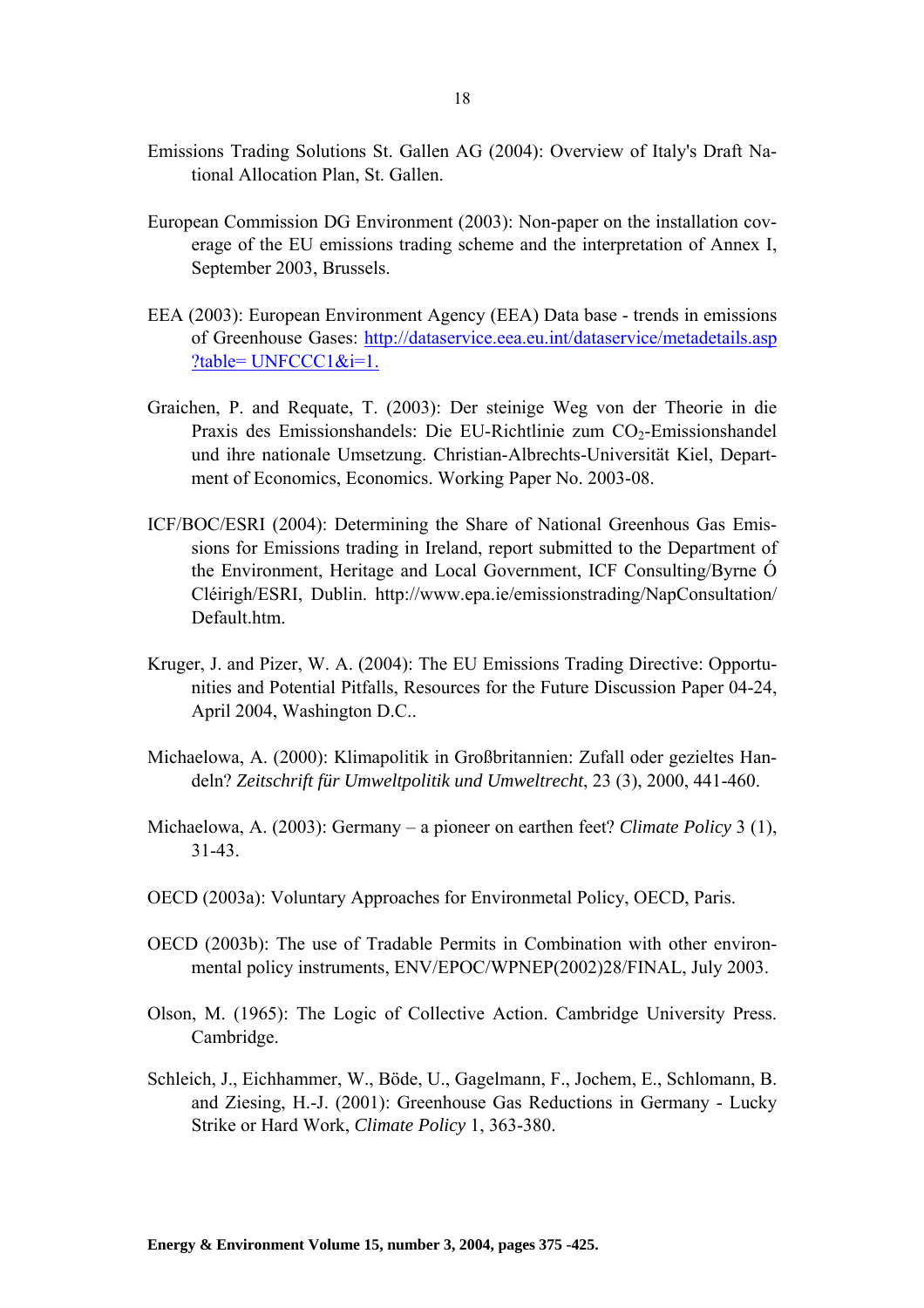- Schleich, J.; Ehrhart, K.-M.; Hoppe, C.; Seifert, S. (2005): Banning banking in EU emissions trading; Energy Policy forthcoming.
- Sijm, J. and van Dril, A. (2003): The interaction between the EU Emissions Trading Scheme and National Energy Policy Instruments in The Netherlands, working paper, ECN-C-03-060, November 2003.

## **National Allocation Plans**

- Austrian NAP (2004): Nationaler Zuteilungsplan für Österreich gemäß § 11 EZG 31. März 2004 mit Ergänzungen vom 7. April 2004, Bundesministerium für Land- und Forstwirtschaft, Umwelt und Wasserwirtschaft, Vienna.
- Danish NAP (2004): Danish National Allocation Plan, Danish Ministry of the Environment, Copenhagen.
- Dutch NAP (2004): Allocation plan for CO2 emission allowances 2005–2007. Dutch National allocation plan regarding the allocation of greenhouse gas emission allowances to companies, The Hague
- Estonian Draft NAP (2004): Eesti riiklik kasvuhoonegaaside lubatud heitkoguste jaotuskava aastateks 2005 – 2007, Keskkonnaministeeriumi, Tallin.
- Finnish NAP (2004): Finnish Proposal for the National Allocation Plan for Greenhouse Gas Emission Allowances for the years 2005-2007, Draft of 30 March 2004, Ministry of Trade and Industry, Helsinki.
- Flemish Draft NAP (2004): Vlaams Allocatieplan, Version 5 April 2004.
- German NAP (2004): Nationaler Allokationsplan für die Bundesrepublik Deutschland 2005-2007, 31. März 2004, Bundesministerium für Umwelt, Naturschutz und Reaktorsicherheit (BMU), Berlin.
- Irish NAP (2004): Ireland's National Allocation Plan 2005 2007 Irish Environmental Protection Agency, Dublin.
- Italian Draft NAP (2004):"Direttiva 2003/87/CE del 13 ottobre 2003 che istituisce un sistema per lo scambio di quote di emissioni dei gas a effetto serra nella Comunità e che modifica la direttiva 96/61/CE del Consiglio", Schema di Piano Nazionale d'Assegnazione, Ministero delle Attività Produttive, Roma.
- Latvian Draft NAP (2004): Nacionālais emisijas kvotu sadales plāns, Latvijas Republikas Vides ministrija, Riga.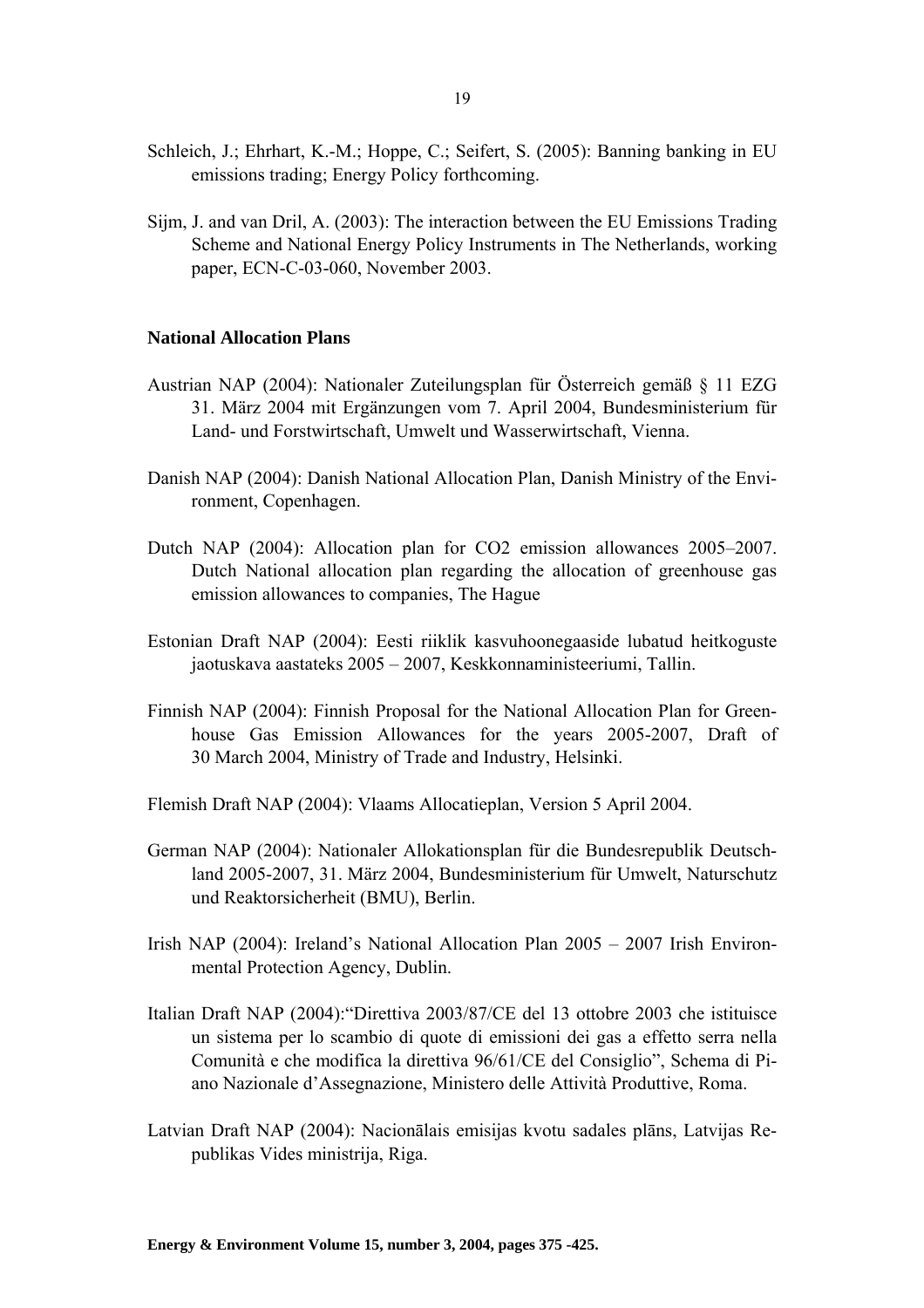- Lithuanian NAP (2004): Lithuania's National Allocation Plan for Greenhouse Gas Emission Allowances for the Period 2005-2007, Vilnius.
- Luxembourgian NAP (2004): Nationaler Allokationsplan Luxembourg, Ministère de l'Environnement, Luxembourg.
- Portuguese Draft NAP (2004): Plano National de Attribução de Licenças de Emissão de CO2 (PNALE) 2005-2007 (Draft document), 17 March 2004, Lisbon.
- Slovenian NAP (2004): Slovenian National Allocation Plan for 2005-2007 (Draft document - approved by Slovenian Government on April 29, 2004), Ljubljana.
- Swedish NAP (2004): Sveriges nationella fördelningsplan, Näringsdepartementet, Stockholm.
- UK NAP (2004): UK National Allocation Plan for the EU Emissions Trading Scheme, May 2004, Department for Environment, Food and Rural Affairs, London.
- UK Draft NAP (2004): National Allocation Plan for 2005-2007, January 2004, Department for Environment, Food and Rural Affairs, London.
- Wallonian Draft NAP (2004): Projet de plan régional wallon d'allocation des quotas d'émission de gaz à effet de serre dans le cadre de la directive 2003/87/CE, pour la période de référence 2005-2007. Document pour l'enquête publique adopté par le Gouvernement wallon le 29 avril 2004.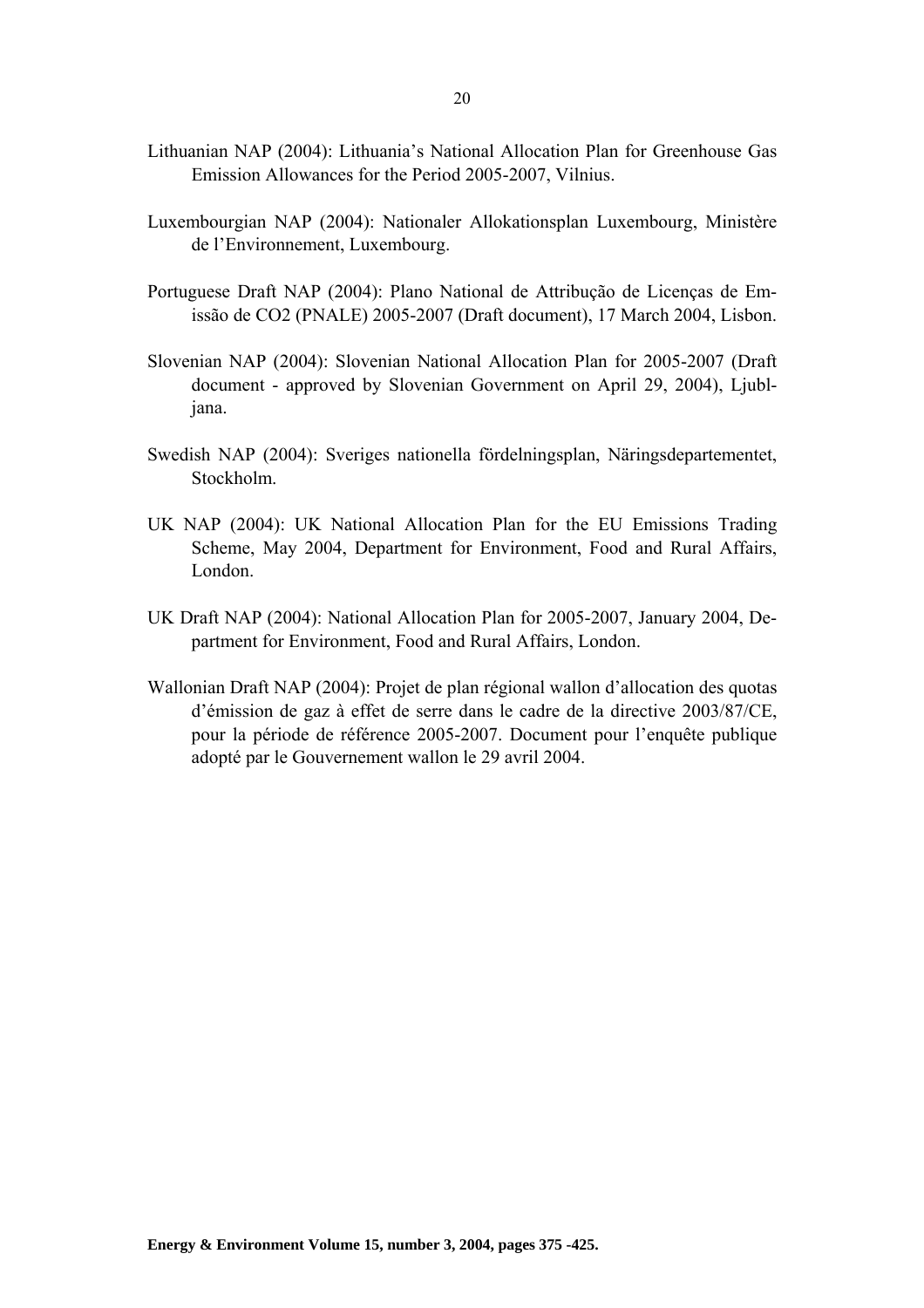| <b>Austria</b>                                                                                                                                                                                                                                                                                                              |                                                                                                                                                                          |  |
|-----------------------------------------------------------------------------------------------------------------------------------------------------------------------------------------------------------------------------------------------------------------------------------------------------------------------------|--------------------------------------------------------------------------------------------------------------------------------------------------------------------------|--|
| <b>Status and Quantitative Assessment</b>                                                                                                                                                                                                                                                                                   |                                                                                                                                                                          |  |
| <b>Status of NAP</b>                                                                                                                                                                                                                                                                                                        | <b>Distance to target assessment</b>                                                                                                                                     |  |
| Final NAP, submitted on 31 March 2004 with additions on<br>7 April 2004 (list of installations and allocation).<br><b>Rationale for ET-budget</b>                                                                                                                                                                           | Comparison:<br>Allocation budget (incl. reserve for new entrants) /<br>ET-sector emissions 1998-2001: 1.10                                                               |  |
|                                                                                                                                                                                                                                                                                                                             | Allocation budget (incl. reserve for new entrants) /<br>ET-sector emission projections: 0.95                                                                             |  |
| Total ET-budget allocated for 2005-07 (incl. reserve): 99.3<br>Mt $CO2e$ equally distributed on each of the three years.                                                                                                                                                                                                    | Mt CO <sub>2e</sub><br>ET-Sector (yearly averages)                                                                                                                       |  |
| ET-budget is based on the national climate strategy<br>(including business as usual forecast). For energy and<br>industry sector: 50% of reduction potential according to<br>climate strategy 2010 must be fulfilled in the period 2005-<br>2007.                                                                           | 33.1<br>35<br>€0.33<br>30<br>25                                                                                                                                          |  |
| <b>Installations covered, Opt-in, Opt-out, Pooling</b>                                                                                                                                                                                                                                                                      | 20<br>30.2<br>32.8<br>34.8<br>15 <sub>2</sub><br>$\sqcap$ Reserve                                                                                                        |  |
| Wide interpretation of Annex I of the Directive.                                                                                                                                                                                                                                                                            | 10                                                                                                                                                                       |  |
| The ET scheme covers 209 plants (61 in the energy and<br>148 in the industry sector) which cover 35 % of total<br>GHG emissions and $43\%$ of $CO2$ emissions.                                                                                                                                                              | 5.<br>$\Omega$ -                                                                                                                                                         |  |
| <b>Opt-in:</b> In general, it is not planned to extend the ET<br>scheme to plants with a lower capacity than 20 MW.<br>However, some operator with a lower capacity participate<br>voluntarily.                                                                                                                             | Base period<br>Projection<br>Allocation<br>1998-2001<br>2005-07<br>2005-07<br>Sources: Austrian NAP 2004.                                                                |  |
| Opt-out: No.                                                                                                                                                                                                                                                                                                                | Distance to Kyoto-target of -13% (the right column<br>reflects intended use of Flexible Mechanisms FM):                                                                  |  |
| <b>Pooling:</b> Is allowed, but no application has been received<br>so far.                                                                                                                                                                                                                                                 | <b>GHG</b> emissions<br>Without FM<br>With FM*<br>(Mt $CO2e/a$ )<br>(Mt $CO2e/a$ )                                                                                       |  |
| Contribution of JI / CDM and other sectors to target                                                                                                                                                                                                                                                                        | 2002 vs. Kyoto base year:<br>$+6.6 (+8%)$                                                                                                                                |  |
| Kyoto target will be fulfilled by both domestic and foreign<br>actions. According to the NAP 3 to 5 MtCO <sub>2e</sub> p.a. will be<br>purchased by government. Budget: 2004: 12 M€(1 M€for<br>2003 used); 2005: 24 M€ as of 2006: 35 M€ According to<br>presentations in Brussels 7 Mt CO <sub>2e</sub> will be purchased. | 2002 to Kyoto period:<br>$-16.7(-19.8%)$<br>$-9.7(-13%)$<br>Kyoto-Target (yearly averages)<br>Mt $CO2e$<br>86.O<br>84.6<br>90<br><u>78.0</u><br>67.9<br>$80 -$<br>$-13%$ |  |
| The programme to purchase credits and to invest in funds<br>is already operating, see:<br>http://www.ji-cdm-austria.at/.                                                                                                                                                                                                    | 70<br>60<br>50<br>40 <sup>1</sup>                                                                                                                                        |  |
| First projects, e.g. in Bulgaria, Czech Republic, India,<br>Romania and Slovakia, are in the preparation/evaluation<br>phase at the moment; JI and CDM tenders have been<br>launched in December 2003 (still open)                                                                                                          | 30<br>20<br>10<br>Projection<br>Base year<br>Actual<br>Kyoto<br>2010 (with<br>Emissions<br>target                                                                        |  |
| Sectoral reductions based on climate strategy, but no<br>sectoral targets are set. If with existing measures the target<br>will not be fulfilled new measures especially in sectors,                                                                                                                                        | 2002<br>2008-12<br>P&M)<br>Source: Austrian NAP 2004.                                                                                                                    |  |
| where emissions are higher than expected and low<br>mitigation costs are presumed will be implemented.                                                                                                                                                                                                                      | * The external purchase of $7 \text{ Mt } CO_2$ e has been assumed.                                                                                                      |  |
|                                                                                                                                                                                                                                                                                                                             |                                                                                                                                                                          |  |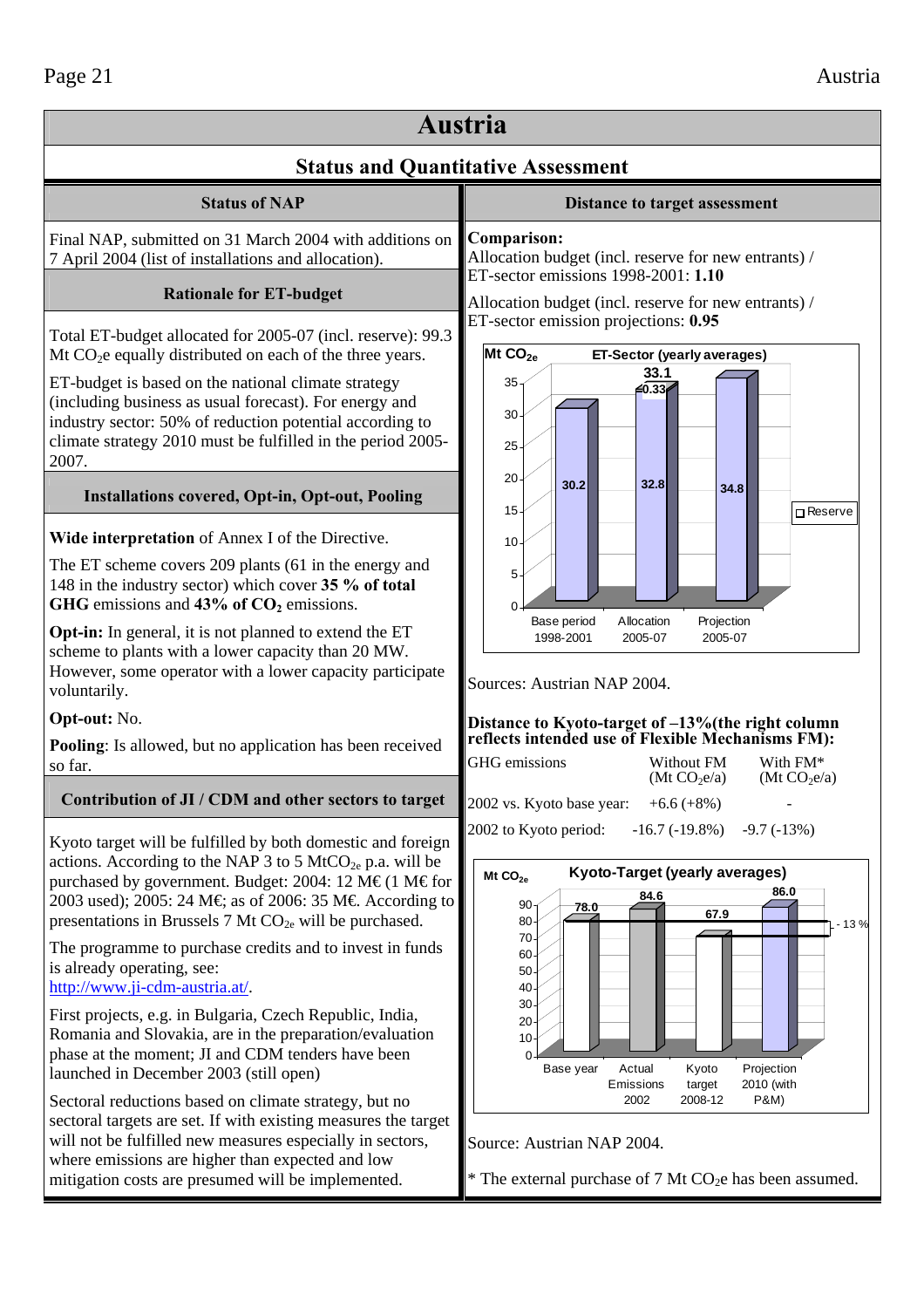| <b>Allocation Rules</b>                                                                                                                                                                                                                                                                                                                |                                                                                                                                                                                                                                                                                                                                   |  |
|----------------------------------------------------------------------------------------------------------------------------------------------------------------------------------------------------------------------------------------------------------------------------------------------------------------------------------------|-----------------------------------------------------------------------------------------------------------------------------------------------------------------------------------------------------------------------------------------------------------------------------------------------------------------------------------|--|
| <b>Allocation method</b>                                                                                                                                                                                                                                                                                                               | <b>New entrants</b>                                                                                                                                                                                                                                                                                                               |  |
| 100% free allocation.<br>Three step approach:                                                                                                                                                                                                                                                                                          | Distinguish between known planned development and new<br>entrants (permitted after February 04). The permit refers to<br>an operation permit not a GHG permit. All other                                                                                                                                                          |  |
| <b>Sector level:</b><br>Two main sectors: energy industry (power generation,<br>district heating, refineries) and industry (14 different<br>categories).                                                                                                                                                                               | installations have been included in allocation plan. As long<br>as emission allowances are available in the reserve free<br>allocation for new entrants on a first comes first served<br>basis.                                                                                                                                   |  |
| <b>Category level:</b><br>$\Sigma$ Ø emissions <sub>1998-2001</sub> category * growth rate * PF <sub>C</sub> * EF <sub>S</sub><br>$PF_c$ : potential factor (considering: process related<br>emissions, $CO2$ -intensity of primary energy, CHP, district                                                                              | Allocation rule for new entrants is based on:<br>approved capacity<br>average load hours of branch<br>expected load hours of this plant in this period<br>expected emissions based on BAT-standard.                                                                                                                               |  |
| heating, use of waste heating, BAT Malus)<br>EF <sub>s</sub> : Compliance factor on sector level; to guarantee that                                                                                                                                                                                                                    | <b>Reserve</b>                                                                                                                                                                                                                                                                                                                    |  |
| sum of emission allowances of categories equals with total<br>emission allowances<br>Energy industry: $EF_s = 0.974$                                                                                                                                                                                                                   | The reserve consists of 1% of total emissions (0.3 Mt $CO2$ )<br>a, or 0.9 in total) and is divided by sectors: energy industry<br>and industry.                                                                                                                                                                                  |  |
| Industry $EF_s = 0.979$                                                                                                                                                                                                                                                                                                                | <b>Closure of installations</b>                                                                                                                                                                                                                                                                                                   |  |
| <b>Installations level:</b><br>Allocation per installation:<br>$\Theta$ emissions <sub>1998-2001</sub> installation * PF <sub>A</sub> * EF <sub>A</sub><br>$PF_A$ : same as above only on installation level<br>$EF_A$ : Compliance factor on plant level; to guarantee that<br>sum of emission allowances of individual plants equals | Allocation will be stopped the year following the closure.<br>Operator has to declare the closure.<br>Emission allowances not used due to closure will be<br>transferred to the reserve of the corresponding sector.                                                                                                              |  |
|                                                                                                                                                                                                                                                                                                                                        | Transfer of allocation: On the application operator has the<br>possibility to use (parts of) the allowances in other plants if<br>he can prove a higher utilisation in these plants:                                                                                                                                              |  |
| with total emission allowances on category level.                                                                                                                                                                                                                                                                                      | <b>Technological potential</b>                                                                                                                                                                                                                                                                                                    |  |
|                                                                                                                                                                                                                                                                                                                                        | Is taken into account in the potential factor, considering<br>processes emissions, CO <sub>2</sub> -intensity of primary energy;<br>CHP, district heating; use of waste heating, BAT Malus.<br>The latter (BAT Malus) increases the reductions by 1/4 for<br>installations which do not use best available technique<br>$(BAT)$ . |  |
| <b>Early action (EA)</b>                                                                                                                                                                                                                                                                                                               | Treatment of clean technologies (e.g. CHP)                                                                                                                                                                                                                                                                                        |  |
| Early action is considered indirectly via the potential factor<br>which considers benchmarking (BAT-Malus).                                                                                                                                                                                                                            | CHP is considered indirectly via the potential factor (half<br>reduction potential considered).                                                                                                                                                                                                                                   |  |
| Emissions change due to new legislation                                                                                                                                                                                                                                                                                                | <b>Process related emissions</b>                                                                                                                                                                                                                                                                                                  |  |
| Six different directives have been considered. Especially<br>for refineries higher emissions due to the directive<br>1999/32/EG and 93/12/EWG will be accounted for. Similar<br>procedure as for process emissions, potential factor of 1.                                                                                             | Is taken into account by the potential factor, no reduction is<br>required, for the process emissions part, potential factor 1.                                                                                                                                                                                                   |  |
| Banking from 2007 to 2008                                                                                                                                                                                                                                                                                                              | <b>Allocation for 2008-2012</b>                                                                                                                                                                                                                                                                                                   |  |
| No banking allowed.                                                                                                                                                                                                                                                                                                                    | Not announced and not in NAP for 2005-07 included.                                                                                                                                                                                                                                                                                |  |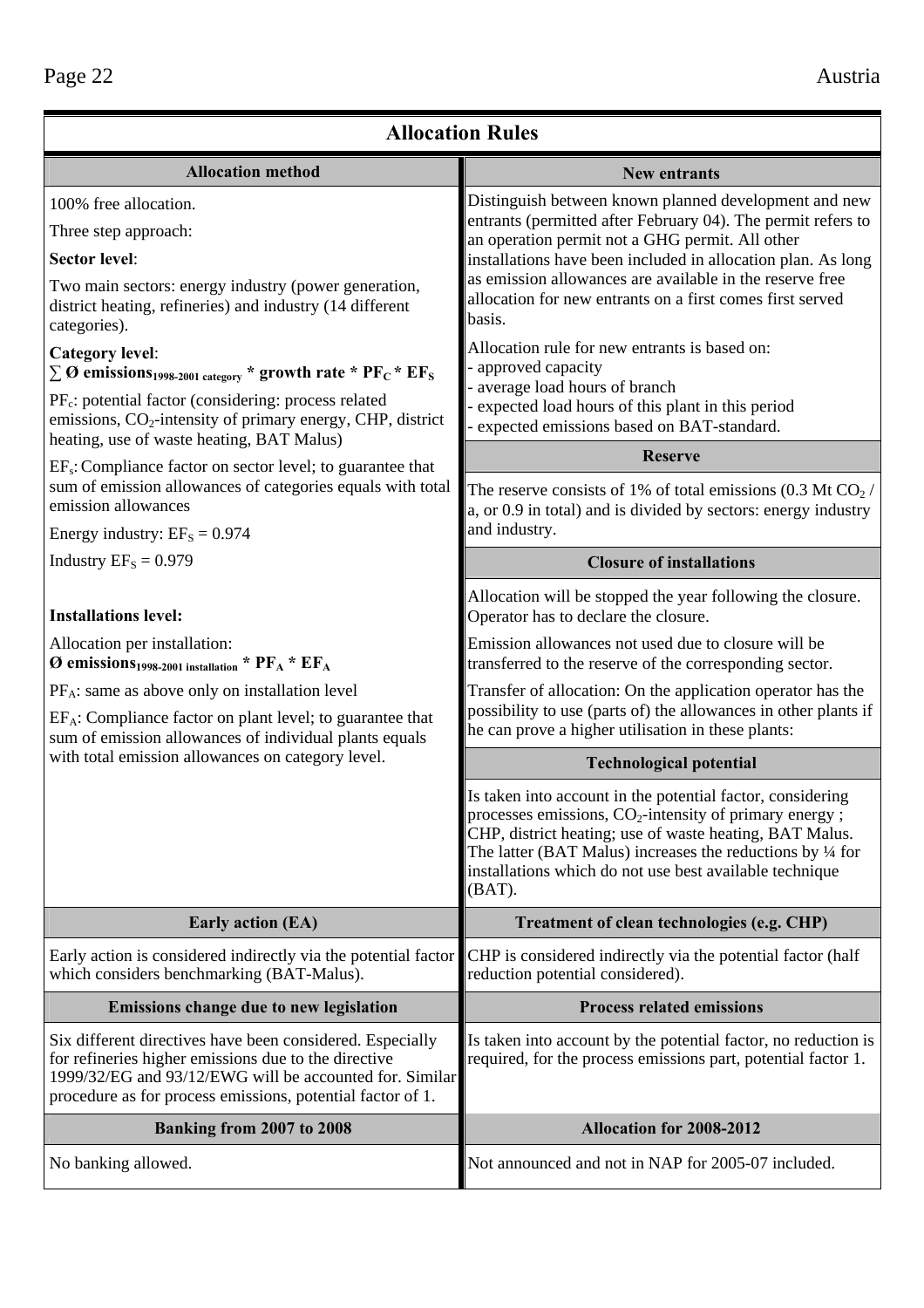#### **Czech Republic Status and Quantitative Assessment Status of NAP Distance to target assessment** The work on the draft of the NAP is still in progress, the development seems more difficult than expected. The process of development started with communication with industries covered by the ETS Directive. Status of Implementation of Emissions Trading Directive: The draft of the Emission Trading Act under discussion in the Parliament. The competence for the NAP is with the Ministry for Environment. The public discussion on NAP will probably start by end May and the NAP could be submitted to Commission of the EU in June. **Rationale for ET-budget**  Total budget allocated for 2005-07 (incl. reserve): No final decision yet, negotiations. 80 to 95 Mt  $CO<sub>2</sub>e/a$  (average 88) Mt  $CO<sub>2</sub>e/a$ ) seems likely. Total amount of allocation to be set and justified, including expected growth for Czech Republic (maximal limit) – divided for sectors. **Installations covered, Opt-in, Opt-out, Pooling Wide interpretation**: About 380 operators contacted – after clarification app. 360 companies covered. Number of installations app. 480. The ET scheme (480 installations assumed, average allocation of 88 Mt  $CO<sub>2</sub>e/a$  could cover **59** % of total GHG emissions and about  $69\%$  of  $CO<sub>2</sub>$  emissions. Questionnaire answered by 190 operators (56%), covering 90% emissions concerned by the EU ETS. There were problems with the definition of installation. **Contribution of JI / CDM and other sectors to target JI/CDM:** The Czech Republic will be a seller. **Comparison:**  Allocation budget (incl. reserve for new entrants)  $\ll$  ET emissions 2001: - **1.8 %**  Allocation budget (incl. reserve for new entrants)  $\leq \triangleright$  ET projection: + **14.2 % 89.6** 88.0 0.0 **77.0** 0  $20$ 40 60  $80$ 100 Actual Emissions 2001 Allocation 2005-07 Projection 2005 **ET-Sector (yearly averages) 88.0** Mt CO<sub>2e</sub> Note : Figures are based on an average of emission allowances calculated from preliminary information on the Czech NAP assuming a constant share of 70% of the ET sector in annual  $CO<sub>2</sub>$ emissions. Reserve still unknown. CO2 projections for 2005 from the Reference Scenario with measures of the 3rd National Communication of the Czech Republic to the UNFCCC. Source: Preliminary information on the Czech NAP **Distance to Kyoto-target:**  2001: Over-compliance 29.0 Mt CO<sub>2</sub>e/a (19.6 %) as **compared to the Kyoto target**. **192.2 147.8 176.8 131.**  $\mathcal{C}$ 20 40 60 80 100 120 140 160 180 200 Base year 1990 Actual Emissions 2001 Kyoto target 2008-12 Projection 2010 (with P&M) **Kyoto-Target (yearly averages)** - 8% Mt CO<sub>2e</sub> Source: CEU 2003b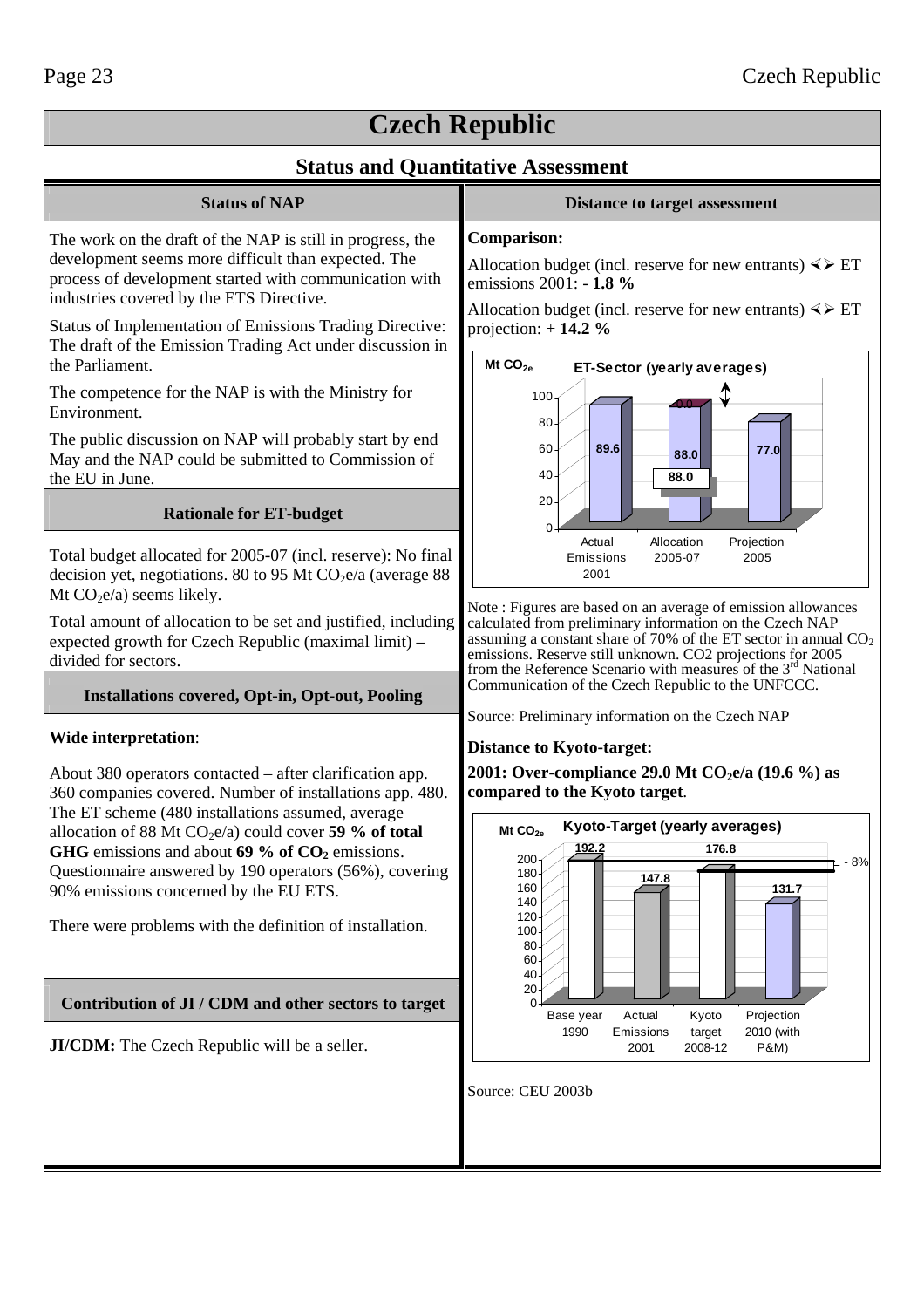| <b>Allocation Rules</b>                                                      |                                                                                                                               |  |
|------------------------------------------------------------------------------|-------------------------------------------------------------------------------------------------------------------------------|--|
| <b>Allocation method</b>                                                     | <b>New entrants</b>                                                                                                           |  |
| 100 % cost free grandfathering                                               |                                                                                                                               |  |
| Total amount of allocation to be set and justified, including                | <b>Reserve</b>                                                                                                                |  |
| expected growth for Czech Republic (maximal limit) -<br>divided for sectors. | Reserve for new entrants foreseen.                                                                                            |  |
| Average historic emissions in 1999-2002 per installation.                    | <b>Closure of installations</b>                                                                                               |  |
| Algorithm for allocation of basic allowances under<br>discussion.            |                                                                                                                               |  |
| Splitting of individual allocations on installations into two                | <b>Technological potential</b>                                                                                                |  |
| parts:                                                                       |                                                                                                                               |  |
| (1) Basic (historical data)                                                  | Treatment of clean technologies (e.g. CHP)                                                                                    |  |
| $(2)$ Bonus:                                                                 | <b>Bonus for CHP</b>                                                                                                          |  |
| Early action<br>$\bullet$                                                    | <b>Process related emissions</b>                                                                                              |  |
| <b>CHP</b><br>$\bullet$                                                      |                                                                                                                               |  |
| Growth above average<br>$\bullet$                                            |                                                                                                                               |  |
| Potentials, competition<br>$\bullet$                                         |                                                                                                                               |  |
| Industry sector (top-down approach) growth rates taken<br>into account.      |                                                                                                                               |  |
|                                                                              |                                                                                                                               |  |
| Early action (EA)                                                            | Banking from 2007 to 2008                                                                                                     |  |
| <b>Bonus for Early Action</b>                                                | No banking allowed.                                                                                                           |  |
|                                                                              | Allocation for 2008-2012                                                                                                      |  |
|                                                                              | Allocation rule for 2008-2012 not yet announced.                                                                              |  |
| Emissions change due to new legislation                                      | <b>Interaction with other Policies and Measures</b>                                                                           |  |
|                                                                              | No interactions as there are no instruments dealing with<br>$CO2$ . Nevertheless proposal for $CO2$ tax under<br>development. |  |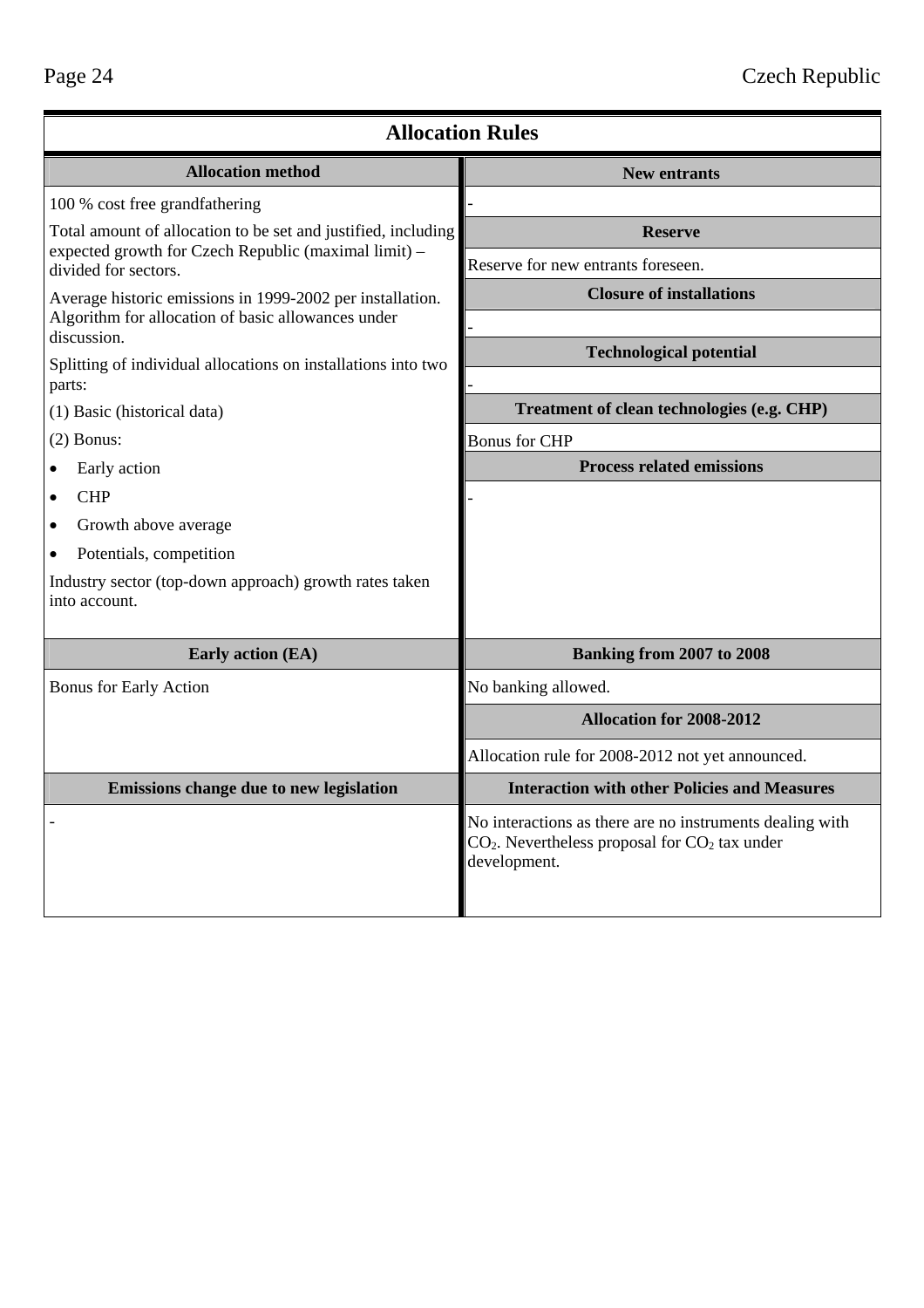| <b>Denmark</b>                                                                                                                                                                                                                                                                                                                                                                                                                                                                                                                                                                                                                                                                                                                                                            |                                                                                                                                                                                                                                                                                                                                                                                                                                                                                                                        |  |
|---------------------------------------------------------------------------------------------------------------------------------------------------------------------------------------------------------------------------------------------------------------------------------------------------------------------------------------------------------------------------------------------------------------------------------------------------------------------------------------------------------------------------------------------------------------------------------------------------------------------------------------------------------------------------------------------------------------------------------------------------------------------------|------------------------------------------------------------------------------------------------------------------------------------------------------------------------------------------------------------------------------------------------------------------------------------------------------------------------------------------------------------------------------------------------------------------------------------------------------------------------------------------------------------------------|--|
| <b>Status and Quantitative Assessment</b>                                                                                                                                                                                                                                                                                                                                                                                                                                                                                                                                                                                                                                                                                                                                 |                                                                                                                                                                                                                                                                                                                                                                                                                                                                                                                        |  |
| <b>Status of NAP</b>                                                                                                                                                                                                                                                                                                                                                                                                                                                                                                                                                                                                                                                                                                                                                      | <b>Distance to target assessment</b>                                                                                                                                                                                                                                                                                                                                                                                                                                                                                   |  |
| Final NAP, submitted on 31 <sup>rst</sup> of March (list of installations<br>and allocation in separate document).                                                                                                                                                                                                                                                                                                                                                                                                                                                                                                                                                                                                                                                        | <b>Comparison:</b><br>Allocation budget (incl. reserve for new entrants) /<br>ET-sector emissions 2002: 1.08                                                                                                                                                                                                                                                                                                                                                                                                           |  |
| <b>Rationale for ET-budget</b>                                                                                                                                                                                                                                                                                                                                                                                                                                                                                                                                                                                                                                                                                                                                            | Allocation budget (incl. reserve for new entrants) /<br>ET-sector emissions projections: 0.85                                                                                                                                                                                                                                                                                                                                                                                                                          |  |
| Total budget allocated for 2005-07 (incl. reserve): 100.5<br>Mt CO <sub>2</sub> e. Annual allowance allocation: $40\%$ (2005), 30 %<br>(2006), 30 % (2007).<br>Future reductions prioritised according to the least-cost<br>principle – generally expected to occur in ET-sectors, since<br>inexpensive potential is almost exhausted in the Non-ET-<br>sectors due to significant economic (especially high energy<br>$CO2$ taxes) and administrative burdens on GHG-emissions<br>in past years. Historically, emissions from ETS-covered<br>sectors were subject to considerably less pressure and<br>therefore offers greater and less expensive reduction<br>potential – including through access to cheaper<br>international allowances and CO <sub>2</sub> credits. | Mt CO <sub>2e</sub><br>ET-Sector (yearly averages)<br>40<br>33.5<br>35<br>4.006<br>30<br>25<br>39.3<br>30.9<br>20<br>32.5<br>$\Box$ Reserve<br>15 <sub>1</sub><br>10<br>5<br>Actual<br>Allocation<br>Projection<br>2005-2007<br><b>Emissions</b><br>2005-07                                                                                                                                                                                                                                                            |  |
| <b>Installations covered, Opt-in, Opt-out, Pooling</b>                                                                                                                                                                                                                                                                                                                                                                                                                                                                                                                                                                                                                                                                                                                    | 2002                                                                                                                                                                                                                                                                                                                                                                                                                                                                                                                   |  |
| Wide interpretation of Annex I of the directive. The ET<br>scheme covers 357 installations (234 electricity and heat<br>production and 123 in the industry sector including<br>offshore) which cover 50 % of total GHG emissions and<br>62 % of $CO2$ emissions (based on projections for 2005-<br>$(07)$ .<br>Opt-in / Opt-out: not used in 2005-2007.<br><b>Pooling:</b> Is allowed, but no application has been received                                                                                                                                                                                                                                                                                                                                               | Source: Danish NAP 2004.<br>Distance to Kyoto-target of -21% (the right column<br>reflects intended use of Flexible Mechanisms FM):<br>GHG emissions<br>Without FM<br>With FM<br>(Mt $CO2e/a$ )<br>(Mt $CO2e/a$ )<br>2002/03 vs. Kyoto base year: +2.4 (+4%)<br>2002/03 to Kyoto target: -16.9 (-23.7%) -13.2 (-18%)<br>2002/03 to Kyoto target*:<br>$-11.8(-16.4\%)$<br>$-8.1(11.3%)$                                                                                                                                 |  |
| so far. First deadline is 1 <sup>st</sup> September 2004.                                                                                                                                                                                                                                                                                                                                                                                                                                                                                                                                                                                                                                                                                                                 | Kyoto-Target (yearly averages)                                                                                                                                                                                                                                                                                                                                                                                                                                                                                         |  |
| Contribution of JI / CDM and other sectors to target<br>Kyoto target will be fulfilled by both domestic and foreign<br>actions, 3.7 Mio. t $CO_{2e}$ p.a. (total of 18.7 Mio. t $CO_{2e}$ ) will<br>be purchased by government to fulfil the Kyoto target in<br>2008-2012. Budget for 2003-2007: in total 125 M€(2003-<br>2005: total of 45 M€ 2005-07: 26.9 M€a). In 2003<br>contracts for 5 M€have been entered. The programme to<br>purchase credits and to invest in funds is already operating,<br>see: http://www.mst.dk/homepage/<br>Sector reductions based on climate strategy 2003, but no<br>sector targets are set. Non-ET-sectors have a total target of<br>39 Mt $CO_{2e}$ /a in 2005-2007 which corresponds to the<br>projected emissions for that period. | Mt CO <sub>2e</sub><br>81.2<br>90<br>71.5<br>69.5<br>80<br>70<br>59. J<br>$-21%$<br>5 <u>4.9</u><br>60<br>50 <sub>2</sub><br>40<br>30 <sup>°</sup><br>20 <sub>1</sub><br>10 <sup>1</sup><br>0<br>Base year<br>compensation'<br>Actual<br>Emissions<br>2002-03<br>Projection<br>2010 (with<br>P&M)<br>Kyoto target<br>2008-12<br>Kyoto target<br>with<br>* Denmark claims special compensation, since base year<br>emissions are extremely low due to heavy rainfall that year.<br>Sources: Danish NAP 2004, CEU 2003b. |  |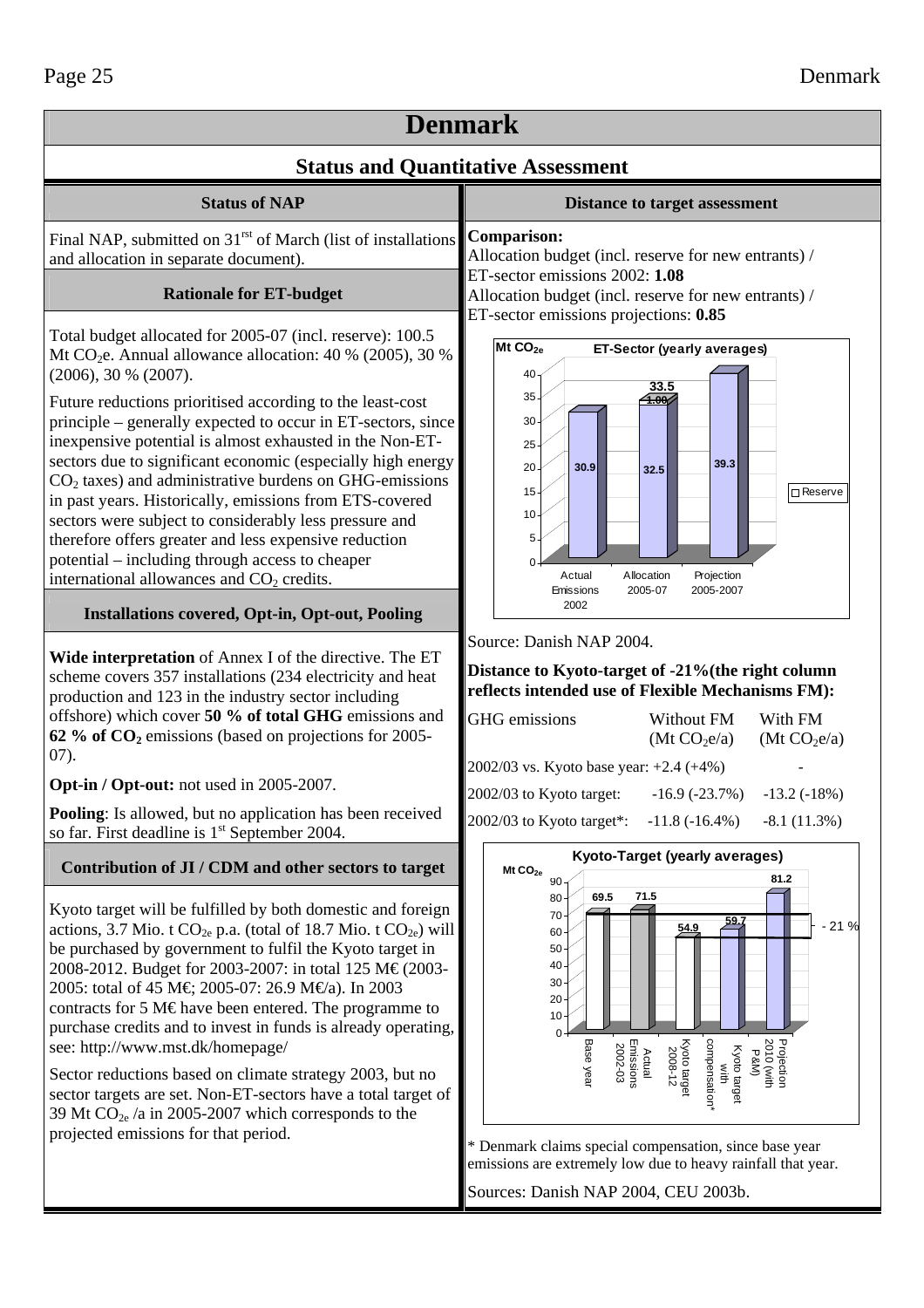# Page 26 Denmark

| <b>Allocation Rules</b>                                                                                                                                                                                                                                                                                                                                                                                                                                                                     |                                                                                                                                                                                                                                                                                                                                                                                                                                                                                                                                                                                                                        |  |
|---------------------------------------------------------------------------------------------------------------------------------------------------------------------------------------------------------------------------------------------------------------------------------------------------------------------------------------------------------------------------------------------------------------------------------------------------------------------------------------------|------------------------------------------------------------------------------------------------------------------------------------------------------------------------------------------------------------------------------------------------------------------------------------------------------------------------------------------------------------------------------------------------------------------------------------------------------------------------------------------------------------------------------------------------------------------------------------------------------------------------|--|
| <b>Allocation method</b>                                                                                                                                                                                                                                                                                                                                                                                                                                                                    | <b>New entrants</b>                                                                                                                                                                                                                                                                                                                                                                                                                                                                                                                                                                                                    |  |
| 95% free allocation and 5% auction. Auctions internatio-<br>nally open for operators covered by the ETS. The proceeds<br>will accrue to the Danish treasury. Two step approach:<br>Top-down: A reduction factor of -15% (0.85) against<br>projections was set, taking into consideration the<br>significant reduction target and the requirement to be on<br>the path toward fulfilling the target. The reductions ensures<br>that there is no over allocation. The reduction stringency is | New entrant is an installation which has been put into<br>operation or expanded significantly. Only heavy processes<br>will be taken into account. All other installations have been<br>included in allocation plan. Allocation for new entrants is<br>based according to key figures in proportion to new<br>production unit's capacity. The key figures are included in<br>the Bill on $CO2$ allowances (Annex 2) for 30 different<br>processes.                                                                                                                                                                     |  |
| different for the 3 sub-sectors electricity production, heat                                                                                                                                                                                                                                                                                                                                                                                                                                | <b>Reserve</b>                                                                                                                                                                                                                                                                                                                                                                                                                                                                                                                                                                                                         |  |
| production and other industries (incl. offshore). The main<br>reduction is beard by electricity producers $(1.3 \text{ Mt } CO_2e/a)$<br>and will be based on the national quota system. Unequal<br>distribution takes differences in: exposure to competition,<br>economic effects of ETS (burden due to rise in electricity                                                                                                                                                               | Reserve: 3 % of total emissions (1 Mt $CO2e/a$ , or 3 in total).<br>As long as emission allowances are available in the reserve<br>free allocation for new entrants on a "first come, first<br>served" basis.                                                                                                                                                                                                                                                                                                                                                                                                          |  |
| price), reductions potentials have been taken into account.                                                                                                                                                                                                                                                                                                                                                                                                                                 | <b>Closure of installations</b>                                                                                                                                                                                                                                                                                                                                                                                                                                                                                                                                                                                        |  |
| Bottom-up: For sub-sectors heat production and other<br>industry the allowances are set corresponding to the<br>historical emissions in 1998-2002 with certain corrections                                                                                                                                                                                                                                                                                                                  | Allocation will stop the year following closure. Unused<br>allowances due to closure will be transferred to the reserve.                                                                                                                                                                                                                                                                                                                                                                                                                                                                                               |  |
| (e.g. if average $1998-2002$ is lower than 2002 only 2002 is<br>used, if extension of capacity after 2002).                                                                                                                                                                                                                                                                                                                                                                                 | <b>Technological potential</b>                                                                                                                                                                                                                                                                                                                                                                                                                                                                                                                                                                                         |  |
| For sub-sector electricity production benchmarking is used,<br>based on the production (MWh) in the base period, which<br>leads to a slight reduction compared to the previous quota<br>system.                                                                                                                                                                                                                                                                                             | Is taken into account setting the total quantity of<br>allowances and by setting different targets for sub-sectors.<br>Furthermore due to the common benchmark for electricity<br>(share of historical production) the technological potential<br>was partially taken into account.                                                                                                                                                                                                                                                                                                                                    |  |
| Early action (EA)                                                                                                                                                                                                                                                                                                                                                                                                                                                                           | Treatment of clean technologies (e.g. CHP)                                                                                                                                                                                                                                                                                                                                                                                                                                                                                                                                                                             |  |
| Early action considered to a large extent, generally at the<br>sub-sector level, due to different distribution of reduction<br>burden (more general method). For electricity producers<br>EA directly taken into account through the common<br>benchmark. Finally, is it accounted due to the use of a<br>relatively long base period.                                                                                                                                                      | Taken into account generally for electricity production by<br>allocation according to common benchmark and in other<br>sectors by the use of a long base period (similar to early<br>action). Furthermore, there is a law introduced to make<br>sure that district heat customers will not pay the extra costs<br>because costs will be passed from purchasing allowances<br>to cover higher emissions for electricity production to them<br>(co-generation, that means same as heat suppliers). Only if<br>their heat consumption and emissions will increase<br>compared to base period higher costs are acceptable. |  |
| <b>Emissions change due to new legislation</b>                                                                                                                                                                                                                                                                                                                                                                                                                                              | <b>Process related emissions</b>                                                                                                                                                                                                                                                                                                                                                                                                                                                                                                                                                                                       |  |
| Not yet considered. Operator will prove increase in<br>emissions by applying for emissions permit and allocation.<br>On that basis an operator's allocation will be supplemented<br>according to the expected change. Three different                                                                                                                                                                                                                                                       | Is taken into account in the reduction factor for industry,<br>which is less stringent than for electricity.<br><b>Interaction with other Policies and Measures</b>                                                                                                                                                                                                                                                                                                                                                                                                                                                    |  |
|                                                                                                                                                                                                                                                                                                                                                                                                                                                                                             |                                                                                                                                                                                                                                                                                                                                                                                                                                                                                                                                                                                                                        |  |
| directives may be considered which affect e.g. fishmeal<br>producers or the refinery.                                                                                                                                                                                                                                                                                                                                                                                                       | $CO2$ taxes on fuels used in the ETS covered industrial<br>enterprises are revoked.                                                                                                                                                                                                                                                                                                                                                                                                                                                                                                                                    |  |
| Banking from 2007 to 2008                                                                                                                                                                                                                                                                                                                                                                                                                                                                   | <b>Allocation for 2008-2012</b>                                                                                                                                                                                                                                                                                                                                                                                                                                                                                                                                                                                        |  |
| No banking allowed.                                                                                                                                                                                                                                                                                                                                                                                                                                                                         | 24.7 Mt $CO2$ /a is given as the required level of emissions<br>from the ETS enterprises to reach the target, assuming no<br>further reductions from Non-Et-Sectors and a State<br>purchase of 3.7 Mt $CO2$ /a from JI and CDM.                                                                                                                                                                                                                                                                                                                                                                                        |  |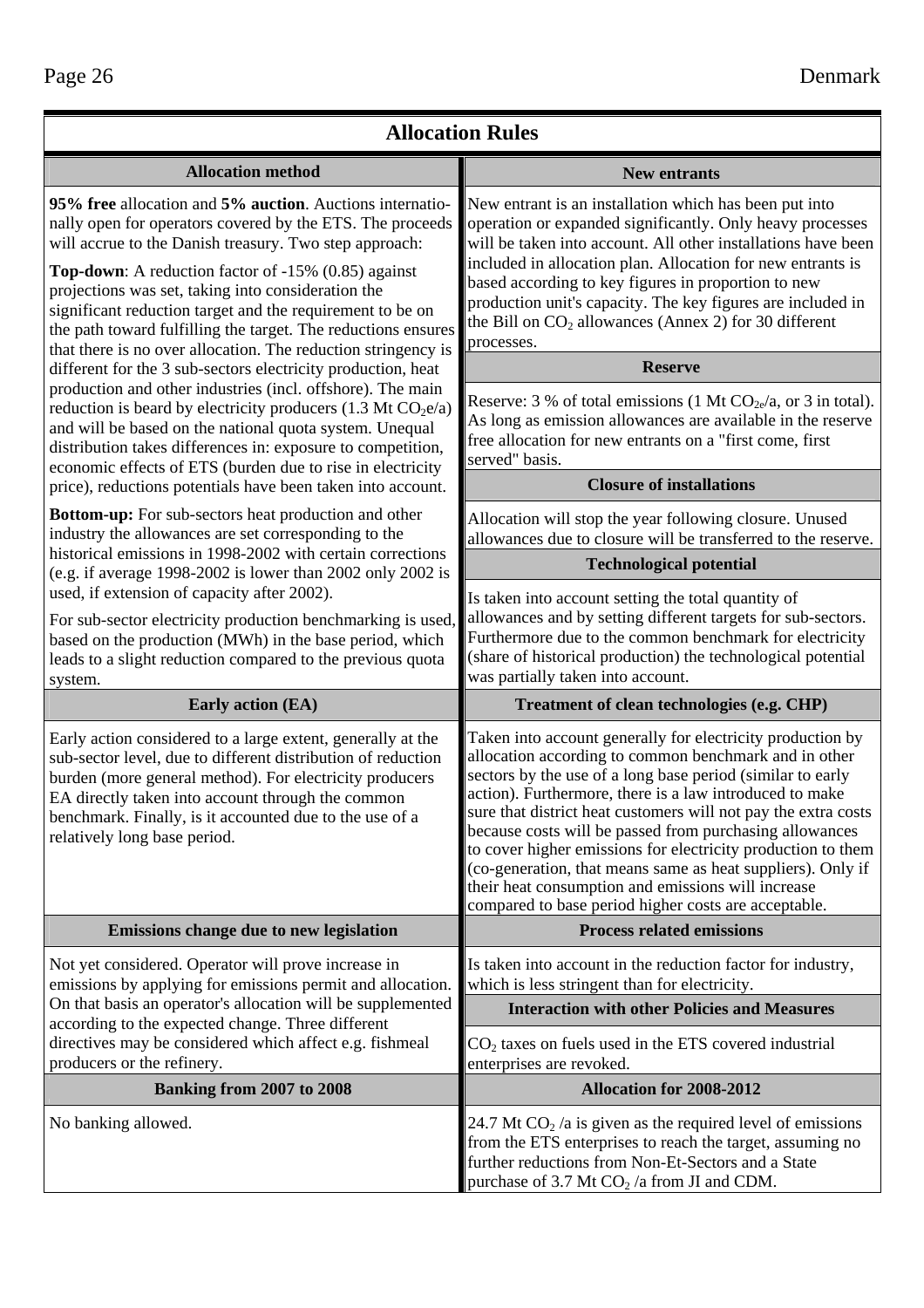| <b>Finland</b>                                                                                                                                                                                                                                                                                                                                                                                                                                                                                                                                                                                                                                                                                                          |                                                                                                                                                                                                                                                                                                |  |
|-------------------------------------------------------------------------------------------------------------------------------------------------------------------------------------------------------------------------------------------------------------------------------------------------------------------------------------------------------------------------------------------------------------------------------------------------------------------------------------------------------------------------------------------------------------------------------------------------------------------------------------------------------------------------------------------------------------------------|------------------------------------------------------------------------------------------------------------------------------------------------------------------------------------------------------------------------------------------------------------------------------------------------|--|
| <b>Status and Quantitative Assessment</b>                                                                                                                                                                                                                                                                                                                                                                                                                                                                                                                                                                                                                                                                               |                                                                                                                                                                                                                                                                                                |  |
| <b>Status of NAP</b>                                                                                                                                                                                                                                                                                                                                                                                                                                                                                                                                                                                                                                                                                                    | <b>Distance to target assessment</b>                                                                                                                                                                                                                                                           |  |
| Final NAP submitted 30 March 2004 without final<br>installation / allocation list. Not approved by parliament<br>yet only governmental proposal. Will be a Government<br>Resolution after ratification of Emissions Trading Act,<br>expected in June 2004. Plan was published on $2nd$ March.<br>Public consultation have been held.                                                                                                                                                                                                                                                                                                                                                                                    | <b>Comparison:</b><br>Allocation budget (incl. reserve for new entrants) /<br>ET-sector emissions 1998-2002: 1.26<br><b>ET-Sector (yearly averages)</b><br>Mt $CO2e$<br>45.47<br>50                                                                                                            |  |
| <b>Rationale for ET-budget</b>                                                                                                                                                                                                                                                                                                                                                                                                                                                                                                                                                                                                                                                                                          | 20.83<br>45<br>$40 -$                                                                                                                                                                                                                                                                          |  |
| Total budget allocated for 2005-07 (incl. reserve): 136.4<br>Mt CO <sub>2</sub> . Issuance: 2005: 44.4 Mt CO <sub>2</sub> ; 2006: 45.9 Mt CO <sub>2</sub> ;<br>2007: 46.2 Mt CO <sub>2</sub> .<br>The With Measure Scenario is the basis. A strategic path<br>(WAM-path) is calculated, which reflects the with measure<br>scenario (including additional national measures and use of<br>Mechanisms). The allocation for the ET-sector is the<br>residual of the WAM-path, of which all additional<br>measures at a cost of max. 10 $\text{\textsterling}t CO_2$ in the Non-ET-sector<br>are subtracted. To reach this ET-budget a compliance<br>Factor of 0.97 is needed, which is the same for all<br>installations. | 35 <sub>1</sub><br>$30 -$<br>44.6<br>25 <sub>1</sub><br>36.2<br>20 <sub>1</sub><br>□ Reserve<br>$15 -$<br>10 <sup>1</sup><br>$5 -$<br>$\mathbf{0}$<br>Emissions<br>Allocation<br>Projection not<br>2005-07<br>available<br>base period<br>$(1998 - 2002)$                                      |  |
| <b>Installations covered, Opt-in, Opt-out, Pooling</b>                                                                                                                                                                                                                                                                                                                                                                                                                                                                                                                                                                                                                                                                  | Source: Finnish NAP 2004.                                                                                                                                                                                                                                                                      |  |
| Wide interpretation of installation coverage.<br>Approximately 137 operators / 330 production plants / 485<br>installations. About 59 % of $CO2$ -emissions are covered;<br>50 % of all 6 GHG emissions.<br><b>Opt-in:</b> District heating plants $<$ 20 MW, if any<br>installation of the district heating network is covered by                                                                                                                                                                                                                                                                                                                                                                                      | Distance to Kyoto-target of 0%(the right column<br>reflects intended use of Flexible Mechanisms FM):<br>GHG emissions<br>Without FM<br>With FM<br>(Mt $CO2e/a$ )<br>(Mt $CO2e/a$ )<br>$+3.4 (+4%)$<br>2001 vs. Kyoto base year:<br>$-0.4$ $(-0.5%)$<br>$-3.4(-4.2\%)$<br>2001 to Kyoto target: |  |
| Annex I (about 159 installations).                                                                                                                                                                                                                                                                                                                                                                                                                                                                                                                                                                                                                                                                                      | Kyoto-Target (yearly averages)<br>Mt $CO2e$                                                                                                                                                                                                                                                    |  |
| <b>Opt-out:</b> it is not planned to exclude some (mandatory)<br>plants from the ET scheme.                                                                                                                                                                                                                                                                                                                                                                                                                                                                                                                                                                                                                             | 89.9<br>77.2<br>80.6<br>77.2<br>90<br>0%                                                                                                                                                                                                                                                       |  |
| Contribution of JI / CDM and other sectors to target<br>No information in the NAP, but more detail on use of JI<br>and CDM of government in Climate Strategy end of 2004.<br>In the presentation of the NAP in Brussels a total of 3 Mt<br>$CO2e$ , which will be purchased by government is<br>mentioned.<br>No separate targets for other sectors (Households,<br>Transport) only ET and Non-ET-Budget are distinguished                                                                                                                                                                                                                                                                                              | 80<br>70<br>60<br>$50 -$<br>$40 -$<br>30 <sub>1</sub><br>20 <sub>1</sub><br>10<br>Projection<br>Base year<br>Actual<br>Kyoto<br>Emissions<br>2008-12<br>target<br>(with P&M)<br>2001<br>2008-12<br>Source: Finnish NAP 2004, EEA database 2004.                                                |  |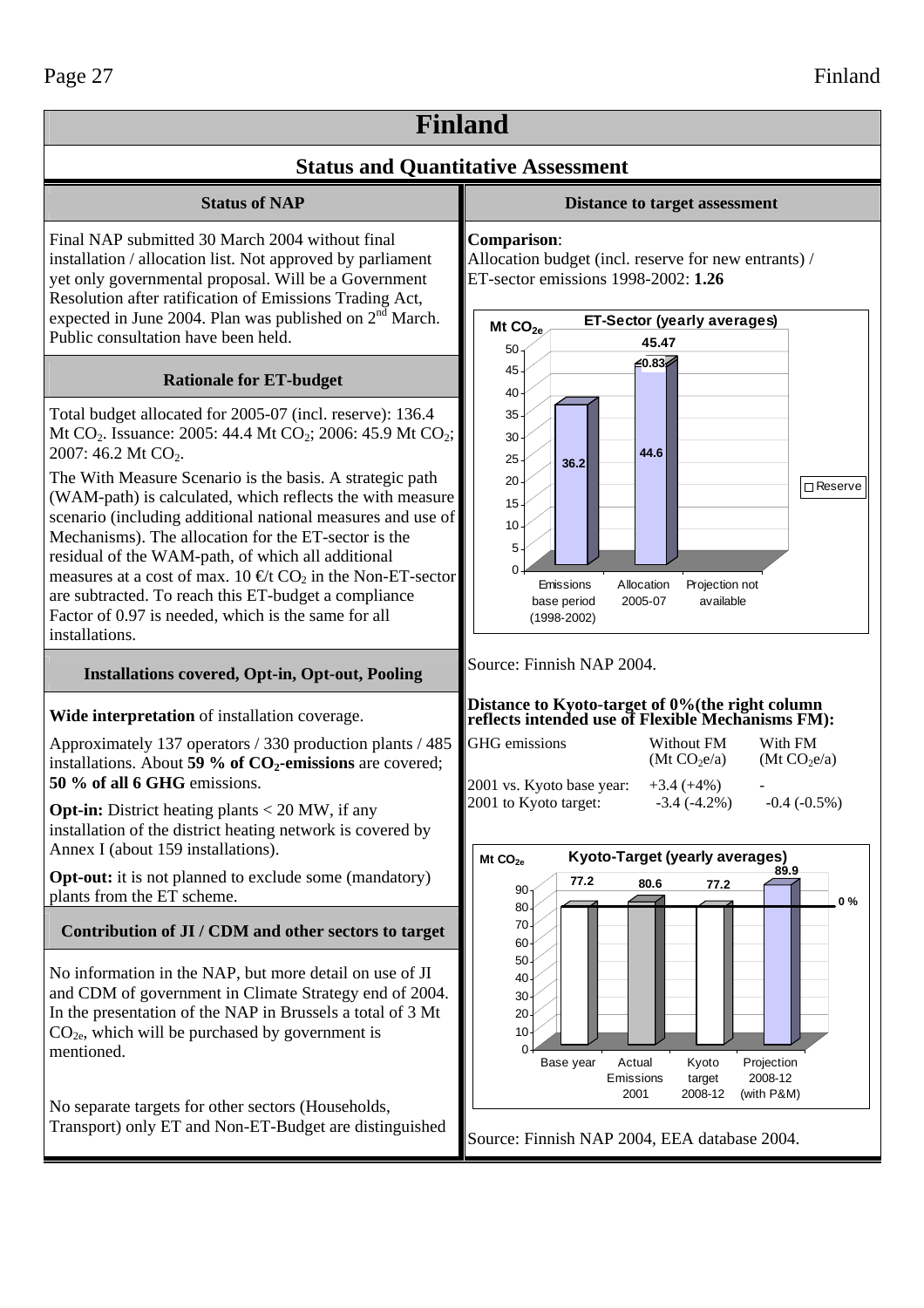$\mathsf{L}$ 

## **Allocation Rules**

| Aliocalion Kuies                                                                                                                                                                                                                                                                                                                              |                                                                                                                                                                                                                                                                                                                                                                                    |  |
|-----------------------------------------------------------------------------------------------------------------------------------------------------------------------------------------------------------------------------------------------------------------------------------------------------------------------------------------------|------------------------------------------------------------------------------------------------------------------------------------------------------------------------------------------------------------------------------------------------------------------------------------------------------------------------------------------------------------------------------------|--|
| <b>Allocation method</b>                                                                                                                                                                                                                                                                                                                      | <b>Early action</b>                                                                                                                                                                                                                                                                                                                                                                |  |
| 100% free allocation.<br><b>Installation level:</b> Different allocation formula for<br>different categories, whereas for each installation i the<br>same compliance factor of 0.97 will apply.<br>A: Industrial processes (A1 in which production<br>materials cause the emissions /A2 fixed relation of                                     | Early action can not be considered in an objective,<br>transparent and non-discriminatory way and Finland is<br>therefore not compensating early action separately.<br>However, due to the formula, early action is compensated<br>partially, especially for operators which have decreased<br>emissions after 1998.                                                               |  |
| emissions and fuel use):                                                                                                                                                                                                                                                                                                                      | Emissions change due to new legislation                                                                                                                                                                                                                                                                                                                                            |  |
| $A_{ij} = k_{ka} \times e_i \times (K_{2005 i} + K_{2006 i} + K_{2007 i})$                                                                                                                                                                                                                                                                    | Installations will be treated as new entrants.                                                                                                                                                                                                                                                                                                                                     |  |
|                                                                                                                                                                                                                                                                                                                                               | Banking from 2007 to 2008                                                                                                                                                                                                                                                                                                                                                          |  |
| A2 Oil refinery:                                                                                                                                                                                                                                                                                                                              | No banking allowed.                                                                                                                                                                                                                                                                                                                                                                |  |
| $A_{Dz} = P_{ik} \times e_{ik} + (R_{Hz} \times 5.6) + T_{Pz}$                                                                                                                                                                                                                                                                                | <b>New entrants</b>                                                                                                                                                                                                                                                                                                                                                                |  |
| B: energy for industry (B1 is heat only production, B2<br>heat and power CHP)                                                                                                                                                                                                                                                                 | New entrants will receive allowances for free from the<br>beginning of commercial commissioning.                                                                                                                                                                                                                                                                                   |  |
| $B1_i$ and $B2_i = \sum (3 \times Pa_{ik} \times e_{ik}) \times \frac{\kappa p_{1.1.05}}{K p_{2.0.6.00}}$<br><b>C:</b> District heating $(C2 = \text{Condensing power plant} - D \text{ is}$                                                                                                                                                  | The allocation will be based on rated thermal input, annual<br>running time (which is specified by installation type) and<br>specific emissions of the fuel used (different coefficients<br>are specified for liquid/gas, solid fuel. For category A1 and                                                                                                                          |  |
| added for electricity)                                                                                                                                                                                                                                                                                                                        | A2 lowest coefficient in sub-category is used).                                                                                                                                                                                                                                                                                                                                    |  |
|                                                                                                                                                                                                                                                                                                                                               | <b>Reserve</b>                                                                                                                                                                                                                                                                                                                                                                     |  |
| $C_i = \sum \left( 3 \times Pa_{ik} \times e_{ik} \times \left( 0.35 + 0.65 \times \frac{S_{iN}}{S_{im}} \right) \right) \times \frac{Q_{31.12.02}}{Q_{31.12.97}}$<br>$\bf{D}$ (condensing power) and $\bf{E}$ (peaking power plants and<br>reserve power plants etc.):<br>$D_i$ and $E_i = \sum \left(3 \times Pa_{ik} \times e_{ik}\right)$ | A reserve is set, encompassing yearly $0.83$ Mt $CO2$ (total<br>2.5 Mt CO <sub>2</sub> ), about 2 % of ET-budget (incl. in budget). If<br>the reserve is too low, missing allowances will be bought<br>from the market or produced by projects linked to and<br>recognised by EU ETS. If it is too high the State (Energy<br>Market Authority) will sell allowances on the market. |  |
| $k_{ka}$ = Average capacity utilization factor                                                                                                                                                                                                                                                                                                | <b>Closure of installations</b>                                                                                                                                                                                                                                                                                                                                                    |  |
| $K =$ Production capacity $[t / a]$<br>$P =$ Consumption of fuel [MJ]<br>$e =$ specific emission [t CO <sub>2</sub> /tonnes product or g CO <sub>2</sub> /MJ]                                                                                                                                                                                 | Closures is defined when the use of the installation is<br>permanently ended. The GHG-permit will be cancelled and<br>foreseen allowances will be transferred to reserve.                                                                                                                                                                                                          |  |
| $R_H$ = arithmetic average of the rest Hydrogen production [t                                                                                                                                                                                                                                                                                 | <b>Technological potential</b>                                                                                                                                                                                                                                                                                                                                                     |  |
| of hydrogen]<br>$S =$ Heating degree days 1971-2000 and 1998-2002 for 16<br>areas in Finland                                                                                                                                                                                                                                                  | Is taken into account by setting own category D2 and C2<br>and formula. The categories are allocated relatively more<br>than condensing power category.                                                                                                                                                                                                                            |  |
| $T_P$ = Change of CO <sub>2</sub> from process fuel due to the change in<br>distillation process                                                                                                                                                                                                                                              | Treatment of clean technologies (e.g. CHP)                                                                                                                                                                                                                                                                                                                                         |  |
| $Q = Sum$ of connection power in district heating<br>agreements with customers in the DH net work.                                                                                                                                                                                                                                            | Special treatment of CHP by setting own category and<br>formula: see B2. These                                                                                                                                                                                                                                                                                                     |  |
| Base period: 1998-2002 emissions are mainly used,                                                                                                                                                                                                                                                                                             | <b>Process related emissions</b>                                                                                                                                                                                                                                                                                                                                                   |  |
| whereby mostly min and max are omitted and the<br>arithmetic average of the rest is used. For category D 2000-<br>2003 is used, since the temperature and rain situation was<br>rather typical. Furthermore in condesing part / tails in                                                                                                      | Special subcategory and formula, here A1 and A2. A1<br>includes the future capacity of installations of process<br>industries and thus accounts for future growth.                                                                                                                                                                                                                 |  |
| CHP-plants a calculatory efficiency of 40 % is used to                                                                                                                                                                                                                                                                                        | Allocation for 2008-2012                                                                                                                                                                                                                                                                                                                                                           |  |
| calculate the fuel consumption<br>For installations established after 1998, modified rules<br>apply.                                                                                                                                                                                                                                          | No decision yet, since coverage might be changed.                                                                                                                                                                                                                                                                                                                                  |  |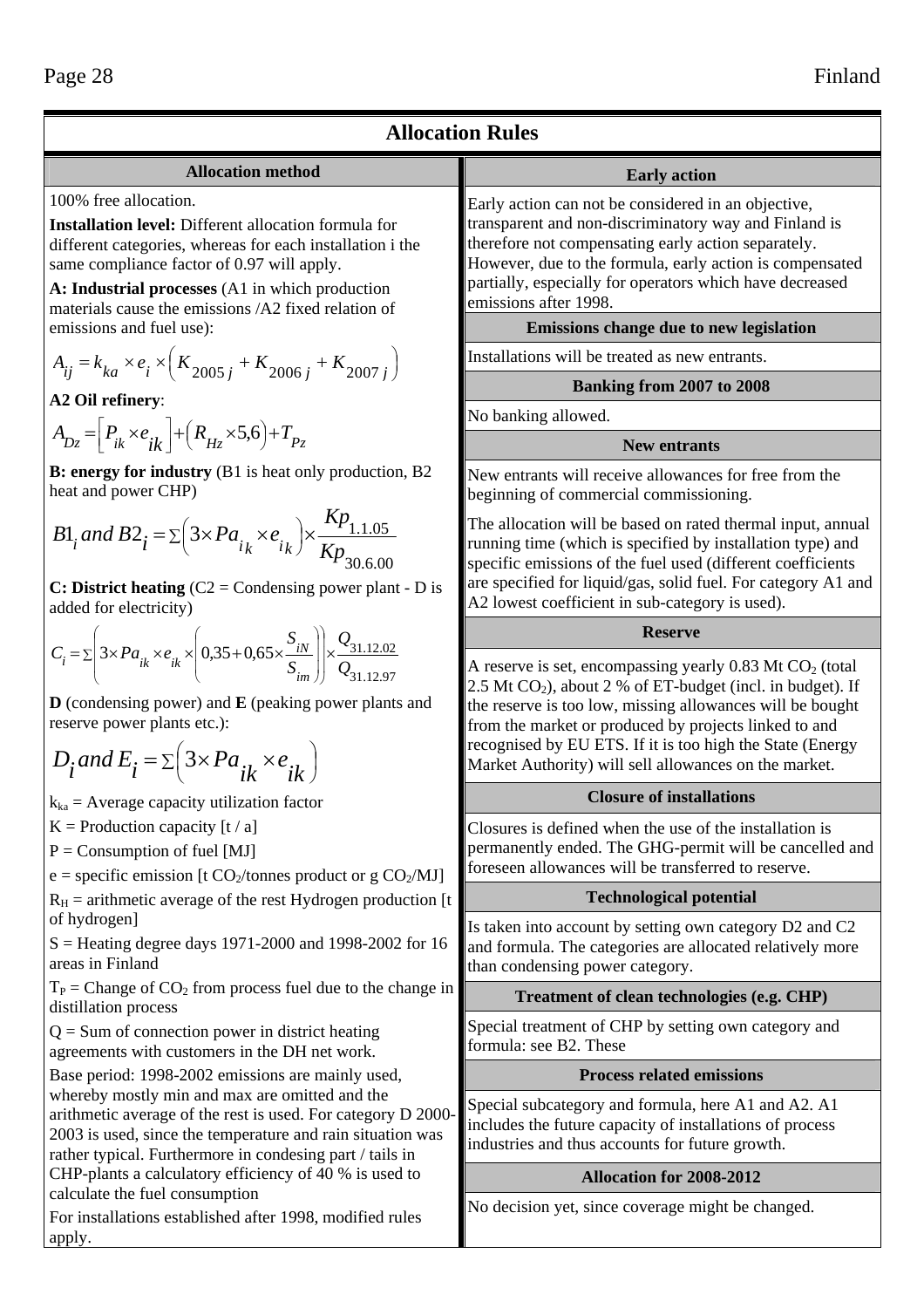## **France**

## **Status and Quantitative Assessment**

## **Status of NAP Distance to target assessment**

No final decision yet, negotiations.

Status of Implementation of Emissions Trading Directive: Ordinance n° 2004-330 of 15 April 2004 (published in the Official Journal JORF n° 91 of 17 April 2004, p. 7089).

The competence for the NAP is with the Ministry for the Environment and Sustainable Development.

## **Rationale for ET-budget**

Total budget allocated for 2005-07 (incl. reserve): No final decision yet, negotiations. 105 to 130 Mt  $CO<sub>2</sub>e/a$  (average 118 Mt  $CO<sub>2</sub>e/a$ ) seems likely. The Environment Ministry proposes 115 Mt, the Ministry of Economic Affairs and Finance as well as the head organisation of French employers MEDEF 130 Mt.

## **Installations covered, Opt-in, Opt-out, Pooling**

## **Narrow interpretation of Annex I of the Et-Directive**:

about 700 installations covered. No coverage of combustion installations in sectors not listed in Annex I (chemical industry, non ferrous metals…). Estimates of the number of installations according to a wide interpretation conform with Commission recommendations could be around 1500 installations.

ET scheme would cover with  $105-130$  Mt CO<sub>2</sub>e/a around **20 % of total GHG** emissions and around **29 % of CO**<sub>2</sub> emissions (this reflects, in addition to the low number of installations the low  $CO<sub>2</sub>$  intensity of the power generation sector due to the large share of nuclear plants which do not participate in the ETS.

**Opt-in / Opt-out:** Opt-out for new entrants if reserve empty.

## **Contribution of JI / CDM and other sectors to target**

**JI/CDM:** According to National programme against climate change (January 2000), Kyoto target will be fulfilled by domestic action only. No final decision yet, negotiations

**Non ETS sectors:** Separate targets defined under the National programme against climate change (PNLCC, January 2000), but according to IEA sector definitions, not Common Reporting Format CRF, and without petroleum refining. PNLCC targets were translated under CRF and refining added in 2003.

## **Comparison:**

Allocation budget (incl. reserve for new entrants) / ET-sector emissions 2001: **1.02** 

Allocation budget (incl. reserve for new entrants) / ET-sector emission projections: unknown but ET Sector emissions decreased by about 7% in the nineties



Note:

Source: Preliminary information on the French NAP

**Distance to Kyoto-target of +/-0%(the right column reflects intended use of Flexible Mechanisms FM):** 

| <b>GHG</b> emissions      | Without FM<br>(Mt CO <sub>2</sub> e/a)                                                                   | With FM<br>(Mt $CO2e/a$ ) |
|---------------------------|----------------------------------------------------------------------------------------------------------|---------------------------|
| 2002 vs. Kyoto base year: | $-10.8(-2.0\%)$                                                                                          | $\sim$                    |
| $0.000$ $Y$               | $\overline{a}$ $\overline{a}$ $\overline{a}$ $\overline{a}$ $\overline{a}$ $\overline{a}$ $\overline{a}$ |                           |



Note : Projections for 2008-12 are calculated from the expected growth in emissions specified in CEU 2003b taking into account differences in the case year to CITEPA 2004.

Sources: CITEPA 2004, CEU 2003b.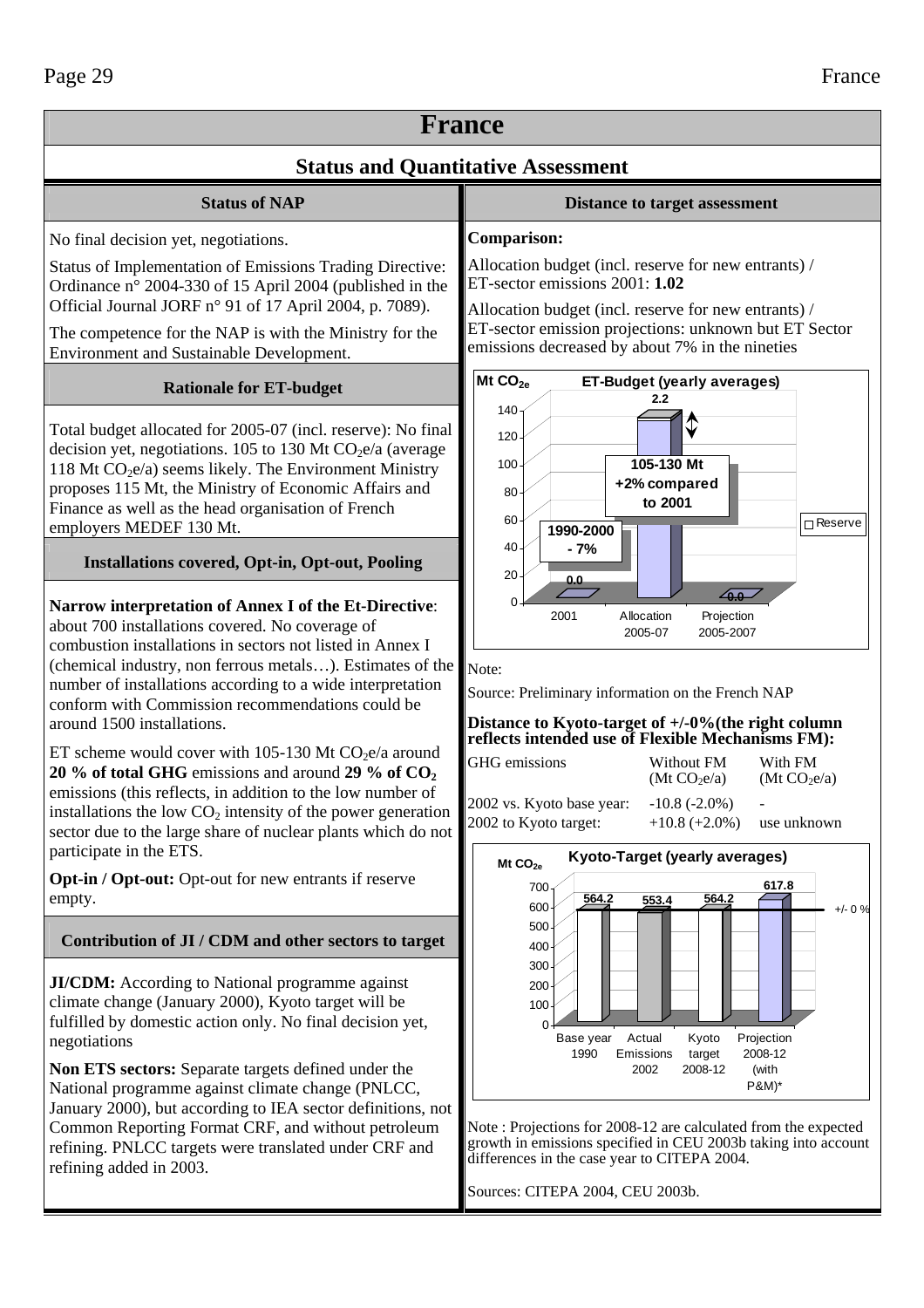| <b>Allocation Rules</b>                                                                                                                                                                                  |                                                                                                                                                                                                                                                                     |  |
|----------------------------------------------------------------------------------------------------------------------------------------------------------------------------------------------------------|---------------------------------------------------------------------------------------------------------------------------------------------------------------------------------------------------------------------------------------------------------------------|--|
| <b>Allocation method</b>                                                                                                                                                                                 | <b>New entrants</b>                                                                                                                                                                                                                                                 |  |
| 100% cost free grandfathering (except remainder reserve).<br>Allocations are made in a two-stage approach that allocates<br>allowances to sectors and to installations.                                  | Free allocation for new entrants in the frame of the reserve.<br>Allocation rule for new newcomer installations based on<br>BAT (Best Available Technology)-standards.                                                                                              |  |
| At sector level: For each sector: specific emissions                                                                                                                                                     | <b>Reserve</b>                                                                                                                                                                                                                                                      |  |
| (average of 3 highest years between 1997 and 2001) x<br>progress ratio (efficiency factor) x production forecasts<br>At installation level: Sector-dependent. One or several<br>years from 1996 to 2002. | Reserve (incl. in ET-budget): No final decision on<br>quantity. About 1.7-1.8 % of total ET emissions (2.17 Mt)<br>$CO2e/a$ , or 6.5 Mt $CO2e$ in total for 2005/2007) seems<br>likely. Allocation for new entrants . Opt-out for new<br>entrants if reserve empty. |  |
|                                                                                                                                                                                                          | <b>Closure of installations</b>                                                                                                                                                                                                                                     |  |
|                                                                                                                                                                                                          | Allocation will stop the year following closure                                                                                                                                                                                                                     |  |
| <b>Early action (EA)</b>                                                                                                                                                                                 | <b>Technological potential</b>                                                                                                                                                                                                                                      |  |
| Early actions is considered as a criteria for the attribution<br>of allowances by using historic emissions as the basis.<br>Other consideration to early action was not given.                           |                                                                                                                                                                                                                                                                     |  |
| <b>Emissions change due to new legislation</b>                                                                                                                                                           | Treatment of clean technologies (e.g. CHP)                                                                                                                                                                                                                          |  |
|                                                                                                                                                                                                          |                                                                                                                                                                                                                                                                     |  |
| Banking from 2007 to 2008                                                                                                                                                                                |                                                                                                                                                                                                                                                                     |  |
| Limited banking (to the difference between allocation and<br>emissions)                                                                                                                                  |                                                                                                                                                                                                                                                                     |  |
| <b>Allocation for 2008-2012</b>                                                                                                                                                                          |                                                                                                                                                                                                                                                                     |  |
| Allocation rule for 2008-2012 not yet announced.                                                                                                                                                         |                                                                                                                                                                                                                                                                     |  |
| <b>Interaction with other Policies and Measures</b>                                                                                                                                                      | <b>Process related emissions</b>                                                                                                                                                                                                                                    |  |
|                                                                                                                                                                                                          | Waste gases of steel industry allocated to steel producers.                                                                                                                                                                                                         |  |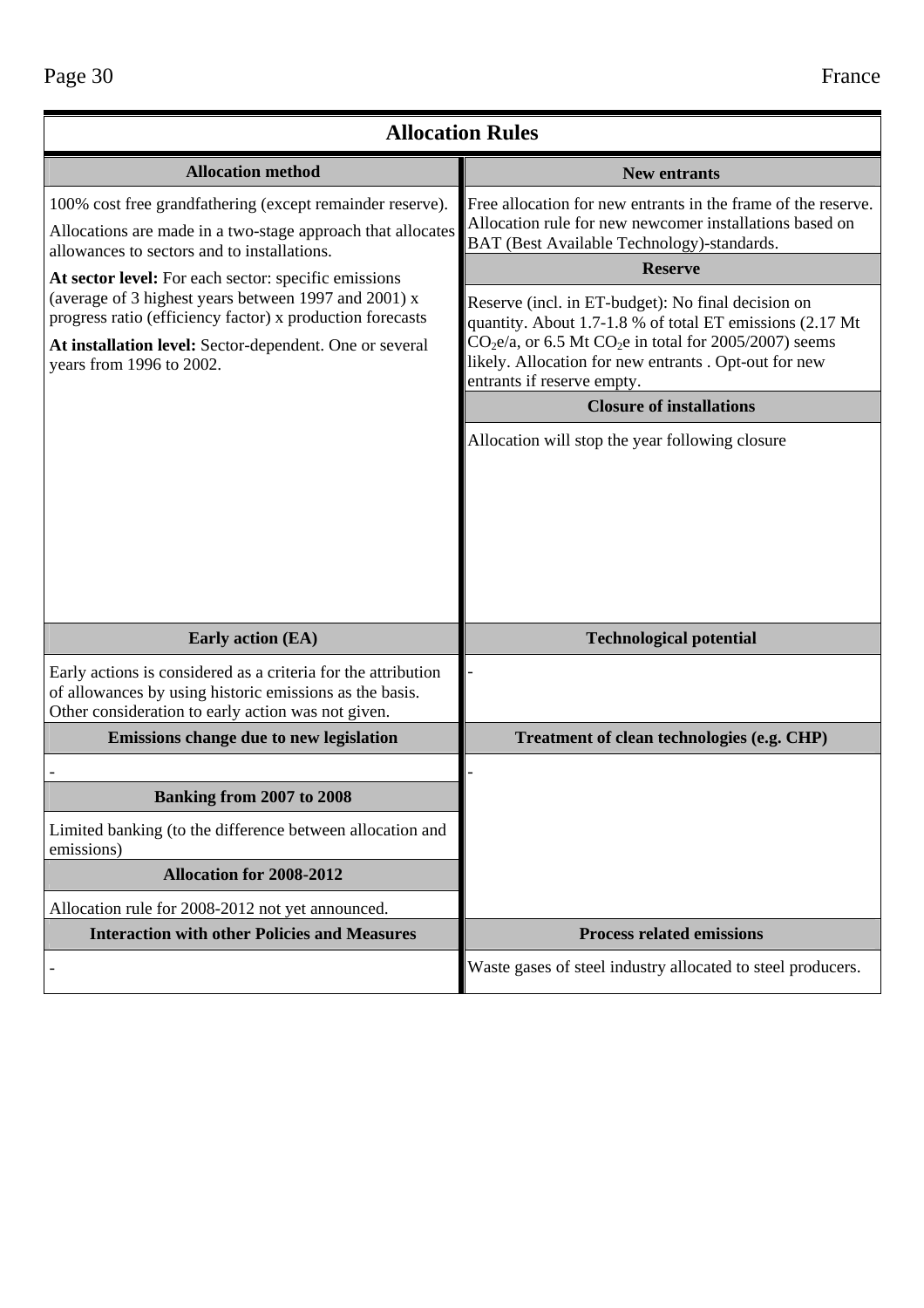| <b>Germany</b>                                                                                                                                                                                                                                                                                                                                                                                                                                                                      |                                                                                                                                                                                 |  |
|-------------------------------------------------------------------------------------------------------------------------------------------------------------------------------------------------------------------------------------------------------------------------------------------------------------------------------------------------------------------------------------------------------------------------------------------------------------------------------------|---------------------------------------------------------------------------------------------------------------------------------------------------------------------------------|--|
| <b>Status and Quantitative Assessment</b>                                                                                                                                                                                                                                                                                                                                                                                                                                           |                                                                                                                                                                                 |  |
| <b>Status of NAP</b>                                                                                                                                                                                                                                                                                                                                                                                                                                                                | <b>Distance to target assessment</b>                                                                                                                                            |  |
| NAP submitted to Commission on 31 March 2004; NAP-<br>Act passed by government on 21 April 2004, subject to<br>approval by parliament. <sup>1</sup> List of installations published<br>later. Emissions need to be verified before final allocation.                                                                                                                                                                                                                                | <b>Comparison:</b><br>Allocation budget (incl. reserve for new entrants) /<br>ET-sector emissions 2000-2002: 0.996.                                                             |  |
| <b>Rationale for ET-budget</b>                                                                                                                                                                                                                                                                                                                                                                                                                                                      | ET-Sector (yearly averages)<br>Mt $CO2e$                                                                                                                                        |  |
| Total planned budget allocated for 2005-07 (incl. reserve<br>for new entrants): 499 Mt $CO2$ p.a. equally distributed<br>across years. The emission budget for ET-installations was<br>set politically and is less stringent than the existing<br>voluntary agreement would have implied.                                                                                                                                                                                           | 499.0<br>600<br>3.00 <sub>1</sub><br>500<br>400                                                                                                                                 |  |
| <b>Installations covered, Opt-in, Opt-out, Pooling</b>                                                                                                                                                                                                                                                                                                                                                                                                                              | 501.0<br>300<br>496.0                                                                                                                                                           |  |
| Middel narrow interpretation of Annex I based on the<br>national implementation of the IPPC directive. Under this<br>interpretation about 2.320 installations are covered (the<br>wording "installation" refers to the installations which are<br>covered by one permit not necessarily to individual<br>technical installations). Steam crackers and melting<br>furnaces are not covered. Accumulation rule interpreted<br>according to national implementation of IPPC, i. e. the | $\Box$ Reserve<br>200<br>100<br>0<br>Actual<br>Allocation<br>no data<br>available<br><b>Emissions</b><br>2005-07<br>2000-2002                                                   |  |
| following criteria have to be fulfilled simultaneously: same<br>operator, same site, same subheading (Appendix I<br>Directive), installations must be technically linked.                                                                                                                                                                                                                                                                                                           | Distance to Kyoto-target of -21% (the right column<br>reflects intended use of Flexible Mechanisms FM):                                                                         |  |
| The ET-sector emits about 50 % of total GHG emissions<br>and 58 % of $CO2$ .                                                                                                                                                                                                                                                                                                                                                                                                        | <b>GHG</b> emissions<br>Without FM<br>With FM<br>(Mt $CO2e/a$ )<br>(Mt $CO2e/a$ )                                                                                               |  |
| Opt-in: not mentioned.<br>Opt-out: not mentioned.<br>Pooling: feasible.                                                                                                                                                                                                                                                                                                                                                                                                             | 2000-02 vs. Kyoto base year: -220 (-18%)<br>2000-02 to Kyoto target:<br>$+36 (+3.6%)$<br>not intended                                                                           |  |
| Contribution of JI / CDM and other sectors to target                                                                                                                                                                                                                                                                                                                                                                                                                                | Kyoto-Target (yearly averages)<br>Mt $CO2e$<br>1218.2                                                                                                                           |  |
| No contribution from JI/CDM projects planned.<br>Policies and measures in non-EU ET sectors are estimated<br>to reduce emissions until 2008-12 compared to 1998 levels<br>by<br>a) 13 Mio t $CO2$ p.a. in the <i>transport sector</i> via, for<br>example, the ecological tax reform, additional support for<br>biofuels and highway toll for trucks<br>b) 12 Mio t $CO2$ p.a. in the <i>household sector</i> via, for                                                              | 1400<br>1200<br>998.1<br>962.3<br>-21%⊧<br>1000<br>800<br>600<br>400<br>200<br>0<br>Actual<br>Kyoto target<br>no data<br>Base year<br>2008-12<br>available<br>Emissions<br>2001 |  |
| example, credit subsidy programs for thermal insulation of<br>building stock                                                                                                                                                                                                                                                                                                                                                                                                        | Source: German NAP 2004.                                                                                                                                                        |  |

 $<sup>1</sup>$  Although the NAP-Act is based on the NAP submitted to the Commission, it differs in some aspects. In these few cases,</sup> the information in the table is based on the NAP-Act. Additional changes are to be expected prior to final approval by the German Parliament.

1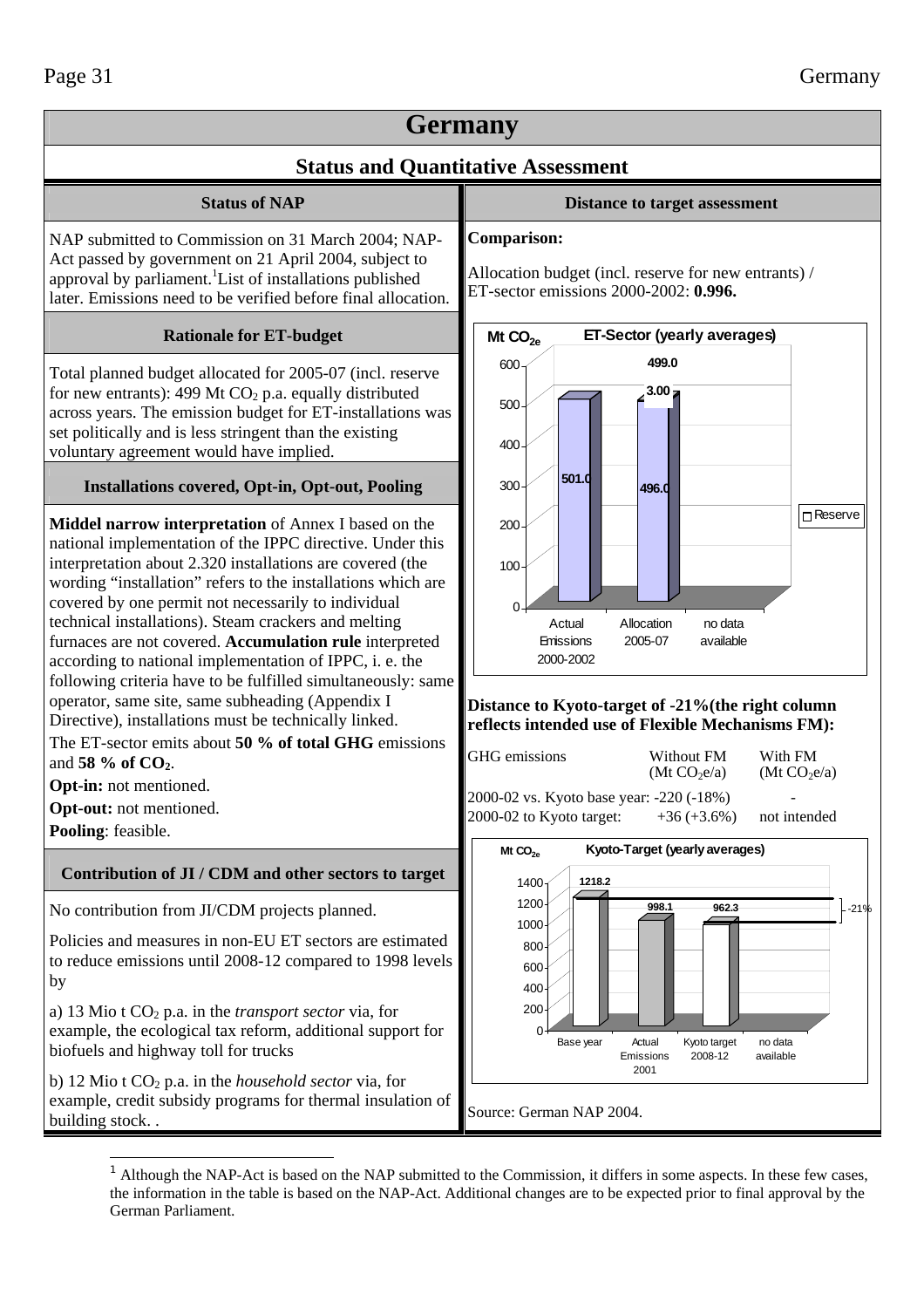#### **Allocation Rules Allocation method New entrants** New entrants are new installations and capacity extensions which commence operation after 1 January 2005. Free allocation from reserve for 14 years based on projected output and on BAT-standards / average specific emissions for sufficiently "homogenous" products (clinker, electricity, heat, etc.). The maximum benchmark allocation for electricity is  $750g \text{ CO}_2/kWh$ . Ex-post correction for differences between projected and actual output prior to allocation for the following year. Alternatively, allowances from closures may be transferred to a new replacement installation of the same operator in Germany for four years. Afterwards the compliance factor will be 1.0 for another 14 years. Allocation will be adjusted for differences in capacities of old and new installations. Allowances for new entrants which do not use the transfer rule come from reserve on "first come, first served" basis. **Reserve**  Reserve: 0.6 % of ET-budget (3 Mt CO<sub>2</sub> p.a., or 9 Mt CO<sub>2</sub>e in total). Allocation based on "first come, first served" principle. Excess allowances would be cancelled. **Closure of installations**  Allocation will be terminated the year after closure and the "extra"-allowances will flow into the reserve. **Technological potential**  100% cost-free allocation. **Top-down:**  Overall ET-budget and compliance factors were set politically. Same compliance factors across all sub-sectors. **Bottom-up:**  Allocated quantities per installation are the arithmetic product of the following two factors: 1) Base emissions (average emissions of the base period 2000-2002) 2) Compliance factor (CF) of: 1.0 for process-related emissions 0.9755 for energy-related emissions. Allocation will be discounted proportionally if emissions drop below 60 % of the average emissions in the base period. Considered for process-related emissions. **Early action (EA) Treatment of clean technologies (e.g. CHP)** Installations which commenced operation between 1 January 1994 and 31 December 2002 may receive a CF of 1.0 for 12 years after commencement. Closures and production reductions do not qualify as e.a.. Likewise, e.a. may not be the result of significant public subsidies or of legal requirements. Unlike new installations, modernisations require proof of minimum change in carbon intensity. These thresholds range from 7 % for improvements in 1994 to 15 % in 2002 relative to the average of three consecutive years between 1991 and 2001. Existing CHP bonus system based on electricity production: 27 t  $CO<sub>2</sub>$  /GWh CHP-electricity. Discount if generation of CHP-electricity drops up to 80 % of the average level of CHP-electricity in the base period. Any further drop means no bonus for CHP. CHP operators have to choose whether they apply for early action or the CHPbonus **Emissions change due to new legislation**  $\parallel$  **Process-related emissions** If the share of process-related emissions on total emissions is at least 10 %, the CF for process-related emissions is 1.0. **Interaction with other Policies and Measures**  May be accounted for if induced increase in emissions exceeds 10 %. Not described in the NAP. Modification of eco-taxes for operators of covered installations is under discussion. . **Banking from 2007 to 2008 Allocation for 2008-2012**  Not allowed. **Preliminary ET-budget (incl. Reserve): 493 Mt CO<sub>2</sub>e/a.**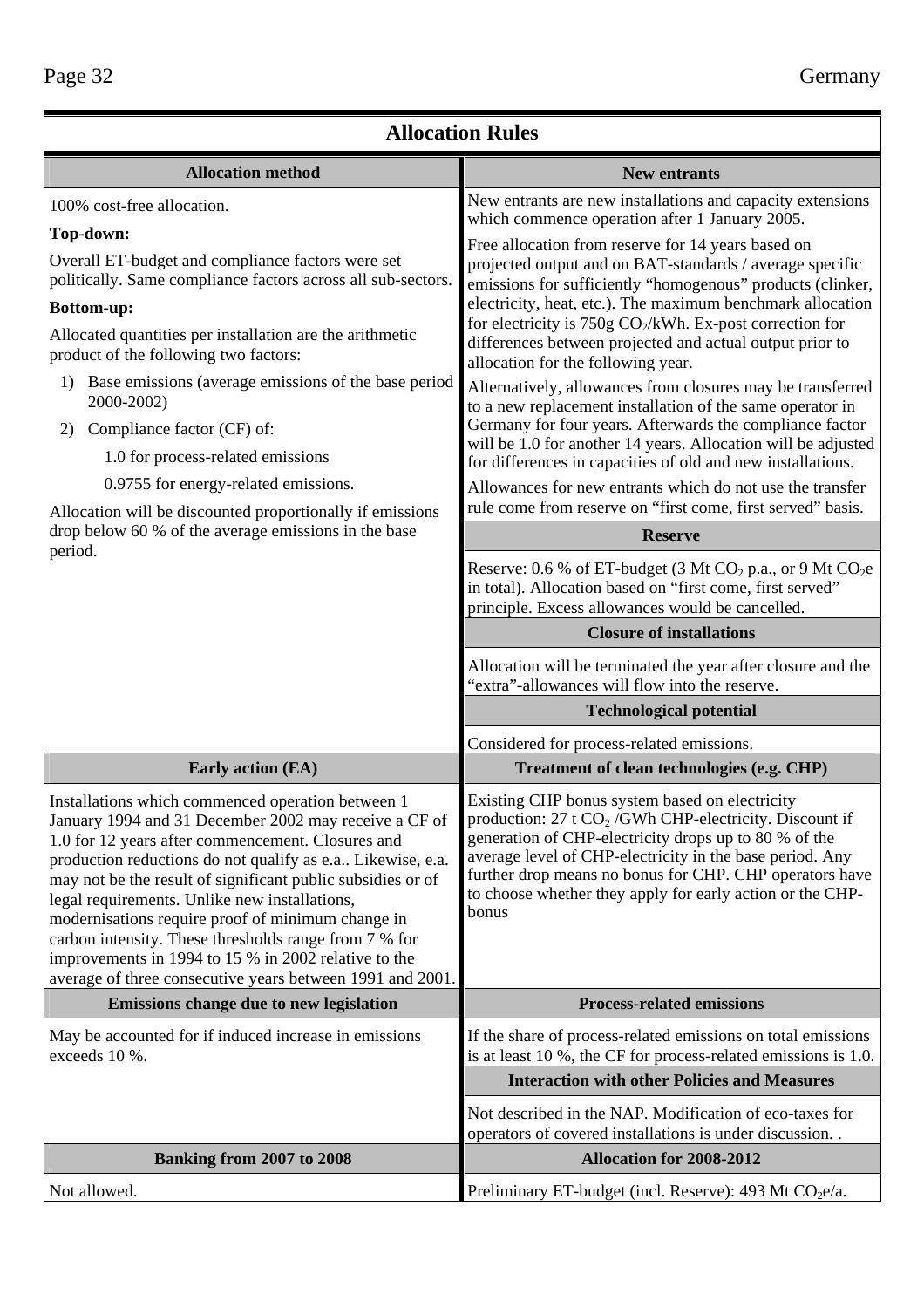# **Ireland**

## **Status and Quantitative Assessment**

Final NAP notified to EU Commission on 31 March 2004. List of installations and allocation is included in NAP. Verification of data will be carried out until September

2004, final allocation.

## **Rationale for ET-budget**

Total budget allocated for 2005-07 (incl. reserve): 67.5 Mt  $CO<sub>2</sub>e/a$  equally distributed on each of the three years.

Allocation of allowances was based on a combination of (a total and sectoral) forecast and mitigation costs (10  $\epsilon$  or less). Sectoral allocation was adjusted for national energy policy, i.e. power generation received a lower allocation due to anticipated renewables penetration and CHP setaside.

**Installations covered, Opt-in, Opt-out, Pooling** 

**Wide interpretation of Annex I of the ET-Directive**, whereas energy activities have been further classified as power generation and other combustion. Under the accumulation rule, installations must be technically linked and in addition a proximity rule applies which varies depending on the thermal input capacity (< 2MW must be within 100m and  $\geq$  2MW within 500m).

**111 installations** are covered, which corresponds to about **34.5** % of all 6 GHG or  $52$  % of total  $CO<sub>2</sub>$  emissions.

## **Opt-in or opt-out**: No

**Pooling** allowed, but no application to form a pool received so far.

## **Contribution of JI / CDM and other sectors to target**

Government has indicated the intent to purchase allowances in Kyoto period (Government decision Feb 5<sup>th</sup> 2004). 18.5 Mt  $CO<sub>2</sub>(3.7 Mt CO<sub>2</sub> p.a.)$  possibly funded through a carbon tax (due to be introduced in Jan 2005.). The expected demand for JI and CDM of ETS-participants is  $6.3$  Mt CO<sub>2</sub> (2.1 Mt CO<sub>2</sub> p.a.).

No separate sector targets have been published.

## **Status of NAP Distance to target assessment**

## **Comparison:**

Allocation budget (incl. reserve for new entrants) / ET-sector emissions 2002/03: **1.08** 

Allocation budget (incl. reserve for new entrants) / ET-sector emission projections: **0.98** 



## Source: Irish NAP 2004.

## **Distance to Kyoto-target of +13%(the right column reflects intended use of Flexible Mechanisms FM):**

| GHG emissions             | Without FM<br>(Mt CO <sub>2</sub> e/a) | With FM<br>(Mt CO <sub>2</sub> e/a) |
|---------------------------|----------------------------------------|-------------------------------------|
| 2001 vs. Kyoto base year: | $+16.6 (+24%)$                         | -                                   |
| 2001 to Kyoto target:     | $-9.6(-13.8\%)$                        | $-5.9(-8%)$                         |



Sources: Irish NAP 2004 and EEA Database 2004.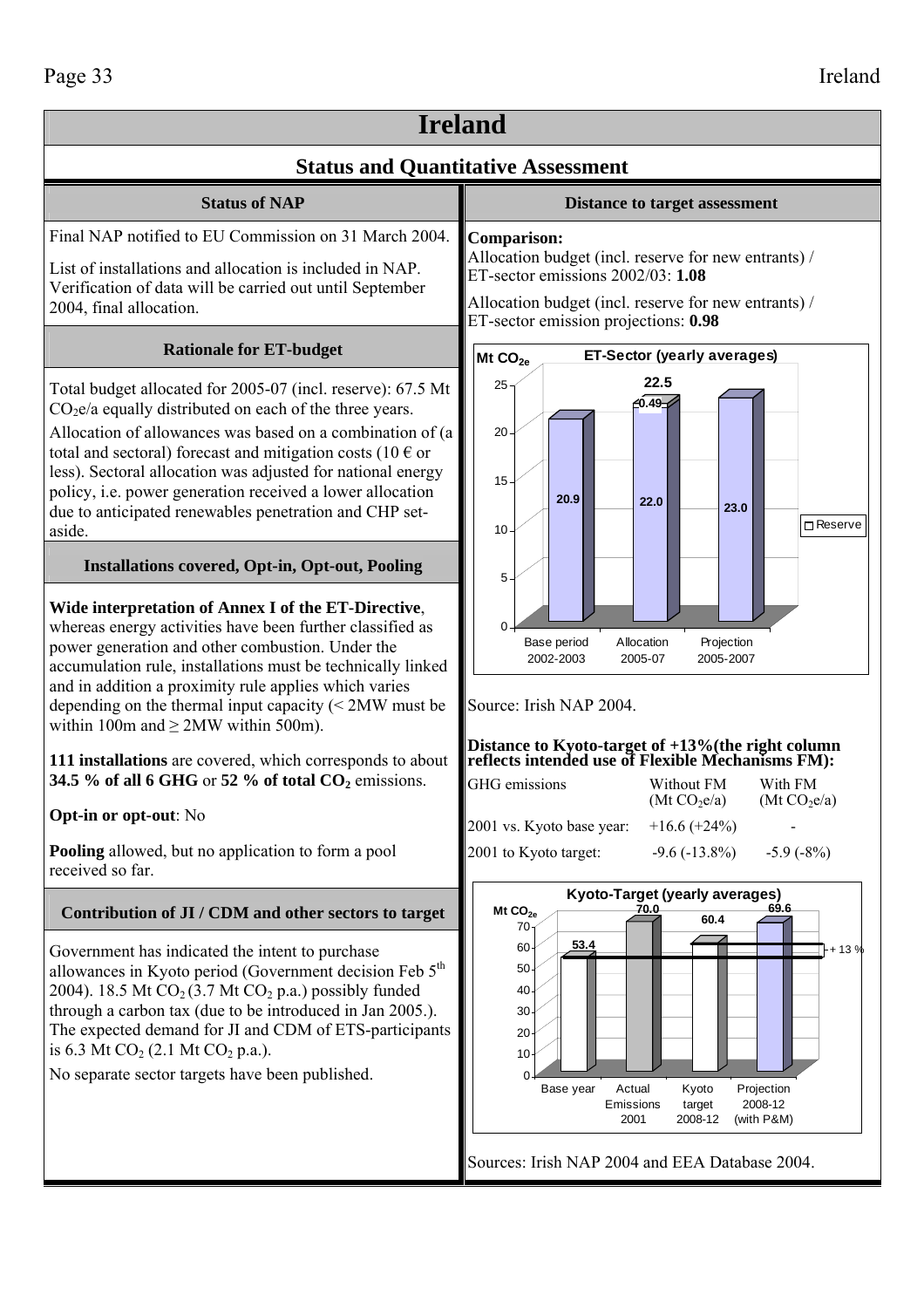| <b>Allocation Rules</b>                                                                                                                                                                                                                                                                                                                                                                                                                                                                                                                                                                                                                                   |                                                                                                                                                                                                                                                                                                                                                                                                                                                                                                                                                                                                                                                                                                              |  |
|-----------------------------------------------------------------------------------------------------------------------------------------------------------------------------------------------------------------------------------------------------------------------------------------------------------------------------------------------------------------------------------------------------------------------------------------------------------------------------------------------------------------------------------------------------------------------------------------------------------------------------------------------------------|--------------------------------------------------------------------------------------------------------------------------------------------------------------------------------------------------------------------------------------------------------------------------------------------------------------------------------------------------------------------------------------------------------------------------------------------------------------------------------------------------------------------------------------------------------------------------------------------------------------------------------------------------------------------------------------------------------------|--|
| <b>Allocation method</b>                                                                                                                                                                                                                                                                                                                                                                                                                                                                                                                                                                                                                                  | <b>New entrants</b>                                                                                                                                                                                                                                                                                                                                                                                                                                                                                                                                                                                                                                                                                          |  |
| 99.25 % of ET-budget will be allocated for free to the<br>trading sector. 0.75 % of ET-budget will be auctioned to<br>defray the administration costs for the scheme. The auction<br>will be open EU wide. Unused allowances from new<br>entrants reserve $(1.5\%)$ or unissued allocations to<br>installations that close will be auctioned (up to the<br>Directive 5% limit, the remainder being cancelled).<br>Two stage approach:<br>Sector allocation SA given by<br>SA=AST*NTA/CAST where<br>AST: Adjusted Sector Total (=sector total for all sectors<br>except power generation, adjusted to reflect national<br>energy policy and CHP set aside) | Distinguish between known planned development and new<br>entrants (permitted after 31 March 2004). The first is<br>included in installation allocation, the latter is taken from<br>the reserve.<br>Free Allocation based on agreed projected emissions<br>(assuming use of BAT) and allocated in advance.<br>Allocations made sequentially to applications received<br>from plants with all necessary consents. No allocation will<br>be proportionately greater (adjusted for period of<br>operation) than that which the existing installations in the<br>same sector were allocated. No individual permit holder<br>will be entitled to more than 25 % of total new entrant<br>reserve in 2005 and 2006. |  |
| NTA: Net Trading Allocation calculated from total                                                                                                                                                                                                                                                                                                                                                                                                                                                                                                                                                                                                         | <b>Reserve</b>                                                                                                                                                                                                                                                                                                                                                                                                                                                                                                                                                                                                                                                                                               |  |
| allocation less set asides<br>CAST: Combined Adjusted Sector Total, the sum of all<br>ASTs<br>NTA / $CAST = 1.096$ , that means growth is accounted for.<br>Main reduction for power generation sector since<br>renewable energy target was included.<br>Allocation to installations (AI) given by<br>AI=RE*SA/STRE where                                                                                                                                                                                                                                                                                                                                 | New entrant set-aside $(0.337 \text{ Mt } CO2 \text{ p.a.}$ new entrants and<br>$0.15$ Mt CO <sub>2</sub> p.a. for new CHP, in total 0.49 Mt CO <sub>2</sub> p.a.<br>which corresponds 2.12 % of the ET-budget) and will be<br>split into annual proportions, but transfer from previous<br>year to next is possible. If there are any surplus allowances<br>in the New Entrant Set-Aside after allocation to the<br>relevant operators on 28 February 2007, these will be<br>auctioned.                                                                                                                                                                                                                     |  |
| RE: Relevant Emissions (average historic emissions for                                                                                                                                                                                                                                                                                                                                                                                                                                                                                                                                                                                                    | <b>Closure of installations</b>                                                                                                                                                                                                                                                                                                                                                                                                                                                                                                                                                                                                                                                                              |  |
| $2002 - 2003$ , except where < 90% of the average of the<br>highest three years in the period $2000 - 2003$ , in which<br>case the average of the highest three years in the period<br>$2000 - 2003$ is used).<br>SA: Sector Allocation                                                                                                                                                                                                                                                                                                                                                                                                                   | No further allocations will be issued to an installation<br>deemed by EPA to be closed. Unused allowances arising in<br>this way will be auctioned with the proceeds going to the<br>Exchequer, subject to the Directive 5% limit                                                                                                                                                                                                                                                                                                                                                                                                                                                                            |  |
| STRE: Sector Total of Relevant Emissions (AST adjusted                                                                                                                                                                                                                                                                                                                                                                                                                                                                                                                                                                                                    | <b>Technological potential</b>                                                                                                                                                                                                                                                                                                                                                                                                                                                                                                                                                                                                                                                                               |  |
| for recent entrants, anomalous years of activity or known<br>planned developments)                                                                                                                                                                                                                                                                                                                                                                                                                                                                                                                                                                        | Technological potential was taken into account for setting<br>the ET-budget and sector allocation.                                                                                                                                                                                                                                                                                                                                                                                                                                                                                                                                                                                                           |  |
| <b>Early action (EA)</b>                                                                                                                                                                                                                                                                                                                                                                                                                                                                                                                                                                                                                                  | Treatment of clean technologies (e.g. CHP)                                                                                                                                                                                                                                                                                                                                                                                                                                                                                                                                                                                                                                                                   |  |
| Not specifically rewarded in the NAP, but the use of a four<br>year average for historical emissions, where there has been<br>a significant decrease, provides some reward.                                                                                                                                                                                                                                                                                                                                                                                                                                                                               | <b>Existing CHP</b> not specifically rewarded, but some reward<br>provided by use of four year average for historical<br>emissions, where there has been a significant decrease.                                                                                                                                                                                                                                                                                                                                                                                                                                                                                                                             |  |
| Emissions change due to new legislation                                                                                                                                                                                                                                                                                                                                                                                                                                                                                                                                                                                                                   | For new 'high efficiency' CHP-installations: distinguish<br>between a) displacement of energy plant and b) other than                                                                                                                                                                                                                                                                                                                                                                                                                                                                                                                                                                                        |  |
| Different directives have been assessed, but no legislative<br>requirement is expected to result in a change in emissions<br>$> 10$ %. Only directive on the promotion of renewable<br>energy has been taken into account in determining the total<br>ET-budget and sectoral allocation (SA) for power<br>generation.                                                                                                                                                                                                                                                                                                                                     | a) additional electricity allowances based on CCGT gas<br>fired plant added to previous allocation (kind of transfer<br>rule). b) agreement on projected increased emissions.                                                                                                                                                                                                                                                                                                                                                                                                                                                                                                                                |  |
| Banking from 2007 to 2008                                                                                                                                                                                                                                                                                                                                                                                                                                                                                                                                                                                                                                 | <b>Process related emissions</b>                                                                                                                                                                                                                                                                                                                                                                                                                                                                                                                                                                                                                                                                             |  |
| No banking is allowed.                                                                                                                                                                                                                                                                                                                                                                                                                                                                                                                                                                                                                                    | No special treatment for process related emissions.                                                                                                                                                                                                                                                                                                                                                                                                                                                                                                                                                                                                                                                          |  |
| Allocation for 2008-2012                                                                                                                                                                                                                                                                                                                                                                                                                                                                                                                                                                                                                                  | <b>Interaction with other Policies and Measures</b>                                                                                                                                                                                                                                                                                                                                                                                                                                                                                                                                                                                                                                                          |  |
| Not announced and not included in NAP for 2005-07.                                                                                                                                                                                                                                                                                                                                                                                                                                                                                                                                                                                                        | Installations within scheme will be exempted from carbon<br>taxation.                                                                                                                                                                                                                                                                                                                                                                                                                                                                                                                                                                                                                                        |  |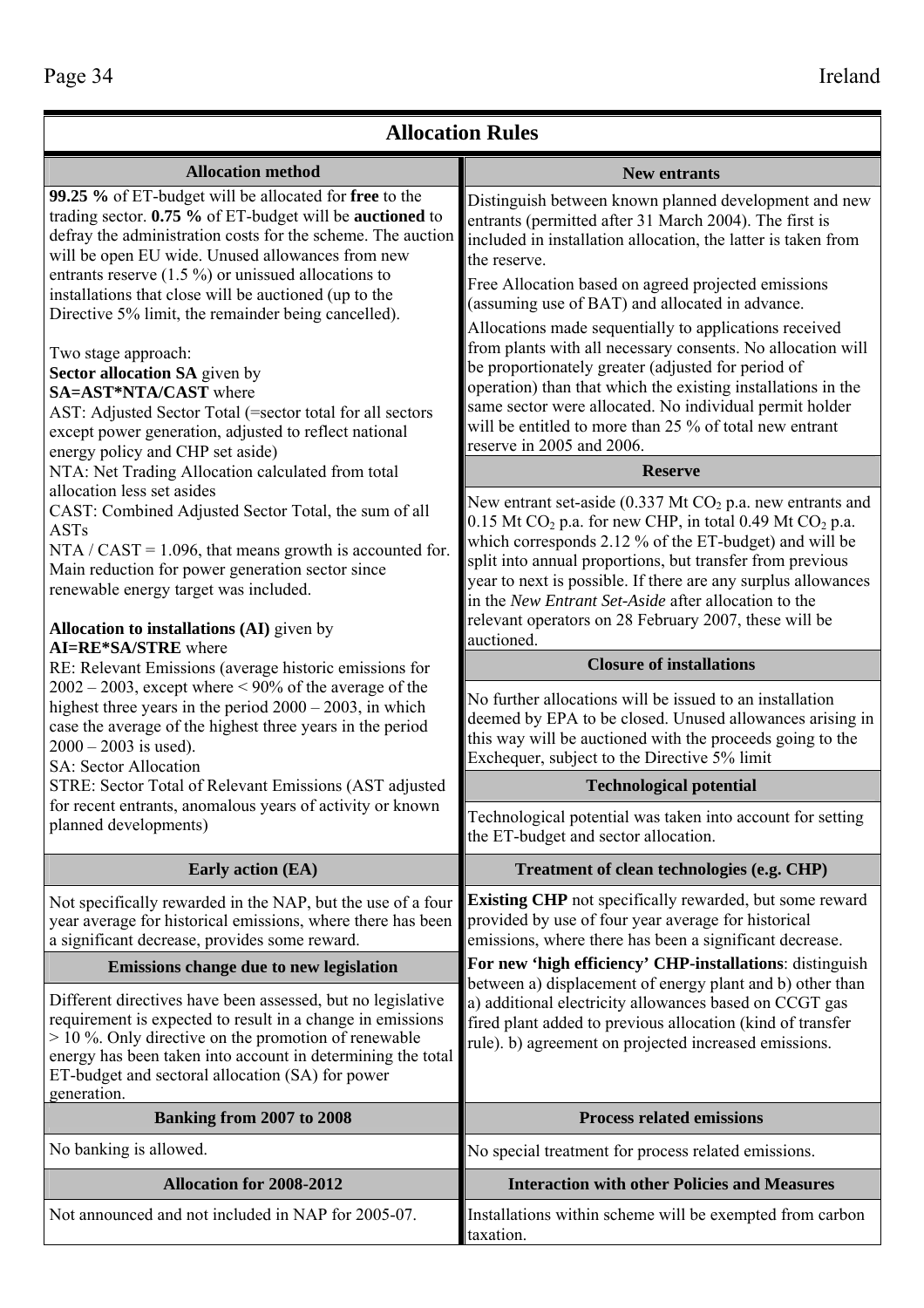|                                                                                                                                                                                                                                                                                                                                        | <b>Italy</b>                                                                                                                                                                                                                                                                                                                                           |
|----------------------------------------------------------------------------------------------------------------------------------------------------------------------------------------------------------------------------------------------------------------------------------------------------------------------------------------|--------------------------------------------------------------------------------------------------------------------------------------------------------------------------------------------------------------------------------------------------------------------------------------------------------------------------------------------------------|
|                                                                                                                                                                                                                                                                                                                                        | <b>Status and Quantitative Assessment</b>                                                                                                                                                                                                                                                                                                              |
| <b>Status of NAP</b>                                                                                                                                                                                                                                                                                                                   | <b>Distance to target assessment</b>                                                                                                                                                                                                                                                                                                                   |
| No final decision. A NAP has been presented on 20 April<br>2004 and it has to be discussed and approved. A two week<br>consultation period is expected before NAP presented to<br>Commission.<br><b>Rationale for ET-budget</b>                                                                                                        | <b>Comparison:</b><br>Allocation budget (incl. reserve for new entrants) /<br>ET-sector emissions 2000: 1.09<br>Allocation budget (incl. reserve for new entrants) /<br>ET-sector emission projections: 1.02<br><b>ET-Sector (yearly averages)</b>                                                                                                     |
| Total budget allocated for 2005-07 (incl. reserve): 837.4<br>Mt $CO2e/a$ almost equally distributed on each of the three<br>years.<br>Voluntary agreement with industry-sector specific target,<br>which are based on expected growth rates of emissions.<br>The annual growth rates vary between 0 and 5.8% (e.g. co-<br>generation). | Mt $CO2e$<br>279.13<br>300<br>22.60<br>250<br>200<br>256.6<br>256.5<br>150<br>274.1                                                                                                                                                                                                                                                                    |
| <b>Installations covered, Opt-in, Opt-out, Pooling</b>                                                                                                                                                                                                                                                                                 | $\Box$ Reserve<br>100                                                                                                                                                                                                                                                                                                                                  |
| Wide interpretation of Annex I of the Directive.<br>About 1900 to 2100 installations are covered (figure was<br>not included in NAP, but earlier statement), which<br>corresponds to about 47 % of all 6 GHG (based on 2000<br>data) or 61 % of total $CO2$ emissions. No opt-in or opt-<br>out. Pooling most likely not allowed       | 50<br>$\Omega$<br>Allocation<br>Projection<br>Actual<br>Emissions<br>2005-2007*<br>2005-07<br>2000                                                                                                                                                                                                                                                     |
| Contribution of JI / CDM and other sectors to target                                                                                                                                                                                                                                                                                   | * own estimates, based on linear interpolation 2000 / 2010.                                                                                                                                                                                                                                                                                            |
| Kyoto target will not be fulfilled by domestic action. Use<br>Joint Implementation and Clean Development Mechanism<br>will be needed to achieve the reductions of the Burden<br>Sharing Agreement. No detailed strategy yet.<br>2010 targets for other sectors e.g. transport are presented.<br>Enforcement not clear yet.             | Source: Draft Italian NAP.<br>Distance to Kyoto-target of -6.5% (the right column<br>reflects intended use of Flexible Mechanisms FM):<br>GHG emissions<br>With FM<br>Without FM<br>(Mt $CO2e/a$ )<br>(Mt $CO2e/a$ )<br>2001 vs. Kyoto base year:<br>$+46.2(+9%)$<br>2001 to Kyoto target:<br>$-79.2(-14.3%)$<br>intended, but<br>amount not specified |
|                                                                                                                                                                                                                                                                                                                                        | Kyoto-Target (yearly averages)<br>Mt $CO2e$                                                                                                                                                                                                                                                                                                            |
|                                                                                                                                                                                                                                                                                                                                        | 700<br>607.7<br>554.2<br>475.0<br>600<br>508.0<br>500<br>$-6.5%$<br>400<br>300<br>200<br>100<br>Base year<br>Kyoto<br>Projection<br>Actual<br>2008-12<br>Emissions<br>target<br>2001<br>(with P&M)<br>2008-12<br>Sources: Draft Italian NAP and EEA data base.                                                                                         |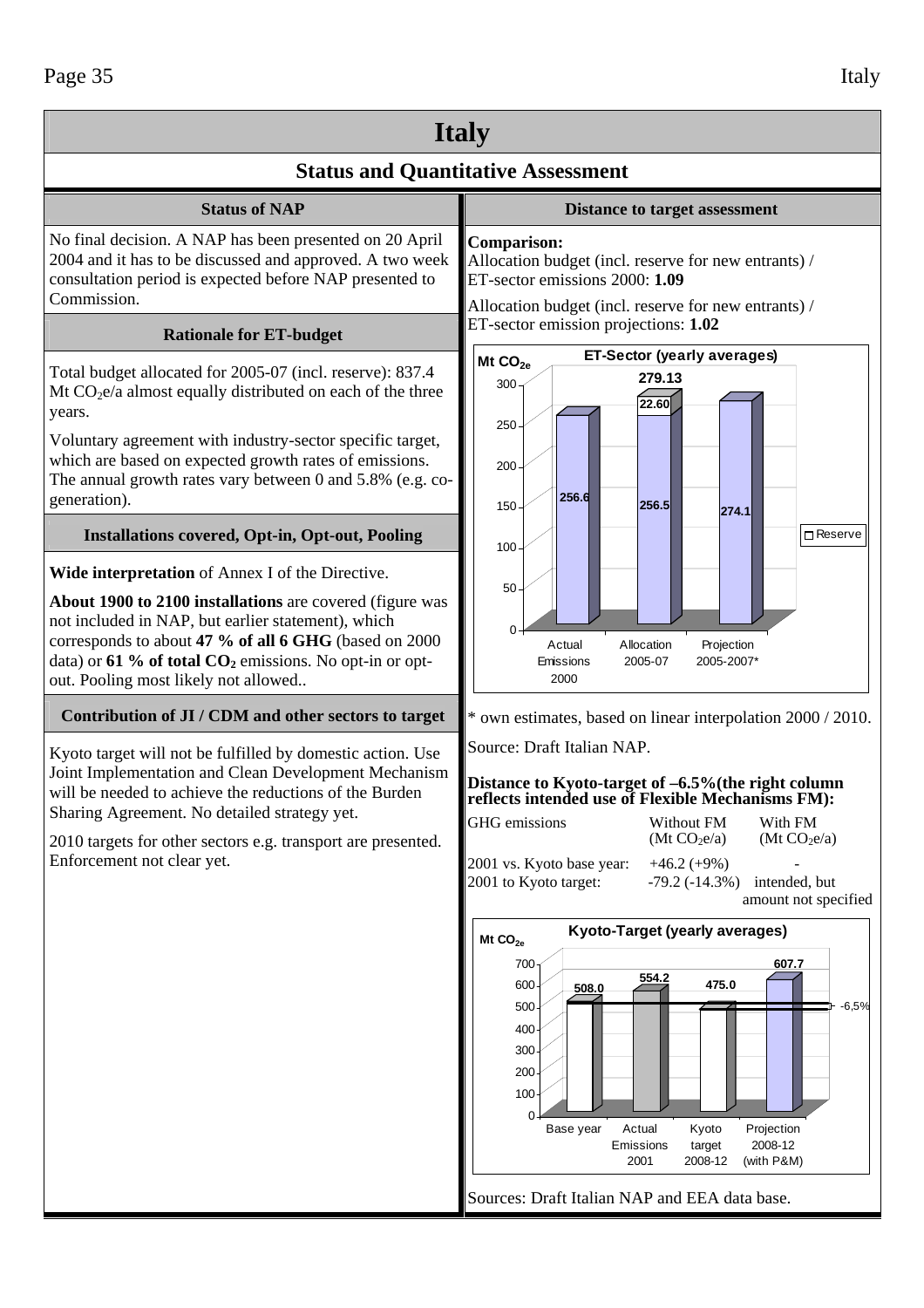| <b>Allocation Rules</b>                                                                                                                                                                                                                |                                                                                                                                                                                                                                                                                                                                                                                                                        |
|----------------------------------------------------------------------------------------------------------------------------------------------------------------------------------------------------------------------------------------|------------------------------------------------------------------------------------------------------------------------------------------------------------------------------------------------------------------------------------------------------------------------------------------------------------------------------------------------------------------------------------------------------------------------|
| <b>Allocation method</b>                                                                                                                                                                                                               | <b>New entrants</b>                                                                                                                                                                                                                                                                                                                                                                                                    |
| 100 % free allocation.                                                                                                                                                                                                                 | Free allocation for the new entrants.                                                                                                                                                                                                                                                                                                                                                                                  |
| Two step approach:<br>First step: Targets are set on activity level based on<br>emissions and annual growth rates.                                                                                                                     | Allocation will be based on BAT-standards and expected<br>production. Ex-post adjustments on basis of actual<br>production. Special treatment of power plants, where three<br>types are distinguished.                                                                                                                                                                                                                 |
| <b>Second step:</b> Formula used for single installation                                                                                                                                                                               | <b>Reserve</b>                                                                                                                                                                                                                                                                                                                                                                                                         |
| $Q_{t,i,k} = Q_{t,i} * X_{k,i}$                                                                                                                                                                                                        | 22.6 Mt CO <sub>2</sub> p.a. (6 %) or 67.8 Mt CO <sub>2</sub> for the period                                                                                                                                                                                                                                                                                                                                           |
| $Q_{t,i,k}$ = allocation at the installation k belonging to activity j<br>for the year t                                                                                                                                               | 2005-2007. The reserve's initial size depends on the<br>growth of the emissions.                                                                                                                                                                                                                                                                                                                                       |
| $Q_{t,j}$ = share allocated to activity j in the period t for the<br>existing installations                                                                                                                                            | The reserve is split: Power generation gets the majority,<br>with 57 Mt $CO2$ for non-co-generation power installations<br>and 8.5 Mt $CO2$ for co-generation. The reserve for other                                                                                                                                                                                                                                   |
| $X_{k,j}$ = share (reference values can be: emissions, input or<br>production) referring to installation k in the activity j. The<br>choice of the relevant reference value depends on the                                             | sectors ranges from $0.4$ Mt to $0.9$ Mt CO <sub>2</sub> .<br>If the reserve is too small the authority will buy on the                                                                                                                                                                                                                                                                                                |
| sector to which an installation belongs.                                                                                                                                                                                               | market. If the reserve is too high the shares will be                                                                                                                                                                                                                                                                                                                                                                  |
| Base period: Average historic emissions between 2000-<br>2003 with the exclusion of the lowest value.                                                                                                                                  | distributed to existing installations using the same criteria<br>as for the initial assignment.                                                                                                                                                                                                                                                                                                                        |
| The reference values are as follows:                                                                                                                                                                                                   | <b>Closure of installations</b>                                                                                                                                                                                                                                                                                                                                                                                        |
| Electricity excluding co-generation: <i>expected</i> emissions<br>Co-generation: energy production                                                                                                                                     | Distinction between:<br>Permanent or temporary closure: the operator may                                                                                                                                                                                                                                                                                                                                               |
| Heat excluding co-generation: fuel input<br>Refineries: emissions<br>Limes: production<br>Ferrous metals: production<br>Pulp and paper: emissions<br>Ceramics, excluding bricks: production<br>Bricks: emissions<br>Cement: production | transfer (if activity is: refinery, lime, cement, glass, ferrous<br>metal, ceramic) or must surrender part of the allowances<br>issued for the year of closure. If the transfer rule is not<br>applied, the operator: (i) has to surrender 50% of<br>allowances allocated for that year, if emissions are $<$ 50%<br>or (ii) can keep remaining allowances, if emissions are<br>50% of issued emissions for that year. |
| Glass: emissions                                                                                                                                                                                                                       | Factual closure: emissions are less than 10 % of issued<br>allowances or for power plants if production hours are<br>outside the range of load regimes according to permit. The<br>operator has to surrender all unused allowances.                                                                                                                                                                                    |
| Early action (EA)                                                                                                                                                                                                                      | Treatment of clean technologies (e.g. CHP)                                                                                                                                                                                                                                                                                                                                                                             |
| Implicitly accounted via reference value by using<br>production shares (see list of reference values above).                                                                                                                           | Existing CHP not specifically rewarded. For new CHP-<br><b>installations</b> part of reserve of 8 Mt $CO2$ is set aside.                                                                                                                                                                                                                                                                                               |
| Emissions change due to new legislation                                                                                                                                                                                                | <b>Process related emissions</b>                                                                                                                                                                                                                                                                                                                                                                                       |
| No special treatment.                                                                                                                                                                                                                  | No special treatment for process-related emissions.<br>Allowances are allocated to installations generating<br>process gas and will be subsequently transferred to the user<br>of the process gas for energy production.                                                                                                                                                                                               |
|                                                                                                                                                                                                                                        | <b>Interaction with other Policies and Measures</b>                                                                                                                                                                                                                                                                                                                                                                    |
|                                                                                                                                                                                                                                        | Voluntary agreements have been taken as a basis for<br>allocation.                                                                                                                                                                                                                                                                                                                                                     |
| Banking from 2007 to 2008                                                                                                                                                                                                              | <b>Allocation for 2008-2012</b>                                                                                                                                                                                                                                                                                                                                                                                        |
| Not allowed.                                                                                                                                                                                                                           | Not announced and not included in NAP for 2005-07.                                                                                                                                                                                                                                                                                                                                                                     |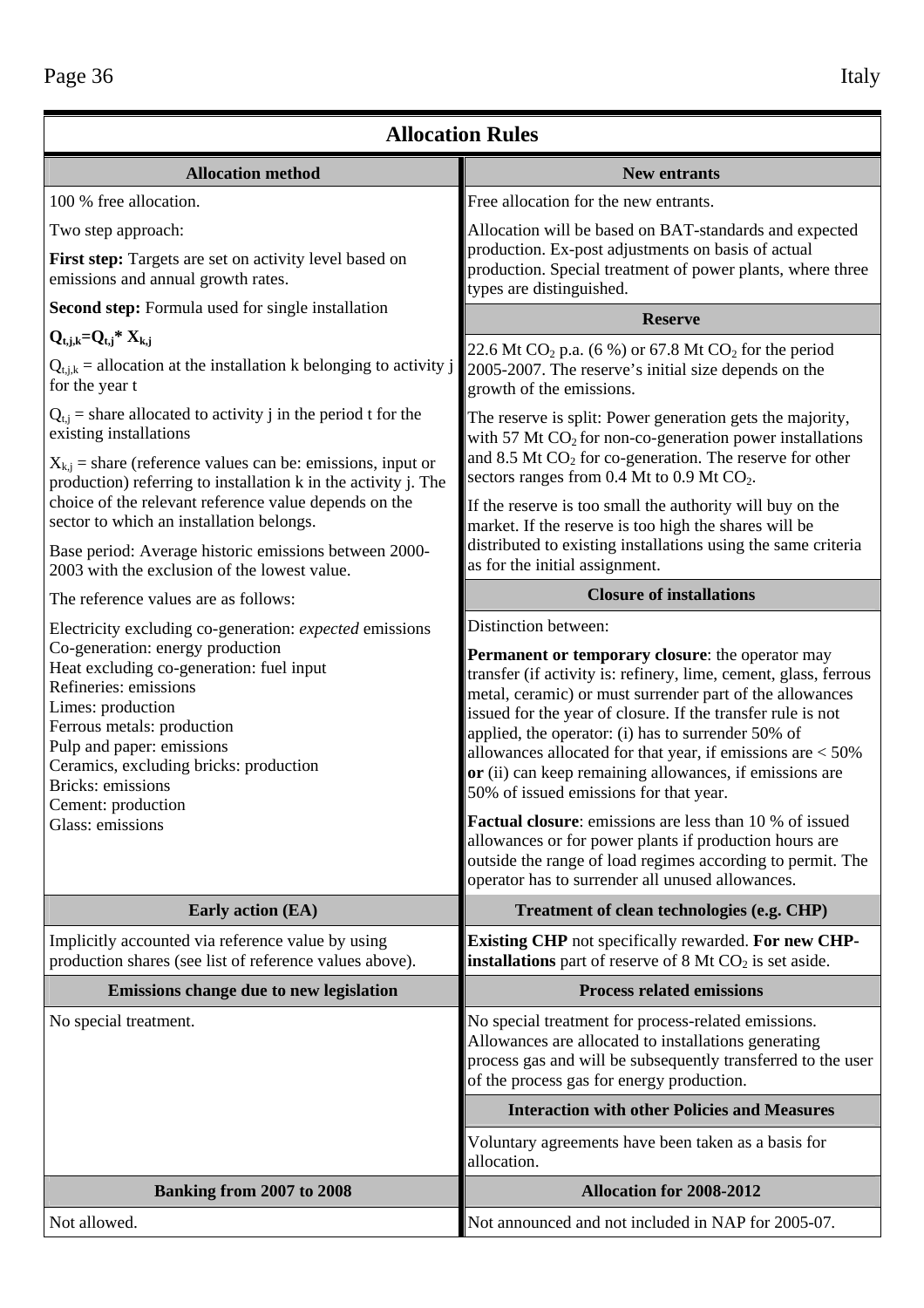| Latvia                                                                                                                                                                                                                                                                                                                                                                                                                                                                                                                                                                                                                                                                                                                                                                                                                                                                              |                                                                                                                                                                                                                                                                                                                                                                                                |
|-------------------------------------------------------------------------------------------------------------------------------------------------------------------------------------------------------------------------------------------------------------------------------------------------------------------------------------------------------------------------------------------------------------------------------------------------------------------------------------------------------------------------------------------------------------------------------------------------------------------------------------------------------------------------------------------------------------------------------------------------------------------------------------------------------------------------------------------------------------------------------------|------------------------------------------------------------------------------------------------------------------------------------------------------------------------------------------------------------------------------------------------------------------------------------------------------------------------------------------------------------------------------------------------|
| <b>Status and Quantitative Assessment</b>                                                                                                                                                                                                                                                                                                                                                                                                                                                                                                                                                                                                                                                                                                                                                                                                                                           |                                                                                                                                                                                                                                                                                                                                                                                                |
| <b>Status of NAP</b>                                                                                                                                                                                                                                                                                                                                                                                                                                                                                                                                                                                                                                                                                                                                                                                                                                                                | <b>Distance to target assessment</b>                                                                                                                                                                                                                                                                                                                                                           |
| No official NAP yet. The public discussion procedure of<br>NAP is closed and the NAP is submitted to Government<br>for the final approval. A list of installations was included<br>in NAP.                                                                                                                                                                                                                                                                                                                                                                                                                                                                                                                                                                                                                                                                                          | <b>Comparison:</b><br>Allocation budget (incl. reserve for new entrants) /<br>ET-sector emissions 2000: 1.49<br>Allocation budget (incl. reserve for new entrants) /                                                                                                                                                                                                                           |
| <b>Rationale for ET-budget</b>                                                                                                                                                                                                                                                                                                                                                                                                                                                                                                                                                                                                                                                                                                                                                                                                                                                      | ET sector emission projections: 0.98                                                                                                                                                                                                                                                                                                                                                           |
| Total budget allocated for 2005-07 (incl. reserve): 13.77<br>Mt $CO2e/a$ equally distributed on each of the three years.<br>Potential to reduce emissions is determined for the public<br>energy utilities which produce heat for residential and<br>public sector. This potential is based on the estimates of<br>experts (2005: 1% / 2006: 3% / 2007: 5%), compared to<br>Business as usual scenario). The total reduction potential<br>amounts to $0.23$ Mt CO <sub>2e</sub> for the period 2005-2007.<br>At the same time the potential to reduce $CO2$ emissions in<br>industrial processes is not evaluated and included in the<br>Allocation Plan. The reason for that is mainly the lack of<br>harmonised EU benchmarks for energy consumption per<br>unit of produced product (e.g. for glass fibre production).<br><b>Installations covered, Opt-in, Opt-out, Pooling</b> | <b>ET-Sector (yearly averages)</b><br>Mt $CO2e$<br>4.59<br>5<br>0.74<br>4<br>$3 -$<br>4.7<br>3.9<br>3.1<br>$2 -$<br>$\Box$ Reserve<br>1<br>$\mathbf{0}$<br>Projection<br>Actual<br>Allocation<br>2005-07<br>2005-<br><b>Emissions</b><br>2007**<br>2000*<br>* voluntary energy utilities are not included (0,13 Mio. t CO2)<br>** own projections based on allocation plus reduction potential |
| Wide interpretation of Annex I of the Directive.                                                                                                                                                                                                                                                                                                                                                                                                                                                                                                                                                                                                                                                                                                                                                                                                                                    | Sources: Draft Latvian NAP 2004.                                                                                                                                                                                                                                                                                                                                                               |
| Number of installations: In total 87 installations.                                                                                                                                                                                                                                                                                                                                                                                                                                                                                                                                                                                                                                                                                                                                                                                                                                 | Distance to Kyoto-target of -8% (the right column<br>reflects intended use of Flexible Mechanisms FM):                                                                                                                                                                                                                                                                                         |
| 69 obligated participants, of which 57 participants are<br>energy production installations and 12 industrial<br>installations.                                                                                                                                                                                                                                                                                                                                                                                                                                                                                                                                                                                                                                                                                                                                                      | GHG emissions<br>Without FM<br>With FM<br>(Mt $CO2e/a$ )<br>(Mt $CO2e/a$ )<br>2000 vs. Kyoto base year: -19.3 (-66%)                                                                                                                                                                                                                                                                           |
| <b>Opt-in: 18</b> opt-in plants (all Latvian companies which<br>installations correspond to the activities defined by the<br>directive but have a lower capacity could opt-in).                                                                                                                                                                                                                                                                                                                                                                                                                                                                                                                                                                                                                                                                                                     | $+16.9 (+171.7%)$<br>2000 to Kyoto target:<br>not intended<br>Kyoto-Target (yearly averages)<br>Mt $CO2e$                                                                                                                                                                                                                                                                                      |
| Contribution of JI / CDM and other sectors to target                                                                                                                                                                                                                                                                                                                                                                                                                                                                                                                                                                                                                                                                                                                                                                                                                                | 30<br>$-8%$<br>29.1<br>26.8<br>25                                                                                                                                                                                                                                                                                                                                                              |
| No contribution of JI and CDM is needed, since Latvia will<br>fulfil Kyoto target nationally even without further GHG<br>mitigation measures.<br>Separate targets for other sectors are not set in the NAP.<br>However, the National Environment Policy Plan for the<br>years 2004-2008 states principal requirements to reduce<br>energy consumption as well as to increase use of bio-fuels<br>in households and transport sector. At the same time there<br>exist indicative figures for the economy in general: because<br>of the increase in energy efficiency the primary energy<br>consumption per unit of GDP is expected to decrease by<br>25% compared to 2000.                                                                                                                                                                                                           | 20<br>12.8<br>$15 -$<br>9.9<br>10 <sub>1</sub><br>5.<br>Actual<br>Kyoto<br>Projection<br>Base year<br>2008-12<br>Emissions<br>target<br>2000<br>2008-12<br>(with P&M)<br>Sources: Draft Latvian NAP 2004, CEC 2003b.                                                                                                                                                                           |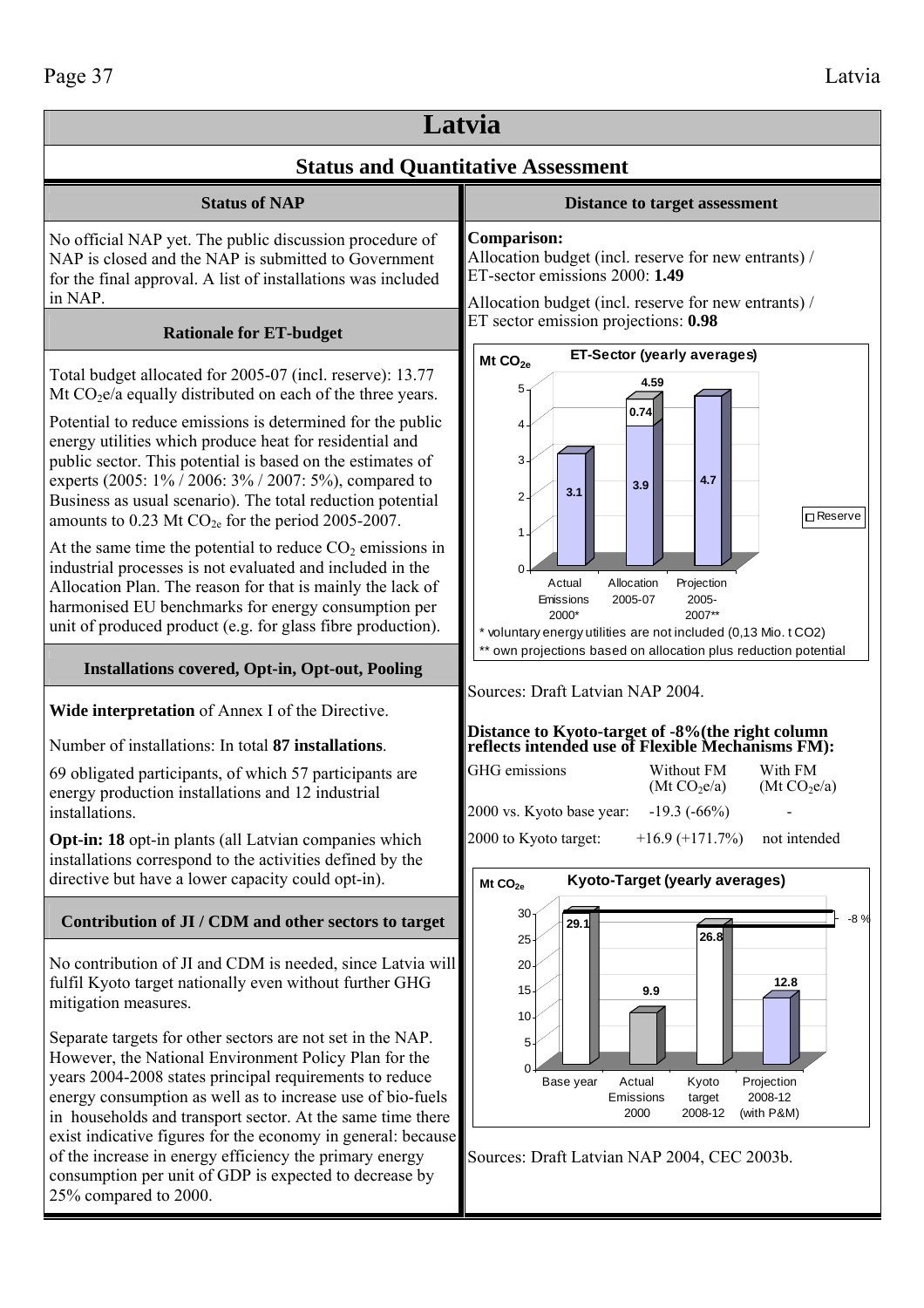#### **Allocation Rules Allocation method New entrants** Free allocation for new installations (according the sequence of putting of these installations into operation). The efficiency coefficients for new energy production plants are higher as for existing ones. Reserved Allowances EQ are calculated according the formulae: EQ (tons of  $CO<sub>2</sub>$ ) = [N\*T\*R\*100]/n, where: N - total installed capacity in MW of new cogeneration plant (in case of new condensing plant  $N<sub>el</sub>$  is taken - total installed electric power capacity in MW) T - annual working hours (assumed 5000, if there is no other data available), R - emission factor, tons of  $CO<sub>2</sub>/MWh$ , n - efficiency coefficient, which is assumed the following (if there is no other data available): In case of new cogeneration plants: **87%** (for coal or peat) and **90%** (for natural gas); in case of new condensing plants: **49%** (for coal or peat) and **60%** (for natural gas). **Reserve**  A reserve of  $0.74$  Mt  $CO<sub>2</sub>$  or a total of 2 Mt  $CO<sub>2</sub>$  for 2005-07. The reserve includes 16 new energy (heat-power cogeneration plants) which probably will be put into operation 2005-2007. After the reserve is used, new installations will have to buy allowances in the market. **Closure of installations**  The NAP states only that the exclusion of installation from the emissions trading system will be done in correspondence with the procedure determined in Latvian legislation, which is still under development. **Technological potential**  The allocation is 100 % free and based on historical data. The calculation of allowances for **public energy utilities** is as follows: a)  $CO<sub>2</sub> (tons/year) = O<sup>*</sup>R<sup>*</sup>100/n$ , where  $Q$  - produced energy,  $R$  - emission factor,  $n$  – individual efficiency coefficient (in %) b) in case of using natural gas as a fuel:  $CO<sub>2</sub>$  (tons/year) =  $B^*Q_d^{z*}R$ , where B - the volume of used natural gas, in thousand  $m^3$ ,  $Q_d^2$  = the lowest calorific value, MWh/1000 m<sup>3</sup> The following three factors are taken into account: 1) **Climate** - number of (heating) degree-days, that means days of the heating season corresponding to the Latvian climate conditions (applies only for energy utilities). Allocation = Emissions<sub>1997</sub> \* (Climate coefficient – 1) 2) **Technical and engineering** - the voluntary measures (see Early Action) to reduce GHG emissions, already performed by energy utility, are included into allocation: Allocation = Emissions  $_{Base\,year} + \Delta$  voluntary measures 3) **Heat Loads** - the changes in heat loads due to changes of the number of energy consumers and related changes in GHG emissions are calculated. For public energy utilities 1997 is taken as base year, containing 4323 degree-days, which corresponds to the average annual figure for 1993-2002. 2001 or 2002 are taken as basis for those energy utilities which were put into operation after the year 1997 and the data are recalculated to the number of degree-days corresponding 1997. For **other industrial and energy installations of the industry sector**, an individual choice of the base year from 1993 onwards is foreseen, to take the economic restructuring of the Latvian economy into account. Is taken into account for energy utilities, see rationale of ET-budget. **Early action (EA)** Treatment of clean technologies (e.g. CHP) The NAP does not include the impact of clean industrial production technologies which were implemented in Latvia (due to lack of appropriate methodology how to account for this impact). **Process related emissions**  Two ways: For public energy utilities through voluntary measures which include the following four types of measures: (i) fuel switching, (ii) improvement of efficiency of boilers equipment, (iii) decrease of heat losses in heat distribution networks, (iv) improvement of energy efficiency in buildings). For other industrial and energy installations through the choice of the base year. Most likely no special treatment. **Emissions change due to new legislation Interaction with other Policies and Measures** Not yet considered. The Installations under ETS are not paying CO<sub>2</sub> tax. **Banking from 2007 to 2008 Allocation for 2008-2012** No banking allowed. Notice has no set of 2005-07.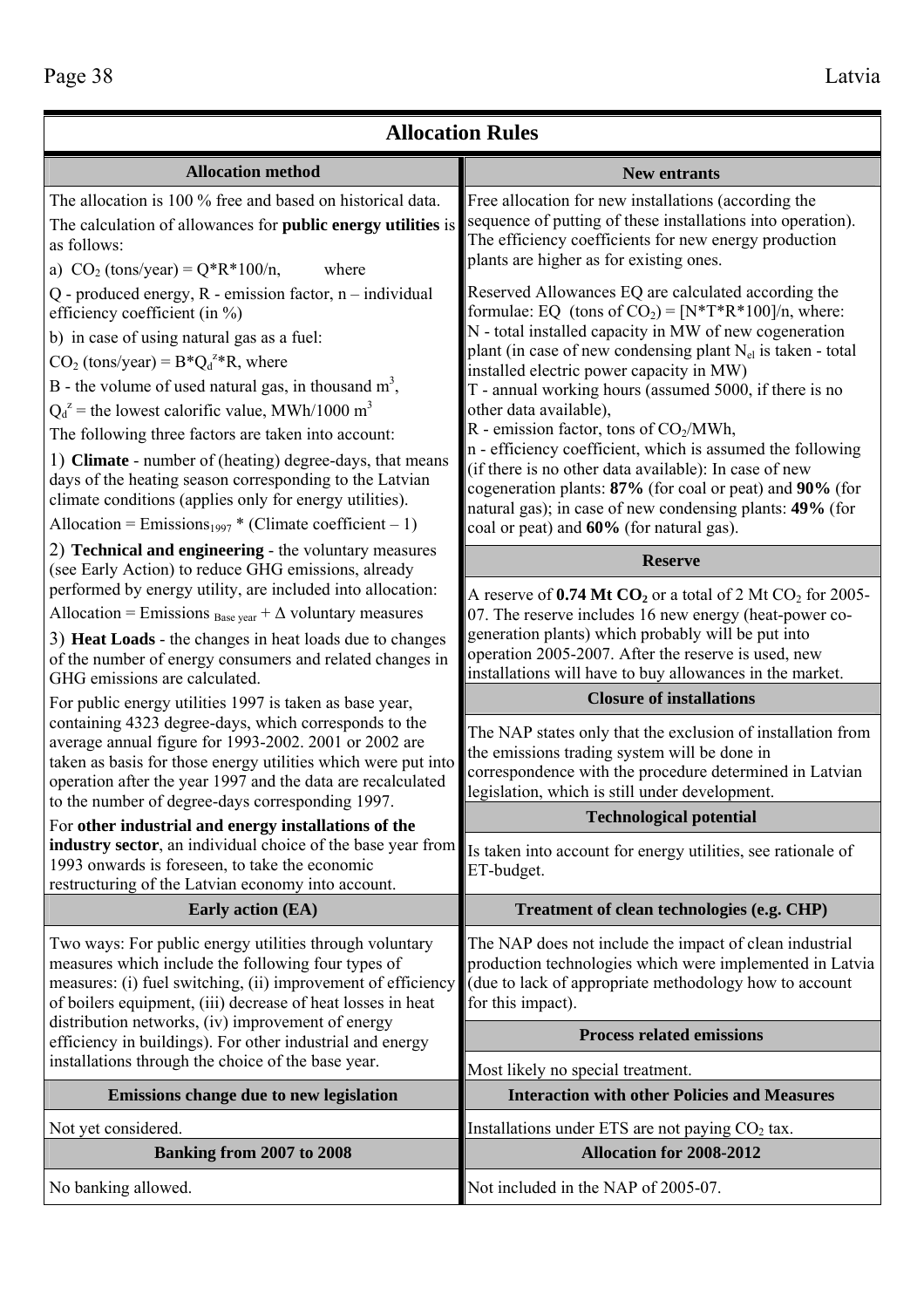# Page 39 Lithuania

| Lithuania                                                                                                                                                                                                                                                                                                                                                                                                                                                                                                                                                                                                                                                                                                                                                                                                                                                  |                                                                                                                                                                                                                                                                                                                                                                                                                                                                  |
|------------------------------------------------------------------------------------------------------------------------------------------------------------------------------------------------------------------------------------------------------------------------------------------------------------------------------------------------------------------------------------------------------------------------------------------------------------------------------------------------------------------------------------------------------------------------------------------------------------------------------------------------------------------------------------------------------------------------------------------------------------------------------------------------------------------------------------------------------------|------------------------------------------------------------------------------------------------------------------------------------------------------------------------------------------------------------------------------------------------------------------------------------------------------------------------------------------------------------------------------------------------------------------------------------------------------------------|
|                                                                                                                                                                                                                                                                                                                                                                                                                                                                                                                                                                                                                                                                                                                                                                                                                                                            | <b>Status and Quantitative Assessment</b>                                                                                                                                                                                                                                                                                                                                                                                                                        |
| <b>Status of NAP</b>                                                                                                                                                                                                                                                                                                                                                                                                                                                                                                                                                                                                                                                                                                                                                                                                                                       | <b>Distance to target assessment</b>                                                                                                                                                                                                                                                                                                                                                                                                                             |
| NAP was submitted on 1 April 2004. List of installations<br>included. Law implementing Emission Trading directive is<br>currently under preparation.                                                                                                                                                                                                                                                                                                                                                                                                                                                                                                                                                                                                                                                                                                       | <b>Comparison:</b><br>Allocation budget (incl. reserve for new entrants) /<br>ET-sector emissions 2000-2003: 2.32                                                                                                                                                                                                                                                                                                                                                |
| <b>Rationale for ET-budget</b>                                                                                                                                                                                                                                                                                                                                                                                                                                                                                                                                                                                                                                                                                                                                                                                                                             | Allocation budget (incl. reserve for new entrants) /<br>ET sector emission projections: 1.0.                                                                                                                                                                                                                                                                                                                                                                     |
| Total ET-budget allocated for 2005-07 (incl. reserve for<br>new entrants) is 42518 Mt CO <sub>2</sub> e. Allowances for<br>installations in industry sectors will be allocated in equal<br>yearly parts, but for energy enterprises allocation varies.<br>Total quantities to be allocated are:<br>2005: 14705<br>2006: 14154<br>2007: 13659<br>Size of ET-budget reflects projected emissions. Forecast is<br>based on anticipated growth of the economy, fast growing<br>electricity demand, closure of a nuclear power plant in<br>2005, increase in renewable energy sources for electricity<br>generation, increase in efficiency in power sector, emission<br>savings potential in industry, etc. Since projections for<br>energy sector are difficult, allocation to energy producers<br>will depend on actual production to avoid over allocation. | <b>ET-Sector (yearly averages)</b><br>Mt $CO2e$<br>14.17<br>0.67<br>14<br>12<br>10<br>$8 -$<br>13.5<br>14.17<br>$\Box$ Reserve<br>$6 -$<br>6.1<br>$\overline{4}$<br>$2 -$                                                                                                                                                                                                                                                                                        |
| <b>Installations covered, Opt-in, Opt-out, Pooling</b>                                                                                                                                                                                                                                                                                                                                                                                                                                                                                                                                                                                                                                                                                                                                                                                                     | Base period<br>Allocation<br>Projection                                                                                                                                                                                                                                                                                                                                                                                                                          |
| Wide interpretation of Annex I. In total 107 installations<br>are covered: energy (grid connected) (70); oil processing<br>$(1)$ , cement or lime production $(2)$ ; glass, bricks and<br>ceramics production (11); burning of fossil fuels for auto-<br>consumption including paper and pulp producers (23).<br>Accumulation rule is applied according to IPCC directive:<br>same operator, same address and same smoke stack.<br>ET-sector currently emits about 30 % of total GHG<br>emissions. $CO2$ -share of ET-sector is projected to increase<br>from 38.9 % in 1998 to 51.2 % in 2005-07.<br>Opt-in: feasible.<br>Opt-out: not foreseen.<br>Pooling: feasible, but no requests received yet.                                                                                                                                                      | 2000-03<br>2005-07<br>2005-2007<br>Source: Lithuanian NAP 2004.<br>Distance to Kyoto-target of -8% (the right column<br>reflects intended use of Flexible Mechanisms FM):<br><b>GHG</b> emissions<br>Without FM<br>With FM<br>(Mt CO <sub>2</sub> e/a)<br>(Mt $CO2e/a$ )<br>2000-03 vs. Kyoto base year:-34.2 (-62.9%)<br>2000-03 to Kyoto target:<br>$+29.8 (+148%)$ not intended<br>Kyoto-Target (yearly averages)<br>Mt $CO2R$<br>54.4<br>60<br>50.0<br>$-8%$ |
| Contribution of JI / CDM and other sectors to target<br>Kyoto target will be fulfilled by domestic action only.<br>Indirect emission reduction for ET-sector via<br>implementation of EC directives and the National Energy<br>Strategy: 1.13 Mt CO <sub>2</sub> e/a. Implementation of EC directives<br>on pollution taxes on fuel and electricity, biofuels,<br>buildings, landfill waste, etc Implementation of EC<br>directives and measures in other sectors: ca. 1 Mt $CO2e/a$ .                                                                                                                                                                                                                                                                                                                                                                     | 50<br>40<br>31.5<br>30<br>20.2<br>20<br>10 <sup>1</sup><br>0<br>Base year<br>Kyoto target<br>Projection<br>Actual<br>Emissions<br>2008-12 (with<br>2008-12<br>2002<br><b>P&amp;M)</b><br>Source: Lithuanian NAP 2004.                                                                                                                                                                                                                                            |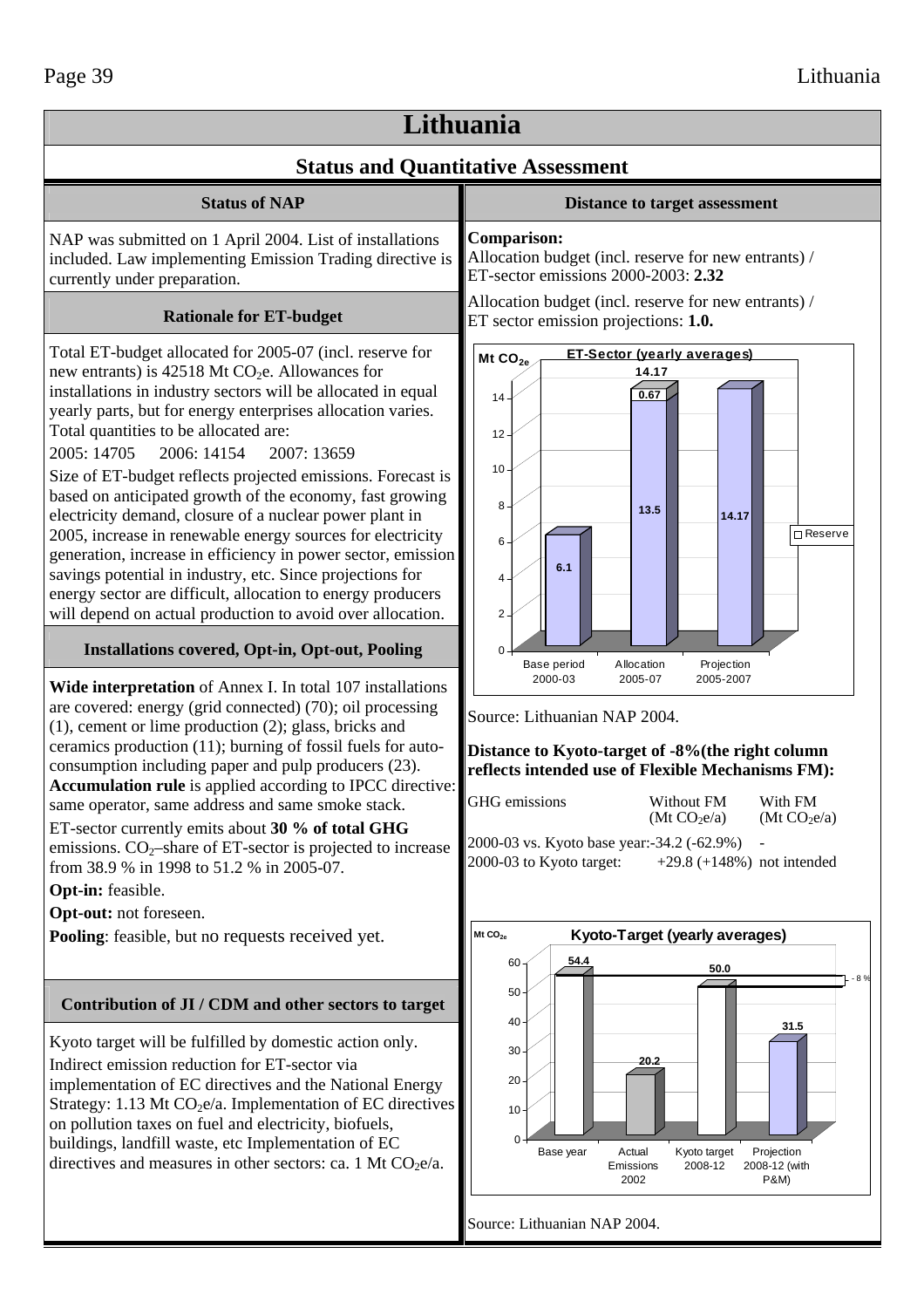$\overline{1}$ 

# **Allocation Rules**

| <b>Allocation method</b>                                                                                                                                                                                                                                                                                                                                                                                                                                                                                                                                                                   | <b>New entrants</b>                                                                                                                                                                                                                                                                                                                                                                                                                                                                                                                                                                                                                                                                          |
|--------------------------------------------------------------------------------------------------------------------------------------------------------------------------------------------------------------------------------------------------------------------------------------------------------------------------------------------------------------------------------------------------------------------------------------------------------------------------------------------------------------------------------------------------------------------------------------------|----------------------------------------------------------------------------------------------------------------------------------------------------------------------------------------------------------------------------------------------------------------------------------------------------------------------------------------------------------------------------------------------------------------------------------------------------------------------------------------------------------------------------------------------------------------------------------------------------------------------------------------------------------------------------------------------|
| Up to 98.5% of allowances will be allocated free and at<br>least 1.5 % will be auctioned off. Share of auction will<br>increase if reserve for new entrants is too large. Revenues<br>from sales will be used to cover administrative costs.<br>Top-down:<br>Total emission budgets (net of auction) for <i>industry sectors</i><br>(including auto-producers of energy) are product of:<br>a) total average sector emissions for base period (1998-<br>2002) (excluding year with lowest emissions)<br>b) growth factors (78% for cement and lime, 53% for all<br>other industry sectors) | Free allocation for all new market entrants from reserve<br>and possibility to buy additional allowances from auctions.<br>New market entrants are glass, brick and ceramic product<br>manufacturing, paper production, oil processing, and metal<br>casting installations that start or extend their activities after<br>1 January 2003 and new auto-energy producers. For these,<br>allocation is based on emission benchmarks per product<br>(and on capacity use) or, for auto-producers, on installed<br>capacities. Ex-post correction for output for every year.<br>If growth of installation exceeds assumed growth of sector,<br>new entrant rule applies to additional allowances. |
| c) technical potential for emission reduction (-14.9% for                                                                                                                                                                                                                                                                                                                                                                                                                                                                                                                                  | <b>Reserve</b>                                                                                                                                                                                                                                                                                                                                                                                                                                                                                                                                                                                                                                                                               |
| lime and cement, 2.5 % for all other sectors)<br>Budget for <i>electricity production</i> are based on projected<br>emissions taking into account growth in demand, closure                                                                                                                                                                                                                                                                                                                                                                                                                | Reserve: 4.7 % of ET-budget (0.665 Mt CO <sub>2</sub> e p.a., or<br>1.995 Mt $CO2e$ in total). Any excess would be auctioned<br>off at the end of each year.                                                                                                                                                                                                                                                                                                                                                                                                                                                                                                                                 |
| of a nuclear power plant, efficiency improvements,<br>demand side measures etc. Budget for heat generation                                                                                                                                                                                                                                                                                                                                                                                                                                                                                 | <b>Closure of installations</b>                                                                                                                                                                                                                                                                                                                                                                                                                                                                                                                                                                                                                                                              |
| depends on projected demand.                                                                                                                                                                                                                                                                                                                                                                                                                                                                                                                                                               | No additional information provided in NAP.                                                                                                                                                                                                                                                                                                                                                                                                                                                                                                                                                                                                                                                   |
| <b>Bottom-up:</b>                                                                                                                                                                                                                                                                                                                                                                                                                                                                                                                                                                          | <b>Technological potential</b>                                                                                                                                                                                                                                                                                                                                                                                                                                                                                                                                                                                                                                                               |
| Benchmarks for power (0.551t/MWh), heat (0.231t/MWh);<br>To avoid over allocation, benchmarks will be reduced ex-<br>post if budgets for power or heat are exceeded. So, final<br>allocation for energy installations happens after completion<br>of corresponding year.                                                                                                                                                                                                                                                                                                                   | Taken into account to determine total quantity to various<br>sectors in the economy. Negative factor for lime and<br>cement industry results from expected substitution of<br>cheap coal for oil.                                                                                                                                                                                                                                                                                                                                                                                                                                                                                            |
| For all other sectors (including auto-producers of energy)<br>allocation is based on historic emission shares in base<br>period (excluding year with lowest emissions).                                                                                                                                                                                                                                                                                                                                                                                                                    |                                                                                                                                                                                                                                                                                                                                                                                                                                                                                                                                                                                                                                                                                              |
| <b>Early action (EA)</b>                                                                                                                                                                                                                                                                                                                                                                                                                                                                                                                                                                   | Treatment of clean technologies (e.g. CHP)                                                                                                                                                                                                                                                                                                                                                                                                                                                                                                                                                                                                                                                   |
| No special provisions, but by accounted via benchmarks<br>for electricity and heat production and, to a lesser extent<br>via historic emission shares for other sectors.                                                                                                                                                                                                                                                                                                                                                                                                                   | No special treatment for CHP-                                                                                                                                                                                                                                                                                                                                                                                                                                                                                                                                                                                                                                                                |
| <b>Emissions change due to new legislation</b>                                                                                                                                                                                                                                                                                                                                                                                                                                                                                                                                             | <b>Process-related emissions</b>                                                                                                                                                                                                                                                                                                                                                                                                                                                                                                                                                                                                                                                             |
| Desulphurisation equipment to be installed in power plants                                                                                                                                                                                                                                                                                                                                                                                                                                                                                                                                 | No special treatment.                                                                                                                                                                                                                                                                                                                                                                                                                                                                                                                                                                                                                                                                        |
| taken into account in projected emissions in power sector.                                                                                                                                                                                                                                                                                                                                                                                                                                                                                                                                 | <b>Interaction with other Policies and Measures</b>                                                                                                                                                                                                                                                                                                                                                                                                                                                                                                                                                                                                                                          |
|                                                                                                                                                                                                                                                                                                                                                                                                                                                                                                                                                                                            | No information provided in NAP.                                                                                                                                                                                                                                                                                                                                                                                                                                                                                                                                                                                                                                                              |
| Banking from 2007 to 2008                                                                                                                                                                                                                                                                                                                                                                                                                                                                                                                                                                  | Allocation for 2008-2012                                                                                                                                                                                                                                                                                                                                                                                                                                                                                                                                                                                                                                                                     |
| Not allowed.                                                                                                                                                                                                                                                                                                                                                                                                                                                                                                                                                                               | No information provided in NAP.                                                                                                                                                                                                                                                                                                                                                                                                                                                                                                                                                                                                                                                              |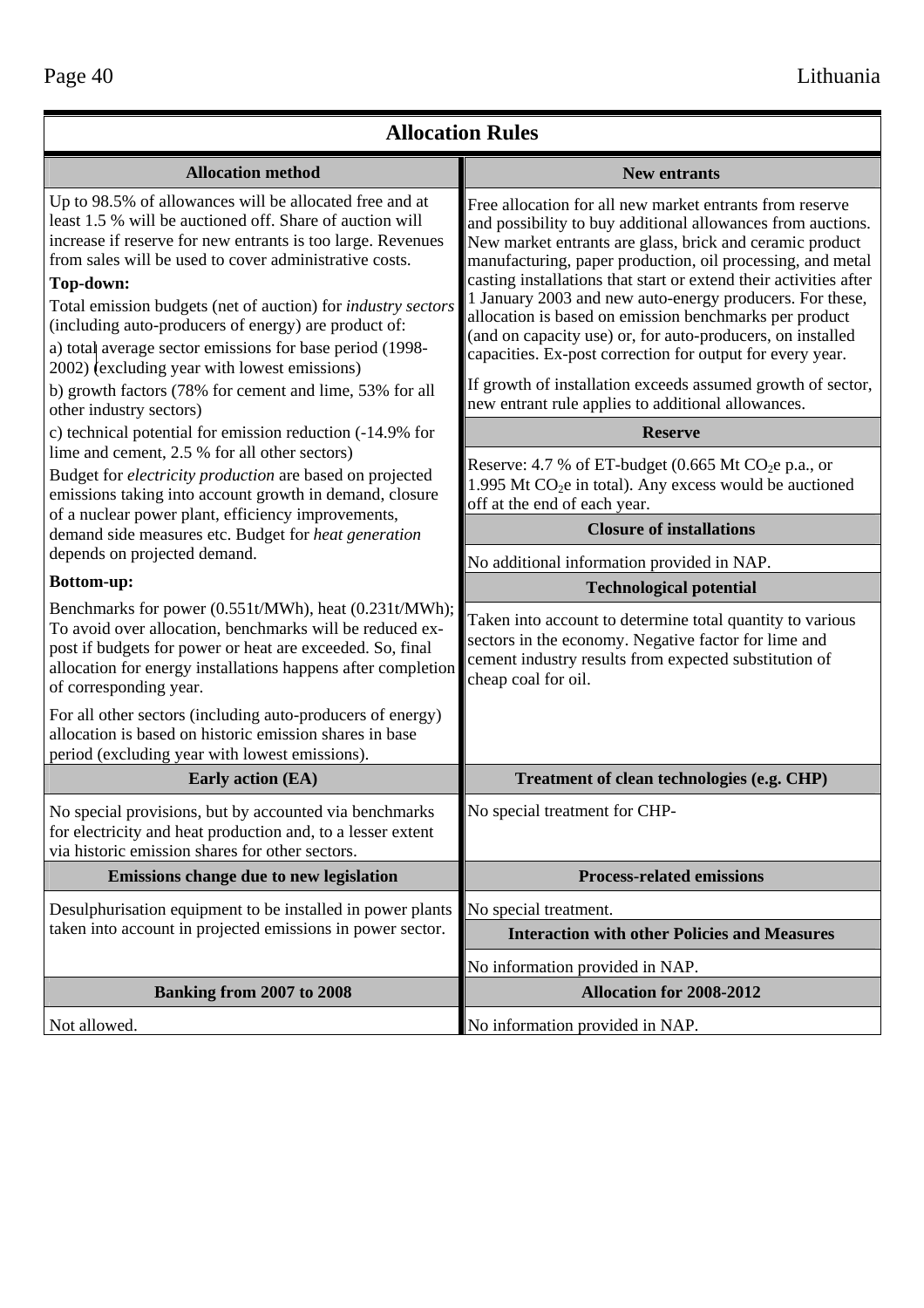| <b>Status and Quantitative Assessment</b>                                                                                                                                                                                                                                                                                                                                                                                                                                                                                                                                                                                                                                                                                                                                                            |                                                                                                                                                                                       |
|------------------------------------------------------------------------------------------------------------------------------------------------------------------------------------------------------------------------------------------------------------------------------------------------------------------------------------------------------------------------------------------------------------------------------------------------------------------------------------------------------------------------------------------------------------------------------------------------------------------------------------------------------------------------------------------------------------------------------------------------------------------------------------------------------|---------------------------------------------------------------------------------------------------------------------------------------------------------------------------------------|
| <b>Status of NAP</b>                                                                                                                                                                                                                                                                                                                                                                                                                                                                                                                                                                                                                                                                                                                                                                                 | <b>Distance to target assessment</b>                                                                                                                                                  |
| <b>Comparison:</b><br>NAP submitted to Commission on 6 March 2004 with list<br>of installations; NAP-Act not yet passed; List of<br>sector emissions 2003*: 1.2.<br>installations published later. Emissions need to be verified<br>before final allocation.<br>ET sector emission projections: 0.95.                                                                                                                                                                                                                                                                                                                                                                                                                                                                                                | Allocation budget (incl. reserve for new entrants) / ET-<br>Allocation budget (incl. reserve for new entrants) /                                                                      |
| <b>Rationale for ET-budget</b><br>Mt $CO2e$                                                                                                                                                                                                                                                                                                                                                                                                                                                                                                                                                                                                                                                                                                                                                          | <b>ET-Sector (yearly averages)</b>                                                                                                                                                    |
| Total ET-budget allocated for 2005-07 (incl. reserve for<br>new entrants): $10.542$ Mt CO <sub>2</sub> e, which will be allocated in<br>equal yearly parts.<br>4.<br>The emission budget for ET-installations was set taking<br>3 <sup>5</sup><br>into account that GHG emissions in Luxembourg are<br>projected to increase significantly for the following<br>3 <sup>5</sup><br>reasons: above average economic growth, substantial<br>increase in population (immigration) of 15-25 % by 2020,<br>$\overline{2}$<br>2.9<br>recent installation of a new CCGT plant which substitutes<br>$\mathbf{2}^{\circ}$<br>electricity imports but increases emissions in Luxembourg<br>(by more than 1 Mt $CO_2$ p.a.). About 40 % of $CO_2$<br>1<br>emissions from Luxembourg are induced by fuel exports. | 3.5<br>0.40<br>3.7<br>3.1<br>$\Box$ Reserve                                                                                                                                           |
| 1<br><b>Installations covered, Opt-in, Opt-out, Pooling</b>                                                                                                                                                                                                                                                                                                                                                                                                                                                                                                                                                                                                                                                                                                                                          |                                                                                                                                                                                       |
| $\Omega$<br>Actual<br>Middle wide interpretation of Annex I of ET-Directive.<br>Emissions<br>19 installations are covered.<br>2003*<br>The EU-sector emits about 26 % of total GHG emissions<br>and 28 $\%$ of CO <sub>2</sub> .                                                                                                                                                                                                                                                                                                                                                                                                                                                                                                                                                                     | Allocation<br>Projection<br>2005-2007<br>2005-07<br>* Assuming full capacity use for the largest for the largest emitter - a<br>new CCGT plant accounting for about 30 % of ET-budget |
| <b>Opt-in:</b> not allowed.                                                                                                                                                                                                                                                                                                                                                                                                                                                                                                                                                                                                                                                                                                                                                                          | Distance to Kyoto-target of -28% (the right column reflects intended use of Flexible Mechanisms FM):                                                                                  |
| Opt-out: not allowed.<br>GHG emissions                                                                                                                                                                                                                                                                                                                                                                                                                                                                                                                                                                                                                                                                                                                                                               | Without FM<br>With FM<br>(Mt $CO2e/a$ )<br>(Mt $CO2e/a$ )                                                                                                                             |
| Pooling: not mentioned.<br>2002 vs. Kyoto base year:                                                                                                                                                                                                                                                                                                                                                                                                                                                                                                                                                                                                                                                                                                                                                 | $-3.0$ $(-21\%)$                                                                                                                                                                      |
| 2002 to Kyoto target:<br>Contribution of JI / CDM and other sectors to target                                                                                                                                                                                                                                                                                                                                                                                                                                                                                                                                                                                                                                                                                                                        | $-0.9(-8.4\%)$<br>$+2.1 (+19%)$                                                                                                                                                       |
| Mt $CO2e$<br>Indicative sectoral targets for other sectors are included for<br>$16 -$<br>2005-07 and for 2008-12. There are virtually no savings<br>14.0<br>14<br>potentials in the electricity sector, and only small savings<br>potentials in the transportation and buildings sector exist<br>12 <sub>1</sub><br>10 <sup>1</sup><br>For 2008-12 substantial use of JI, CDM and international<br>8<br>Emissions Trading under the Kyoto-Protocol is planned.<br>$6 -$<br>The total amount of these ERUs, CERs and AAUs is<br>projected to be 3 Mt CO <sub>2</sub> e p.a. Proceeds from reserve may<br>4<br>be used for fund to buy ERUs and CERs.<br>$\mathbf{2}$<br>0<br>Base year                                                                                                                | Kyoto-Target (yearly averages)<br>14.9<br>11.02<br>- 28 %<br>10.09<br>Projection<br>Actual<br>Kyoto<br>2008-12<br>Emissions target 2008-<br>2002<br>(with P&M)<br>12                  |
| Source: NAP of Luxembourg (2004)                                                                                                                                                                                                                                                                                                                                                                                                                                                                                                                                                                                                                                                                                                                                                                     |                                                                                                                                                                                       |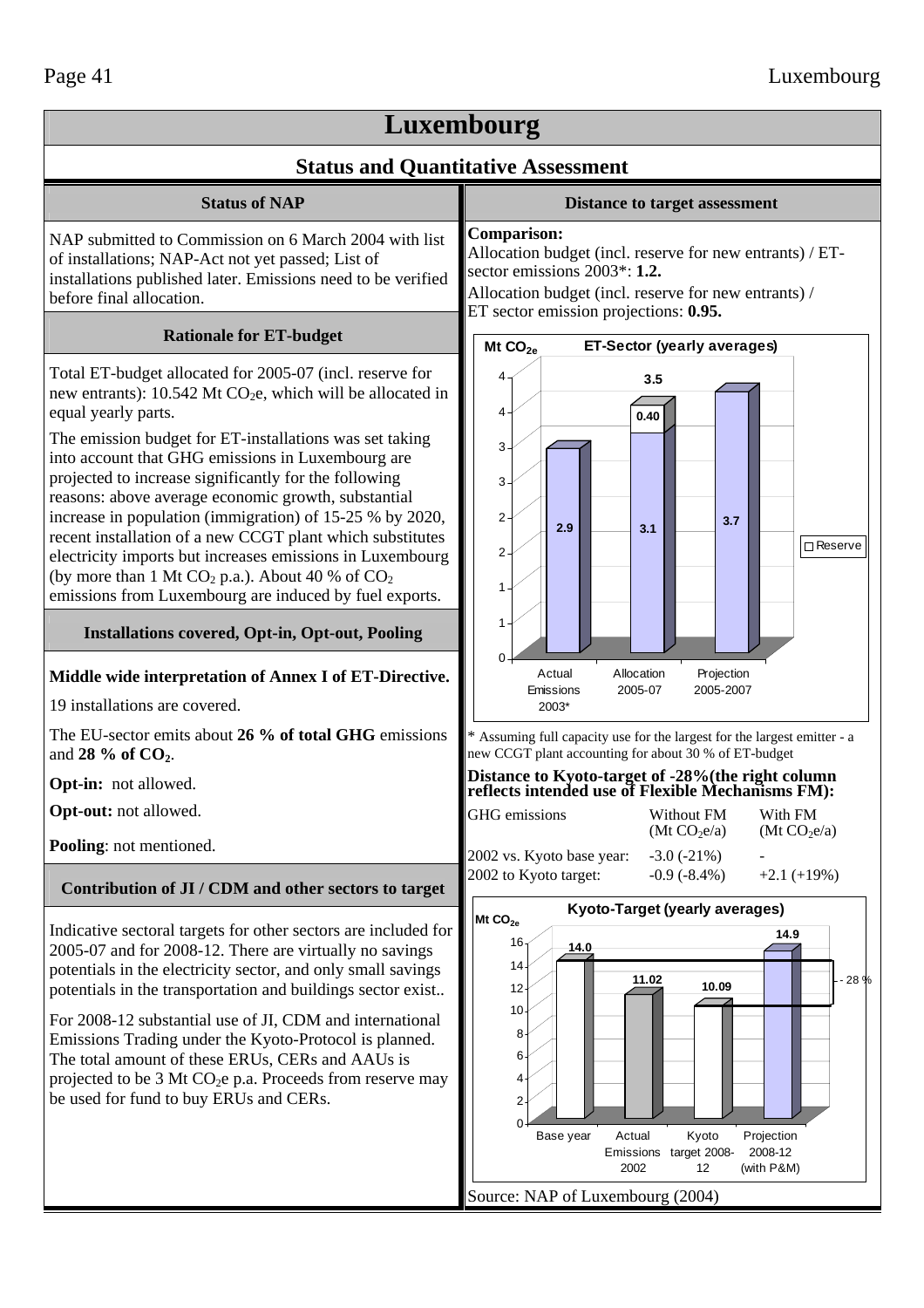| <b>Allocation Rules</b>                                                                                                                                                                                                                                                                                                                                                                                  |                                                                                                                                                                                                                                                                                                                                                                                                                                                                                                                                                                                                                                                                                                                                                                                                                                                                                   |
|----------------------------------------------------------------------------------------------------------------------------------------------------------------------------------------------------------------------------------------------------------------------------------------------------------------------------------------------------------------------------------------------------------|-----------------------------------------------------------------------------------------------------------------------------------------------------------------------------------------------------------------------------------------------------------------------------------------------------------------------------------------------------------------------------------------------------------------------------------------------------------------------------------------------------------------------------------------------------------------------------------------------------------------------------------------------------------------------------------------------------------------------------------------------------------------------------------------------------------------------------------------------------------------------------------|
| <b>Allocation method</b>                                                                                                                                                                                                                                                                                                                                                                                 | <b>New entrants</b>                                                                                                                                                                                                                                                                                                                                                                                                                                                                                                                                                                                                                                                                                                                                                                                                                                                               |
| 100% cost-free allocation.<br>Top-down:<br>No sector-specific targets.<br><b>Bottom-up:</b><br>The allocation per installation is the mathematical product<br>of the following three factors:<br>1) Reference emissions (average emissions of three years<br>from $1998-2002$ emissions)<br>2) Projection factor (sector specific factor to account for<br>economic growth and capacity use in 2005-07). | Free allocation to new installations and capacity<br>extensions. New installations which were known by 15<br>March 2004 are already included in the NAP. Ex-post<br>adjustment if actual emissions of these installations turn<br>out to be lower than projected<br>Allocation of allowances for yet "unknown" entrants<br>comes from the reserve and will be based on international<br>benchmarks (BAT and feasible minimum emission fuel).<br>Ex-post adjustment if output is lower than projected.<br>CF of 1.0 until 2008-12 for all new entrants.<br>For individual cases, allowances from closed installations<br>may be transferred to a new replacement installation of the<br>same operator. In this case, an adjustment for differences                                                                                                                                 |
| 3) Arithmetic compliance factor (CF) of:<br>1.0 for process-related emissions                                                                                                                                                                                                                                                                                                                            | in the capacities of old and new installations will be made.                                                                                                                                                                                                                                                                                                                                                                                                                                                                                                                                                                                                                                                                                                                                                                                                                      |
| 1.0 emissions from CHP and energy-efficient<br>installations (like the new CCGT-plant)<br>0.91 for all other energy-related emissions                                                                                                                                                                                                                                                                    | <b>Reserve</b><br>Reserve for "unknown" new entrants of 0.4 Mt $CO2$ p.a.<br>(i.e. ca. 11 % of ET-budget). The national authority may<br>sell unused allowances on the market and use the proceeds<br>to buy ERUs and CERs. If the reserve is too small, the<br>national authority may buy additional ERUs and CERs.<br><b>Closure of installations</b><br>Allocation will be terminated the year after closure. An<br>installation is considered to be closed if emissions are<br>below 10 % of the average emissions in 1998-2002.<br><b>Technological potential</b><br>Potentials have largely been realised, share of emissions<br>from energy and industry on total emissions dropped from<br>60 % to 30 % in 2001. No savings potential exists for new<br>CCGT-plant. Profitable savings potential for the ET-sector<br>for 2005-07 is projected to be only 0.05 Mt $CO2$ . |
| Early action (EA)                                                                                                                                                                                                                                                                                                                                                                                        | Treatment of clean technologies (e.g. CHP)                                                                                                                                                                                                                                                                                                                                                                                                                                                                                                                                                                                                                                                                                                                                                                                                                                        |
| No specific account for early action apart from using<br>average historic emissions back to 1998.                                                                                                                                                                                                                                                                                                        | The new CCGT-plant and CHP which meets certain<br>criteria for the production of electricity will qualify for a<br>compliance factor of 1.0.                                                                                                                                                                                                                                                                                                                                                                                                                                                                                                                                                                                                                                                                                                                                      |
| Emissions change due to new legislation                                                                                                                                                                                                                                                                                                                                                                  | <b>Process-related emissions</b>                                                                                                                                                                                                                                                                                                                                                                                                                                                                                                                                                                                                                                                                                                                                                                                                                                                  |
| Not relevant.                                                                                                                                                                                                                                                                                                                                                                                            | The compliance factor for process-related emissions is 1.0.<br><b>Interaction with other Policies and Measures</b><br>Not mentioned.                                                                                                                                                                                                                                                                                                                                                                                                                                                                                                                                                                                                                                                                                                                                              |
| Banking from 2007 to 2008                                                                                                                                                                                                                                                                                                                                                                                | <b>Allocation for 2008-2012</b>                                                                                                                                                                                                                                                                                                                                                                                                                                                                                                                                                                                                                                                                                                                                                                                                                                                   |
| Not allowed.                                                                                                                                                                                                                                                                                                                                                                                             | Indicative CAP (incl. reserve of 0.75 Mt p.a.): 4.265 Mt<br>CO <sub>2</sub> e/a.                                                                                                                                                                                                                                                                                                                                                                                                                                                                                                                                                                                                                                                                                                                                                                                                  |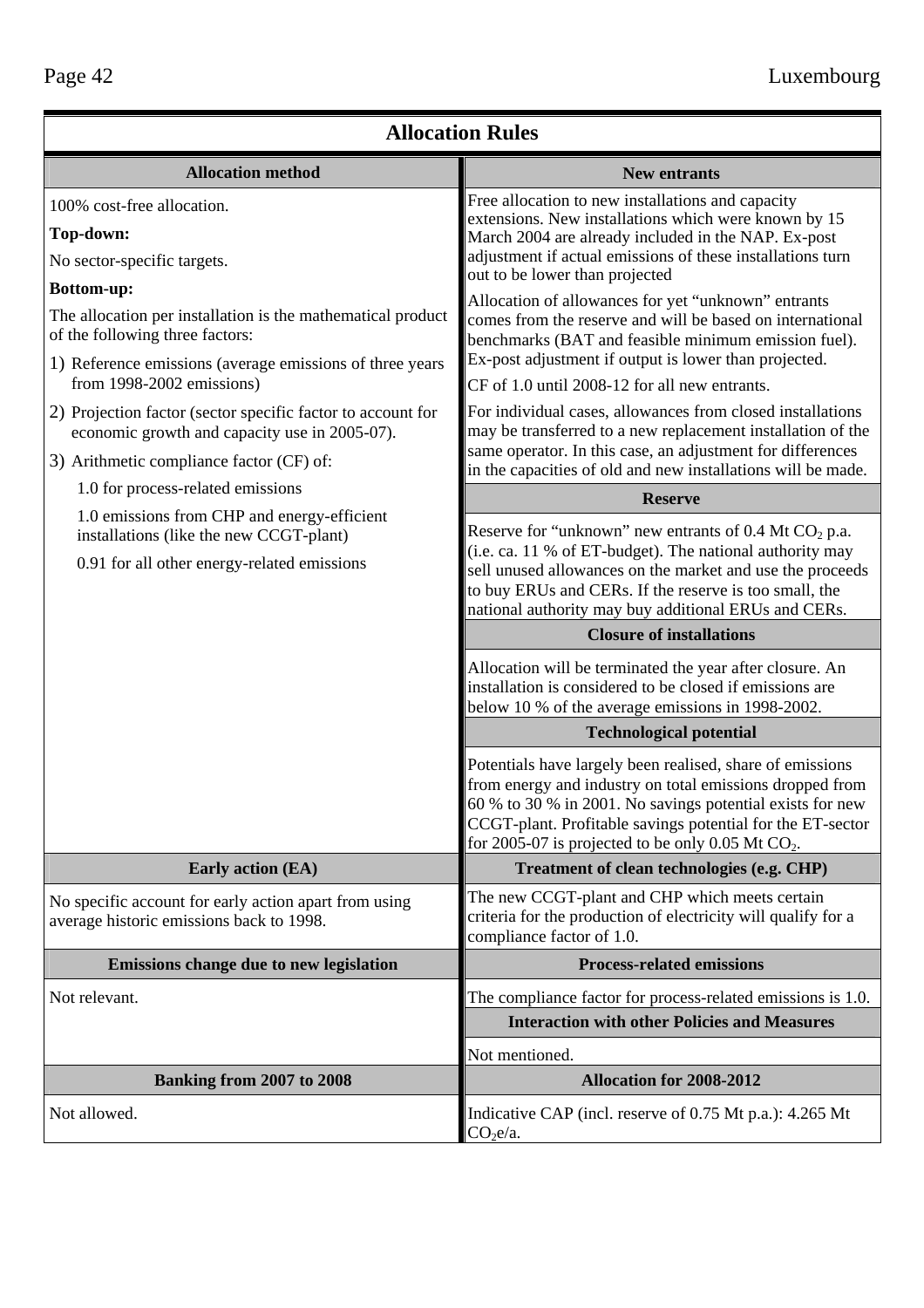#### **Netherlands Status and Quantitative Assessment Status of NAP Distance to target assessment**  Final draft sent to European Commission on 16 April 2004. Act to implement the EU ETS directive expected to be submitted to Parliament in May 2004. Competence for the NAP is with the Ministry of Economic Affairs. **Rationale for ET-budget**  Total budget allocated for 2005-07 (incl. reserve): 98.3 Mt  $CO<sub>2</sub>e/a$  (excluding 0.87 Mt  $CO<sub>2</sub>$  for the proposed 'opt-out' installations) equally distributed across years. ET budget based on existing policies, notably on voluntary agreements of energy-intensive industries (incl. energy/electricity sector). ET budget derived from total  $CO<sub>2</sub>$  cap 2005-07 on energy/industry companies of 115 Mt  $CO<sub>2</sub>e/a$ . Total target/sectoral growth rates controversially discussed. Sector-wise annual allocations: Refineries 13.9, Mining 1.6, Chemicals 15.5, Basic metals 10.9, Building materials 1.3, Pulp and Paper 2.1, Food industries 3.7, Electricity production 39.8, El-production joint venture 5.4 Mt. **Installations covered, Opt-in, Opt-out, Pooling Wide interpretation** of Annex I of the ET-Directive: ET scheme includes 333 installations covering **44 % of total**  GHG emissions and about 54 % of CO<sub>2</sub> emissions (based on 2005-07 projections). Use of a fairly wide interpretation based on implementation of IPPC directive ("installation" refers to the installations covered by one permit not necessarily individual technical installations). **Opt-in / Opt-out:** the Dutch government has proposed to the European Commission to opt-out 74 small installations  $\langle$  <25.000 ton CO<sub>2</sub>) from the EU ETS. **Contribution of JI / CDM and other sectors to target JI/CDM:** For 2005-07 no government purchase of credits occurred/planned. For 2008-12 government purchase of credits from JI/CDM expected to amount to some 20 Mt  $CO<sub>2</sub>e/a$  (100 Mt  $CO<sub>2</sub>$  for total 5-year period i.e. about half the annual Kyoto reduction target). 77 Mt  $CO<sub>2</sub>$  already bought through public contracts to individual companies (CERUPT and ERUPT contracts) and contracts with EBRD and Prototype Carbon Fund. If the 'linking' directive accepted according to present proposal, companies may buy CERs and ERUs. No specifics given yet in the NAP. **Other sector targets:** indicative targets 2008-12 for: Agriculture: 7 Mt  $CO<sub>2</sub>$  p.a. (responsibility: Ministry of Agriculture). Transport: 38 Mt  $CO<sub>2</sub>$  p.a. (Ministry of Transport). Households and services:  $29$  Mt CO<sub>2</sub> p.a. (Ministry of Environment). **Comparison:**  Allocation budget (incl. reserve for new entrants) / ET-sector emissions 2001-02: **1.1**  Allocation budget (incl. reserve for new entrants) / ET-sector emission projections: **1.0**  $\frac{1}{89.5}$   $\frac{1}{1}$  94.3 **4.0 98.0**  $\Omega$ 20  $40$ 60 80 100 Base period 2001-02 Allocation 2005-07 Projection 2005 **ET-Sector (yearly averages)** Reserve **Mt CO<sub>2</sub>** Source: Dutch NAP **Distance to Kyoto-target of -6%(the right column reflects intended use of Flexible Mechanisms FM):**  GHG emissions Without FM With FM  $(Mt CO<sub>2</sub>e/a)$   $(Mt CO<sub>2</sub>e/a)$ 2001 vs. Kyoto base year:  $+3.7 (+1.7%)$ 2001 to Kyoto target:  $-16.4 (-7.6%) +3.6 (+1.7%)$ **212.5 216.1 199.7 239.0**  $\Omega$ 50 100 150 200 250 Base year Actual Emissions 2001 Kyoto target 2008-12 Projection 2010 (with P&M)\* **Kyoto-Target** - 6% Mt CO<sub>2e</sub> \* The difference between projections 2010 and target is expected to be covered roughly half/half by additional measures and flexibility instruments. Sources: Dutch NAP, CEU 2003b.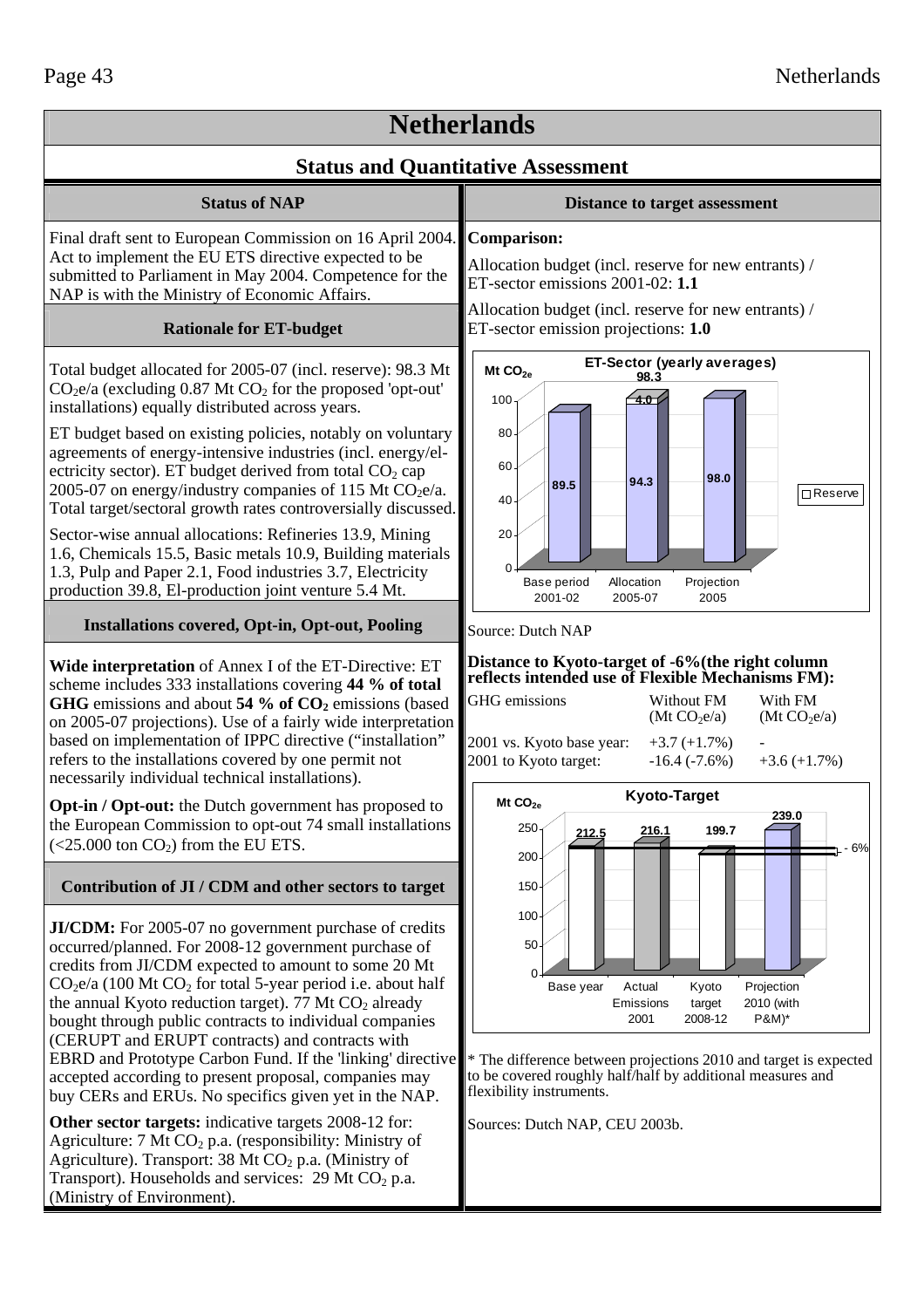| <b>Allocation Rules</b>                                                                                                                                                                                                                                                                                                                                                                                                            |                                                                                                                                                                                                                                                                                                                                                                                                                                                                     |
|------------------------------------------------------------------------------------------------------------------------------------------------------------------------------------------------------------------------------------------------------------------------------------------------------------------------------------------------------------------------------------------------------------------------------------|---------------------------------------------------------------------------------------------------------------------------------------------------------------------------------------------------------------------------------------------------------------------------------------------------------------------------------------------------------------------------------------------------------------------------------------------------------------------|
| <b>Allocation method</b>                                                                                                                                                                                                                                                                                                                                                                                                           | <b>New entrants</b>                                                                                                                                                                                                                                                                                                                                                                                                                                                 |
| The allocation is 100 % free grandfathering.<br><b>Sector allocation:</b> Total quantity of $CO2$ allowances for<br>allocation derived from Dutch Kyoto objective, partly<br>fulfilled by CDM/JI. Domestic $CO2$ emission allowance is<br>divided across the sectors: agriculture, industry and energy                                                                                                                             | New entrants: companies extending production capacity or<br>starting up in 2003-2008. Free allocation (up to maximum<br>reserve). Allocation for 'new' newcomer installations based<br>on 'realistically planned' annual $CO2$ emissions, adjusted by<br>overall correction factor (0.97).                                                                                                                                                                          |
| (115 Mt CO <sub>2</sub> e/a including ETS and non-ETS companies),                                                                                                                                                                                                                                                                                                                                                                  | <b>Reserve</b>                                                                                                                                                                                                                                                                                                                                                                                                                                                      |
| traffic and transport, and the built environment. This takes<br>account of expected sectors developments and the effect of<br>existing policy. Separate targets for non- $CO2$ GHG.<br>BAU-projections are estimated for the energy-intensive<br>sector as a whole (incl. some installations/emissions not<br>covered by the EU ETS): 109 Mt $CO2e/a$ for 2005, 112 for<br>2010. They differ from the above mentioned industry $+$ | Reserve (incl. in ET-budget): 4.1 % of ET allowances (4.0)<br>Mt $CO2e/a$ , or 12 in total) for unknown newcomer installa-<br>tions and appeals made to courts leading to extra allocati-<br>on. If reserve too small: first come - first served. If too high<br>abundant allowances allocated proportionally for free to all<br>covered installations (by $31/12/2006$ ). For known newco-<br>mers additional reserve in the 98.3-4 = 94.3 Mt CO <sub>2</sub> e/a. |
| energy sector target of 115 Mt CO <sub>2</sub> (see RIVM/ECN,<br>2004). Growth rates set for 8 energy-intensive sectors.                                                                                                                                                                                                                                                                                                           | <b>Closure of installations</b>                                                                                                                                                                                                                                                                                                                                                                                                                                     |
| <b>Allocation formula for the ET installations: Historic</b><br>emissions x Sector production growth x Efficiency level x                                                                                                                                                                                                                                                                                                          | Installations that will stop their activities during the trade<br>period 2005-2007 will maintain their allocated allowances.                                                                                                                                                                                                                                                                                                                                        |
| Correction factor for total cap. The efficiency level factor<br>rewards previous efforts in reducing emissions.                                                                                                                                                                                                                                                                                                                    | <b>Technological potential</b>                                                                                                                                                                                                                                                                                                                                                                                                                                      |
| Historic emission = average $CO_2$ emission 2001/02<br>$\bullet$<br>Production growth = production growth over $2003-06$<br>$\bullet$<br>Energy efficiency = energy efficiency established within the<br>$\bullet$<br>framework of Benchmarking covenant (distance to world                                                                                                                                                        | Technological potential to reduce $CO2$ taken into in sector<br>targets for industry and energy, agriculture, traffic and<br>transport, and built environment. Industry emissions<br>allowed to rise due to limited further reduction potential.                                                                                                                                                                                                                    |
| top) or Long-term agreement (definite energy saving<br>measures retained in the company energy saving plan).                                                                                                                                                                                                                                                                                                                       | Emissions change due to new legislation                                                                                                                                                                                                                                                                                                                                                                                                                             |
| Specific values apply to installations not participating in<br>agreements $(0.85)$ . If companies have saved more energy<br>than according to covenants, they receive extra rights.<br>Allocation factor (0.97 for all installations) = factor to keep<br>٠<br>sum of individual emissions within total allowance.                                                                                                                 | Environmental requirements on refining (desulpurisation)<br>and Directive 2001/77/EC for electricity from renewables<br>(reduced emissions due to bio-mass in coal-fired power<br>stations - coal covenant) taken into account.                                                                                                                                                                                                                                     |
| Early action (EA)                                                                                                                                                                                                                                                                                                                                                                                                                  | Treatment of clean technologies (e.g. CHP)                                                                                                                                                                                                                                                                                                                                                                                                                          |
| Early action is accounted for by means of the relative<br>energy efficiency factor in the allocation formula<br>(implying that installations with relatively high energy<br>efficiencies will receive relatively more allowances).<br>Banking from 2007 to 2008                                                                                                                                                                    | Criterion 8 about clean technologies is optional and can<br>only be applied at the installation level. In addition, it can<br>only be applied simultaneously with criterion 7 about early<br>action if the early action does not involve an investment in<br>clean technology. Given that early action encompasses all                                                                                                                                              |
| No banking allowed.                                                                                                                                                                                                                                                                                                                                                                                                                | energy-saving measures, criterion 8 is not used in the draft<br>NAP. Investments in CHP installations are also regarded as                                                                                                                                                                                                                                                                                                                                          |
| Allocation for 2008-2012                                                                                                                                                                                                                                                                                                                                                                                                           | early action and not as clean technology. CHP: Allocation                                                                                                                                                                                                                                                                                                                                                                                                           |
| No formal ET budget for 2008-12. 'Indicative target' for<br>the energy-intensive sector as a whole (including non-ETS<br>installations): 112 Mt $CO2e/a$ for 2008-12 compared to 115<br>Mt for 2005-07. A new NAP will be drawn up and must be<br>complete by mid 2006.                                                                                                                                                            | based on fixed performance standards for power/heat<br>generation, adjusted by the relative energy efficiency ratio<br>(maximised to 1.1). New CHP installations receive free<br>allowances from reserve in order not to penalise CHP as<br>compared to separate generation. Allowances to new<br>installations attributed on basis of Best Available<br>Technologies BAT.                                                                                          |
| <b>Interaction with other Policies and Measures</b>                                                                                                                                                                                                                                                                                                                                                                                | <b>Process related emissions</b>                                                                                                                                                                                                                                                                                                                                                                                                                                    |
| Benchmarking covenants and (second round of) Long-<br>Term Agreements on energy efficiency (LTA). In<br>allocating allowances, it has been decided to work as<br>closely as possible to the existing agreements within the<br>scope offered by the EU directive.                                                                                                                                                                   | Process-related emissions are taken into account with a<br>compliance factor of 1.0.                                                                                                                                                                                                                                                                                                                                                                                |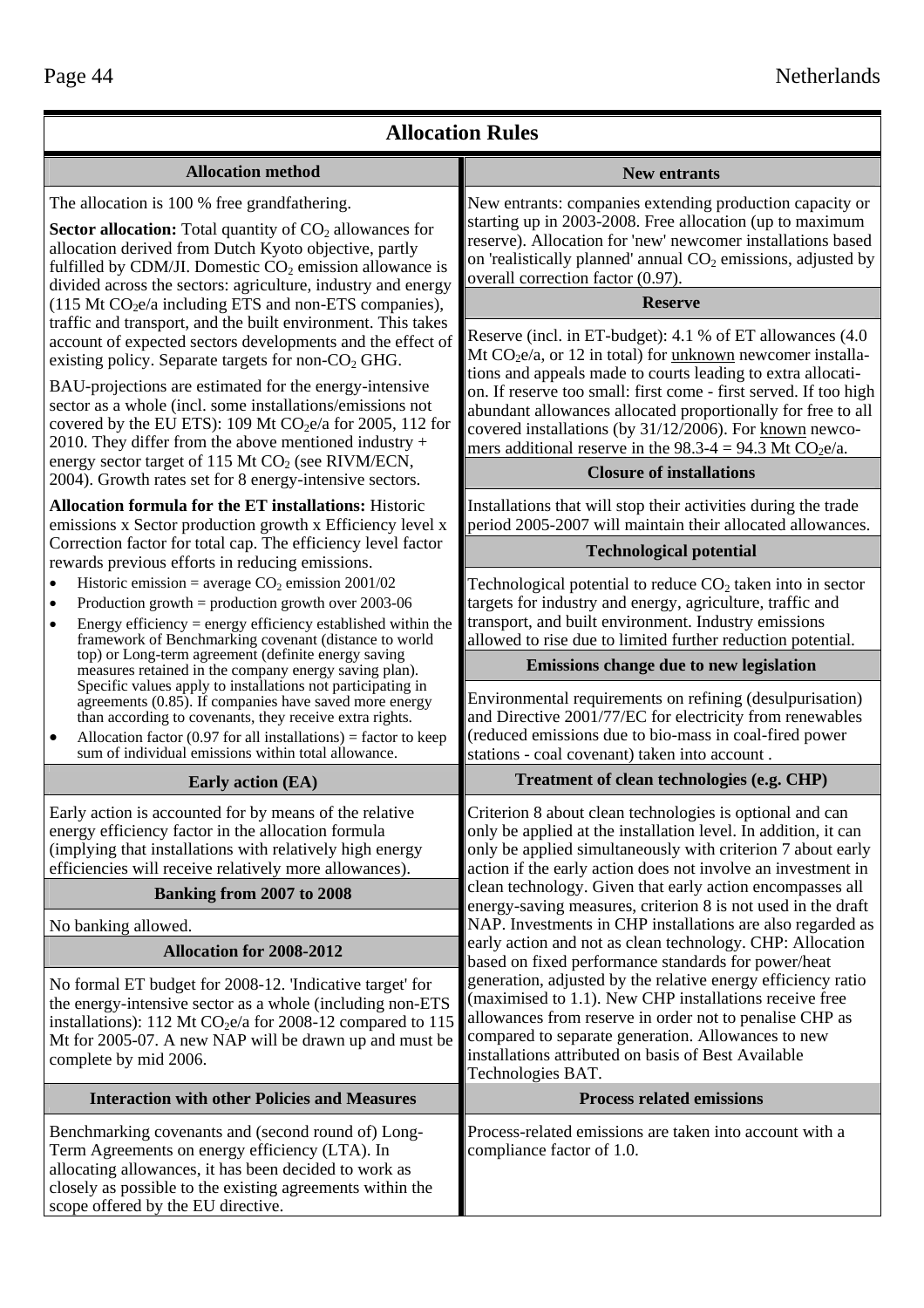|                                                                                                                                                                                                                                                                                                                                  | <b>Poland</b>                                                                                                                                                                                                                                                                                                                                                                                                                                            |
|----------------------------------------------------------------------------------------------------------------------------------------------------------------------------------------------------------------------------------------------------------------------------------------------------------------------------------|----------------------------------------------------------------------------------------------------------------------------------------------------------------------------------------------------------------------------------------------------------------------------------------------------------------------------------------------------------------------------------------------------------------------------------------------------------|
| <b>Status and Quantitative Assessment</b>                                                                                                                                                                                                                                                                                        |                                                                                                                                                                                                                                                                                                                                                                                                                                                          |
| <b>Status of NAP</b>                                                                                                                                                                                                                                                                                                             | <b>Distance to target assessment</b>                                                                                                                                                                                                                                                                                                                                                                                                                     |
| Final or draft version of NAP not yet published. Prelimi-<br>nary information<br>The competence for the NAP is with the Ministry for<br>Environment.<br><b>Rationale for ET-budget</b>                                                                                                                                           | <b>Comparison:</b><br>Allocation budget (incl. reserve for new entrants) /<br>ET-sector emissions $2001: 1.29$ (1.19 at lower end of<br>discussed allocation)<br>Allocation budget (incl. reserve for new entrants) /<br>ET-sector emission projections: 1.08 (1.0 at lower end of<br>discussed allocation)                                                                                                                                              |
| Total budget allocated for 2005-07 (incl. reserve): No final<br>decision yet, negotiations. Depending on the method:<br>274.4 Mt $CO2e/a$ – active allocation (proposed by the<br>Ministry of Environment)<br>253.8 Mt $CO2e/a$ - base allocation- as per guidance from the<br>EU Commission.                                    | Mt $CO2e$<br>ET-Budget (yearly averages)<br>274.4<br>300<br>25.87<br>250<br>200<br>253.8<br>268.6<br>150<br>212 5<br>$\Box$ Reserve                                                                                                                                                                                                                                                                                                                      |
| <b>Installations covered, Opt-in, Opt-out, Pooling</b><br>Narrow interpretation of Annex I of the ET-Directive:<br>1,079 installations qualify (only such processes which<br>result in energy production-electricity, heat or steam)<br>covering more than 70 % of total GHG emissions and<br>more than 80 % of $CO2$ emissions. | 100<br>50<br>O<br>Actual<br>Allocation<br>Projection<br><b>Emissions</b><br>2005-07<br>2005<br>2001<br>Source: Preliminary information on the Polish NAP<br>Distance to Kyoto-target of -6% (the right column                                                                                                                                                                                                                                            |
| Contribution of JI / CDM and other sectors to target                                                                                                                                                                                                                                                                             | reflects intended use of Flexible Mechanisms FM):<br><b>GHG</b> emissions<br>With FM<br>Without FM                                                                                                                                                                                                                                                                                                                                                       |
| <b>JI/CDM:</b> Poland will have credits for sale and is therefore<br>not interested in purchasing them. Already AIJ and JI<br>contracts with Netherlands (Erupt), Canada, Finland and<br>other countries. Planned for 2008-2012: some 69 Mt<br>CO <sub>2</sub> e/a                                                               | (Mt $CO2e/a$ )<br>(Mt $CO2e/a$ )<br>2001 vs. Kyoto base year:<br>$-183(-32%)$<br>2001 to Kyoto target:<br>$+149 (+39\%)$<br>not intended<br>Kyoto-Target (yearly averages)<br>Mt $CO2e$<br>531.3<br>565.3<br>600-<br>6%<br>$500 -$<br>394.0<br>382.8<br>$400 -$<br>300<br>$200 -$<br>$100 -$<br>$\Omega$<br>Kyoto<br>Projection<br>Base year<br>Actual<br>1986<br>Emissions<br>2010 (with<br>target<br>2001<br>2008-12<br>$P&M)^*$<br>Source: CEU 2003b. |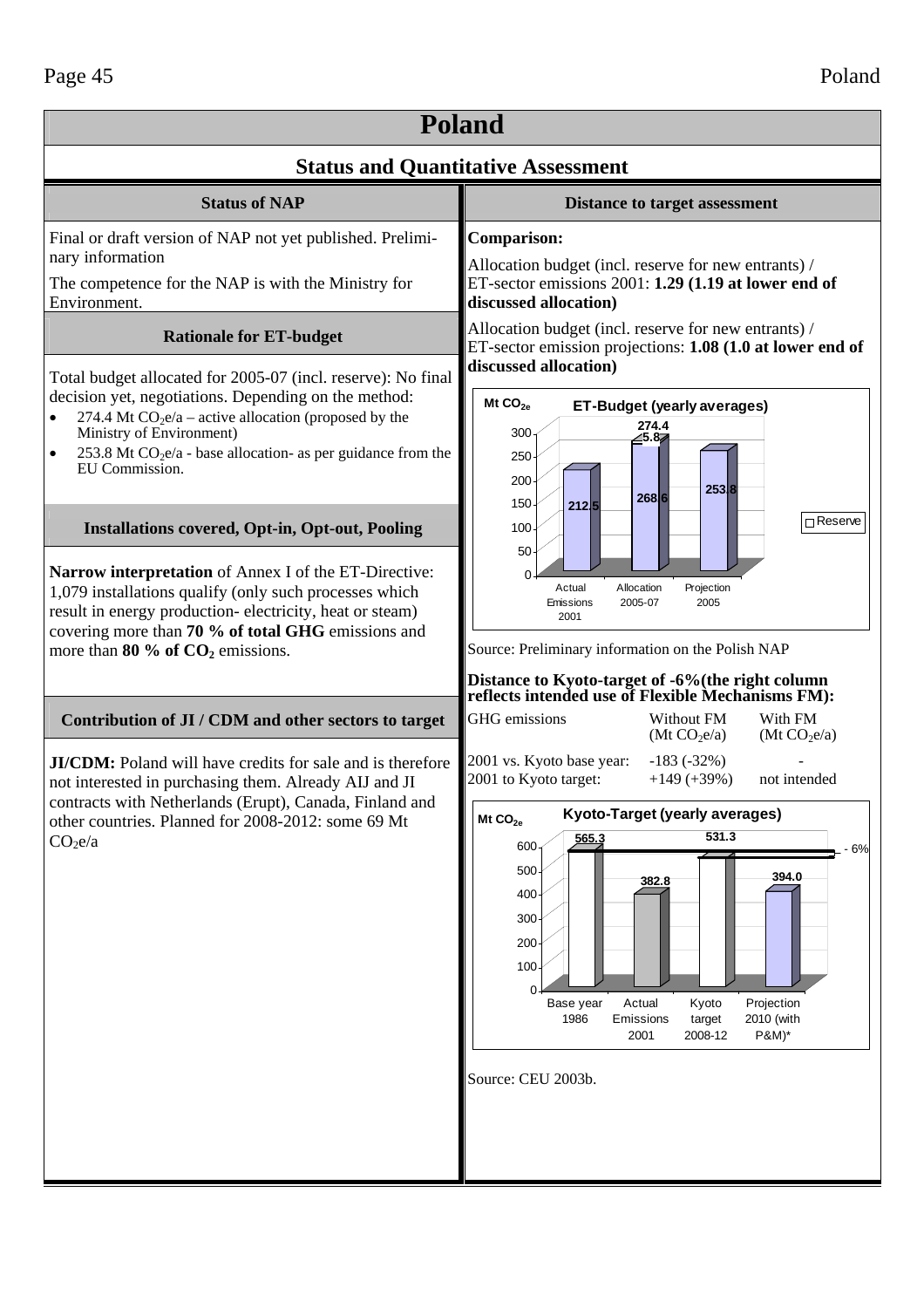|           | <b>Allocation Rules</b>                                                                                                                                                                                                                                                                                                       |                                                                                                                                                                                                                            |
|-----------|-------------------------------------------------------------------------------------------------------------------------------------------------------------------------------------------------------------------------------------------------------------------------------------------------------------------------------|----------------------------------------------------------------------------------------------------------------------------------------------------------------------------------------------------------------------------|
|           | <b>Allocation method</b>                                                                                                                                                                                                                                                                                                      | <b>New entrants</b>                                                                                                                                                                                                        |
|           | The allocation is 100 % free grandfathering.                                                                                                                                                                                                                                                                                  |                                                                                                                                                                                                                            |
|           | Allocation at sector level: In order to calculate overall<br>allocations there are two approaches considered: a<br>historical emission approach and a forecasting approach. A<br>least cost-approach was not considered for Poland due to a<br>surplus of emissions. For both approaches the following<br>formula is applied: | <b>Reserve</b><br>Reserve for new entrants foreseen. It includes: new<br>installations and non-identified and increase of activity<br>(min. 2-3% up to 5% of total emission allowances)<br><b>Closure of installations</b> |
| $\bullet$ | Total_NUM <sub>aa</sub> = SHARE <sub>ets</sub> x LIM_EMI <sub>05-07</sub> with                                                                                                                                                                                                                                                | Definition and treatment of closures under consultation                                                                                                                                                                    |
| $\bullet$ | Total_NUM <sub>aa</sub> : allocated allowances (270.1 Mt $CO2e/a$ in the<br>historical emissions approach, 276.2 Mt $CO2e/a$ in the<br>forecasting approach)                                                                                                                                                                  | <b>Technological potential</b><br>Treatment of clean technologies (e.g. CHP)                                                                                                                                               |
| $\bullet$ | $SHARES_{ets}$ : share of installations under the ETS – under the<br>first method the historical data are considered, under the 2nd<br>forcasting methods. 1988: 59.6%, 2001: 59.6%, 2005-07:<br>60.9%                                                                                                                        | Co-generation bonus 50% according to 2004/8/EC<br>Directive chapter 6.4.3 formula 6.9 (7.5 Mt $CO2e/a$ )                                                                                                                   |
| $\bullet$ | $LIM\_EMI_{05-07}$ allowable emissions for 2005-07 derived<br>from Kyoto protocol: $453.2$ Mt CO <sub>2</sub> e /a                                                                                                                                                                                                            | Emission reduction factor: $0.0946$ t $CO2/TJ$<br><b>Process related emissions</b>                                                                                                                                         |
|           | There are 3 variants for Total_NUM <sub>aa</sub> in the forecasting<br>variant according to the underlying scenario:                                                                                                                                                                                                          |                                                                                                                                                                                                                            |
| $\bullet$ | 276.2 Mt CO <sub>2</sub> e /a it is a linear reduction from emissions in<br>1988 to the Kyoto target. This will probably not be accepted<br>by the European Commission.                                                                                                                                                       | <b>Early action (EA)</b><br>Early action bonus 75% of effect in the database (22.4 Mt)<br>$CO2e/a$ ).                                                                                                                      |
| $\bullet$ | 255.1 Mt $CO2e/a$ is calculated from a base scenario<br>assuming that the Kyoto target will be fulfilled without<br>additional reduction                                                                                                                                                                                      | <b>Emissions change due to new legislation</b>                                                                                                                                                                             |
|           | 218.8 Mt $CO2e/a$ are derived from the so-called BLN<br>scenario with emissions 16% lower than the Kyoto target                                                                                                                                                                                                               |                                                                                                                                                                                                                            |
|           | It is likely that the allocation accepted by the Commission<br>could be between 218.8 and 255.1 Mt $CO2e/a$ .                                                                                                                                                                                                                 | Banking from 2007 to 2008<br>No banking allowed.                                                                                                                                                                           |
|           | 2 types of allocation:                                                                                                                                                                                                                                                                                                        | <b>Allocation for 2008-2012</b>                                                                                                                                                                                            |
| $\bullet$ | Base allocation = Forecast emissions for $2005-2007$ (base<br>allocation 221.8, early action 16.8, non-identified 1.7,<br>economic growth 7.8, new installations 5.8, total: 253.8 Mt<br>CO <sub>2</sub> e/a)                                                                                                                 | Allocation rule for 2008-2012 not yet announced.                                                                                                                                                                           |
| ٠         | Active allocation: = Forecast emissions for $2005-2007 +$<br>Cogeneration 2005-2007 (base allocation 239.3, early action<br>16.8, non-identified 1.7, economic growth 7.8, new<br>installations 5.0, cogeneration 3.8, total: 274.4)                                                                                          | <b>Interaction with other Policies and Measures</b>                                                                                                                                                                        |
|           | Allocation at installation level for 2005-07 is based on<br>the historic emissions for installations in the period 1999-<br>2002. Mean average from 3 years (one year with lowest<br>emissions excluded).                                                                                                                     |                                                                                                                                                                                                                            |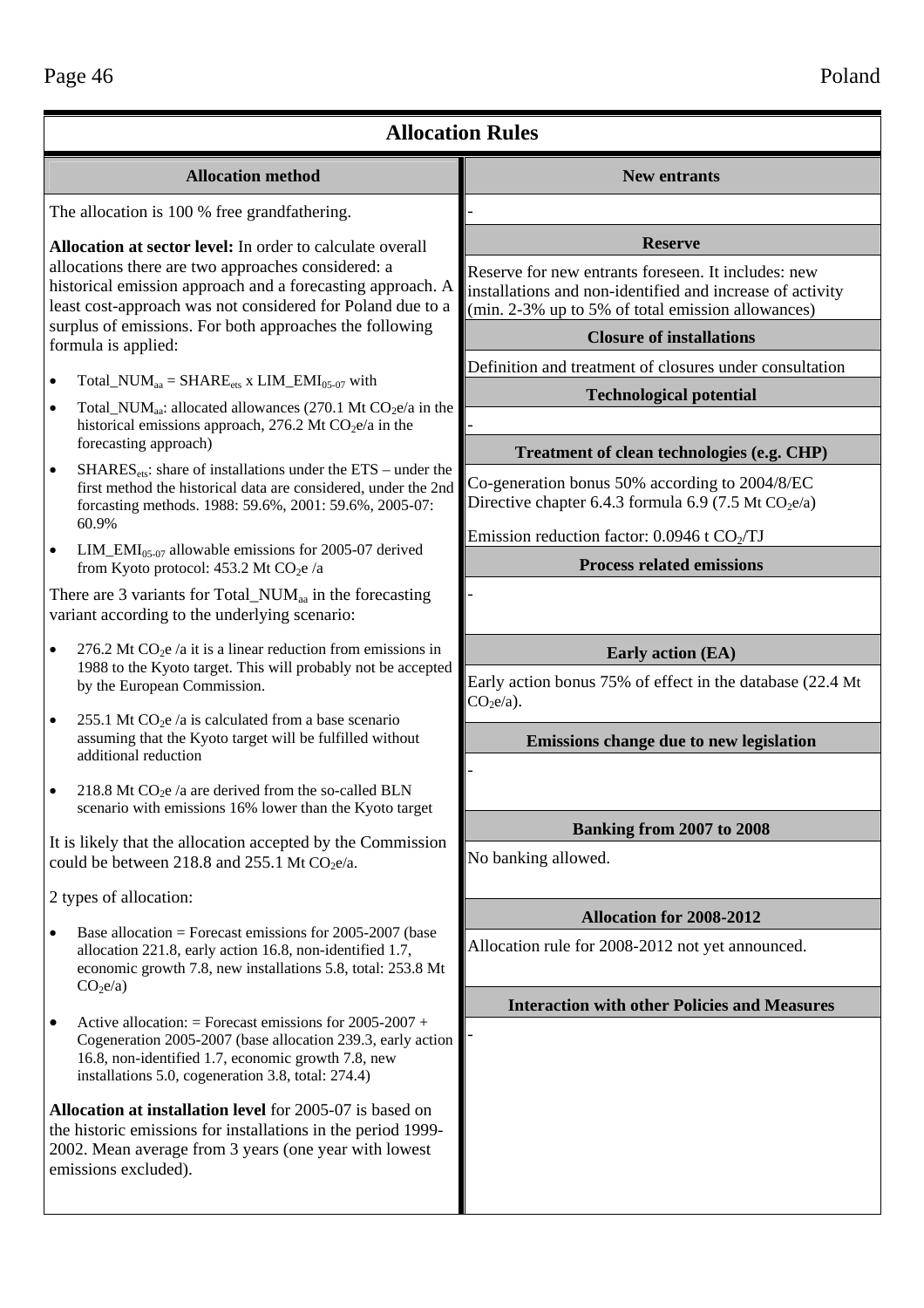# **Portugal**

## **Status and Quantitative Assessment**

**Status of NAP Distance to target assessment** Draft published on 17 March 2004. Emissions Trading Directive in the process of becoming national law. The competence for the NAP is with the Ministry for Urban and Spatial Planning and the Environment and the Ministry for Economy. **Rationale for ET-budget**  Total budget allocated for 2005-07 (incl. reserve): 116.8 Mt  $CO<sub>2</sub>e$  equally distributed across three years. For the determination of the total quantity of allowances the reference scenario is taken from the National Climate Change Programme PNAC (average of the high and the low scenario). This scenario is revised according to the most recent information from the installations and takes into account the plans for the expansion of the electricity supply system. It also incorporates the impacts of Community legislation. **Installations covered, Opt-in, Opt-out, Pooling Wide interpretation of Annex I of the ET-Directive**: ET scheme includes 239 installations covering **43.7 % of total**  GHG emissions and about 56 % of CO<sub>2</sub> emissions (based on projections for 2005-07): 17 thermal electric power stations with 58 % of allocations, 2 refineries with 8.3 % of allocations, 32 co-generation plants with 6.7 % of allocations, 22 other combustion installations, remainder: various industrial installations, in particular from cement/chalk production with 19.2 % of allocations). Emissions from participants in ET scheme were 42.8 % of total national GHG emissions in 2002. **Opt-in / Opt-out:** not used in 2005-2007. **Pooling**: Is allowed, and interest has been manifested. The intentions must be formalised 30 days after the ET Directive is transposed to national law. **Contribution of JI / CDM and other sectors to target Comparison:**  Allocation budget (incl. reserve for new entrants) / ET-sector emissions 2002: **1.06**  Allocation budget (incl. reserve for new entrants) / ET sector emission projections: **0.99**  $36.6$   $37.1$ **1.87 38.9** 0 5  $10$ 15 20 25 30 35  $40$ Actual Emissions 2002 **A**llocation 2005-07 Projection 2005-07 **ET-Sector (yearly averages) □**Reserve Mt CO<sub>2e</sub> **38.9** Note: 2002 was a dry year raising emissions (low availability of hydro electr.) ET emissions were 33.5 Mt  $CO<sub>2</sub>e/a$  in 2000, but figure was comparatively low due to repair of a refinery. The allocation for 2005-07 corrects this as well as changes in electricity supply  $(-1.5 \text{ Mt } CO<sub>2</sub>e/a)$  but incorporates a new combined cycle plant to take up service and new CHP  $(+2.2 \text{ Mt } CO_2e/a)$ . Source: Draft Portuguese NAP 2004. **Distance to Kyoto-target of +27%(the right column reflects intended use of Flexible Mechanisms FM):**  GHG emissions Without FM With FM<br>  $(Mt CO<sub>2</sub>e/a)$  (Mt  $CO<sub>2</sub>e/a$ ) (Mt  $CO<sub>2</sub>e/a$ ) 2002 vs. Kyoto base year: +23.8 (+38.7%) - 2002 to Kyoto target:  $-7.2 (-8.4\%)$  -0.7 (-0.8%) **61.4 85.2 78.0 91.3**  $50$ 60 70  $80$ 90 100 **Kyoto-Target (yearly averages)**  $+27%$ Mt CO<sub>2e</sub>

In 2010 the distance to Kyoto target, assuming efficiency in the additional (domestic) measures proposed in the National Programme for Climate Change (PNAC), amounts to a deficit of 6.5 Mt  $CO<sub>2</sub>e/a$ . This deficit will be covered using the Flexible Mechanisms together with new additional domestic measures, in a proportion to be defined according to future monitoring results of the PNAC.

Note : Difference projections 2010 and target expected to be covered equally by additional measures and FM.

Sources: Draft Portuguese NAP 2004, CEU 2003b.

## Page 47 Portugal



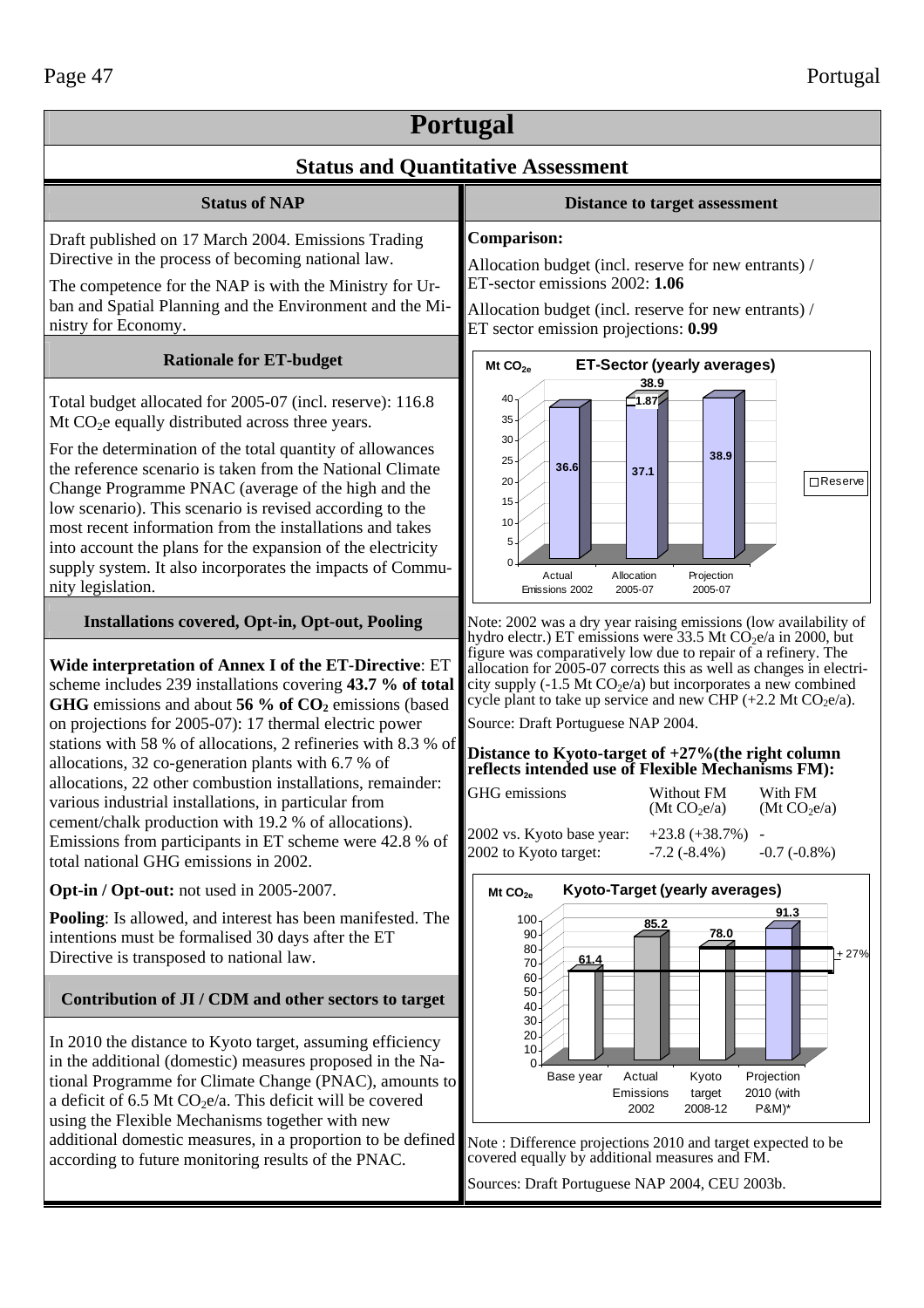| <b>Allocation Rules</b>                                                                                                                                                                                                                                                                                                                                                                                                                                                                                                                                                                                                   |                                                                                                                                                                                                                                                                                                                                                                                                                                                                                                                                                  |
|---------------------------------------------------------------------------------------------------------------------------------------------------------------------------------------------------------------------------------------------------------------------------------------------------------------------------------------------------------------------------------------------------------------------------------------------------------------------------------------------------------------------------------------------------------------------------------------------------------------------------|--------------------------------------------------------------------------------------------------------------------------------------------------------------------------------------------------------------------------------------------------------------------------------------------------------------------------------------------------------------------------------------------------------------------------------------------------------------------------------------------------------------------------------------------------|
| <b>Allocation method</b>                                                                                                                                                                                                                                                                                                                                                                                                                                                                                                                                                                                                  | <b>New entrants</b>                                                                                                                                                                                                                                                                                                                                                                                                                                                                                                                              |
| 100% cost free grandfathering (except remainder reserve).<br>Allocations are made in a two-stage approach that allocates<br>allowances to sectors and to installations.<br>At sector level: Historic emissions (2002) are combined,<br>when applied, with production projections for 2005-07<br>(corrected reference scenario from the National Climate<br>Change Programme - PNAC). This yields an emission<br>forecast without additional measures. Combined with the                                                                                                                                                   | New entrants: installations taking up operation (or under-<br>going substantial changes or extensions) 30 days after the<br>national law that transposes the EU ETS Directive enters<br>into force. Free allocation for new entrants from the<br>reserve. Allocation rule for new newcomer installations<br>based on BAT (Best Available Technology)-standards.<br>After one year of operation, the provisional allocation is<br>reanalysed and the final allocation defined for 2005-2007.                                                      |
| potential for realistic reduction measures the allocation for                                                                                                                                                                                                                                                                                                                                                                                                                                                                                                                                                             | <b>Reserve</b>                                                                                                                                                                                                                                                                                                                                                                                                                                                                                                                                   |
| 2005-07 is obtained, taking into account confirmed plans<br>for expansion at installation level, not considered in the<br>PNAC, to decrease increase or emissions, such as the im-<br>pact of the EU-Directive for the de-sulphurisation of fuels.<br>Allocation is provisionally subject to more information<br>from installation level (revision of historic emissions, 2003<br>emissions, identification of additional installations).                                                                                                                                                                                 | Reserve (incl. in ET-budget): 4.8 % of total ET emissions<br>$(1.87 \text{ Mt } CO2e/a, \text{ or } 5.6 \text{ in total})$ . As long as allowances<br>available in reserve: free allocation for new entrants ("first<br>come, first served" basis). After exhaustion of reserve new<br>entrants need to buy allowances on the market. If reserve<br>too large: Government will auction remaining allowances<br>in first trimester of 2008.                                                                                                       |
| At activity/installation level: The basic criteria to allocate<br>emissions to installations are the historic emissions from                                                                                                                                                                                                                                                                                                                                                                                                                                                                                              | <b>Closure of installations</b>                                                                                                                                                                                                                                                                                                                                                                                                                                                                                                                  |
| either 2000-02 or 2001-03, excluding at each time the low-<br>est emission levels and by choosing the maximum of the<br>two periods. Correction is made for exceptional periods<br>such as large repair. There are exceptions to this base allo-<br>cation in cases of major capacity increases between 2000-<br>04, or changes in the processes (e.g. electric steel replacing<br>oxygen steel) or transferred emissions to CHP installations.<br>A global adjustment factor of 1.011 accommodates sector<br>and installation levels (including the reserve for new<br>installations) in the total cap estimated for ET. | Allocation will stop the year following closure except if<br>there is a transfer of activities to a new installation. Emis-<br>sion allowances not used due to closure transferred to re-<br>serve. Definition of closure: the competent authority may<br>cancel the allocation if an installation has reduced emissi-<br>ons by more than 50% for reasons other than energy effi-<br>ciency improvement or fuel substitution. Similar, if an in-<br>stallation increases emissions by 50%, allocation may be<br>based on rules for new entrants |
| Early action (EA)                                                                                                                                                                                                                                                                                                                                                                                                                                                                                                                                                                                                         | <b>Technological potential</b>                                                                                                                                                                                                                                                                                                                                                                                                                                                                                                                   |
| Early actions is considered as a criteria for the attribution<br>of allowances by using historic emissions as the basis.<br>Other consideration to early action was not given.                                                                                                                                                                                                                                                                                                                                                                                                                                            | Incorporated in the form of realistic economic reduction<br>measures in the definition of the reference scenario which<br>forms the basis for overall and sectoral allocation.                                                                                                                                                                                                                                                                                                                                                                   |
| Emissions change due to new legislation                                                                                                                                                                                                                                                                                                                                                                                                                                                                                                                                                                                   | Treatment of clean technologies (e.g. CHP)                                                                                                                                                                                                                                                                                                                                                                                                                                                                                                       |
| Reference projections from PNAC at basis of overall allo-<br>cation incorporate (positive/negative) impacts on emissions<br>of Community legislation, in particular expected emission<br>increase from fuel de-sulphurisation Directive.                                                                                                                                                                                                                                                                                                                                                                                  | New CHP installations will receive allowances for free<br>from the reserve in order not to penalise CHP compared to<br>separate generation.<br>Allowances to new installations will be allocated on the<br>basis of Best Available Technologies BAT.                                                                                                                                                                                                                                                                                             |
| Banking from 2007 to 2008<br>No banking allowed.                                                                                                                                                                                                                                                                                                                                                                                                                                                                                                                                                                          |                                                                                                                                                                                                                                                                                                                                                                                                                                                                                                                                                  |
| <b>Allocation for 2008-2012</b>                                                                                                                                                                                                                                                                                                                                                                                                                                                                                                                                                                                           |                                                                                                                                                                                                                                                                                                                                                                                                                                                                                                                                                  |
| Allocation rule for 2008-2012 not yet announced.                                                                                                                                                                                                                                                                                                                                                                                                                                                                                                                                                                          |                                                                                                                                                                                                                                                                                                                                                                                                                                                                                                                                                  |
| <b>Interaction with other Policies and Measures</b>                                                                                                                                                                                                                                                                                                                                                                                                                                                                                                                                                                       | <b>Process related emissions</b>                                                                                                                                                                                                                                                                                                                                                                                                                                                                                                                 |
| Previous voluntary agreements taken into account.<br>Exemption of companies participating in trading scheme<br>from a $CO2$ tax under discussion.                                                                                                                                                                                                                                                                                                                                                                                                                                                                         | Process-related emissions are taken into account with a<br>compliance factor 1.0.                                                                                                                                                                                                                                                                                                                                                                                                                                                                |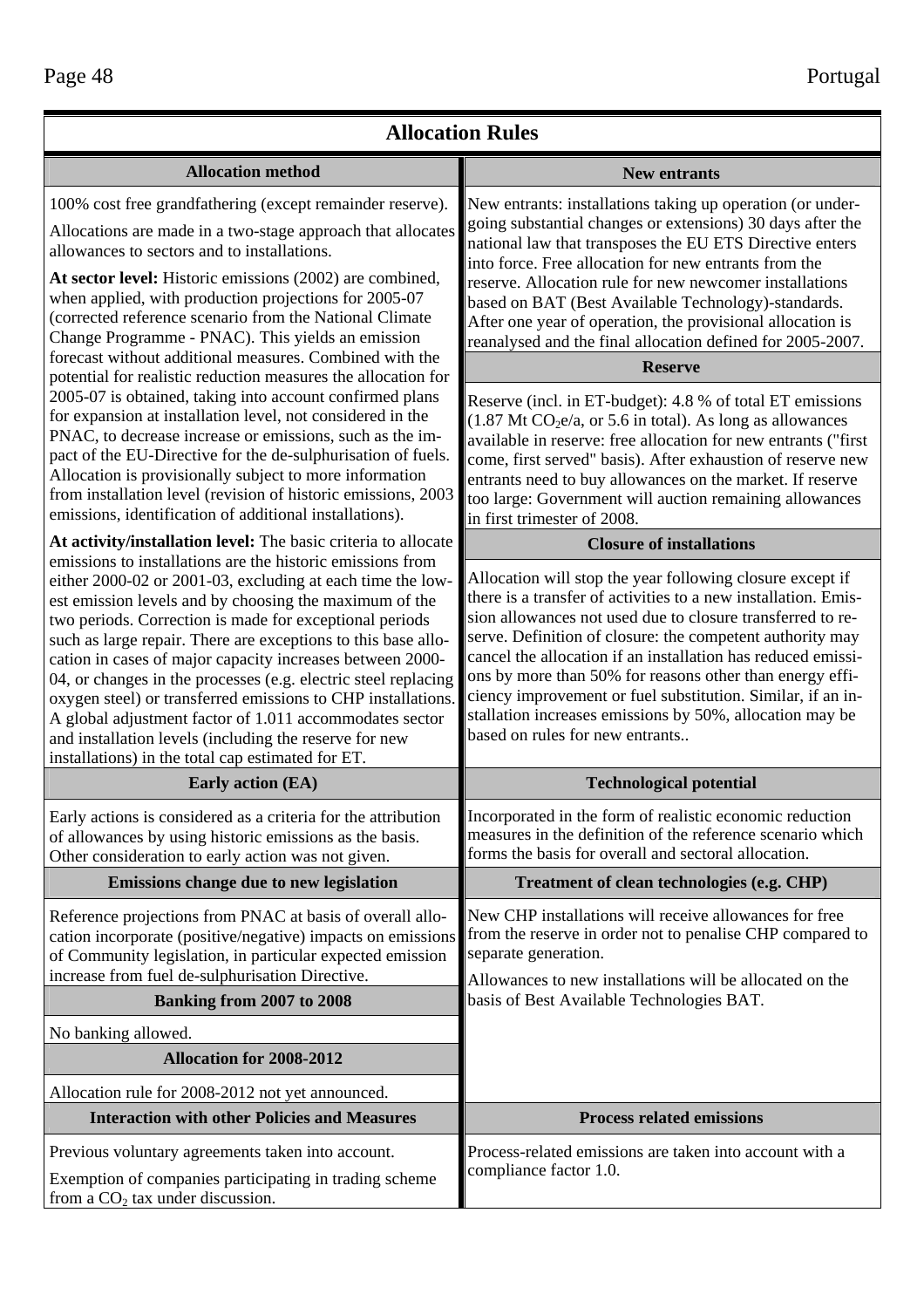## Page 49 Slovenia

| <b>Slovenia</b>                                                                                                                                                                                                                                                                                                                                                                                                                                                                                                                                                                                                                                                                                                                                                                                                            |                                                                                                                                                                                                                                                                                                                                                                                                                                                                            |
|----------------------------------------------------------------------------------------------------------------------------------------------------------------------------------------------------------------------------------------------------------------------------------------------------------------------------------------------------------------------------------------------------------------------------------------------------------------------------------------------------------------------------------------------------------------------------------------------------------------------------------------------------------------------------------------------------------------------------------------------------------------------------------------------------------------------------|----------------------------------------------------------------------------------------------------------------------------------------------------------------------------------------------------------------------------------------------------------------------------------------------------------------------------------------------------------------------------------------------------------------------------------------------------------------------------|
| <b>Status and Quantitative Assessment</b>                                                                                                                                                                                                                                                                                                                                                                                                                                                                                                                                                                                                                                                                                                                                                                                  |                                                                                                                                                                                                                                                                                                                                                                                                                                                                            |
| <b>Status of NAP</b>                                                                                                                                                                                                                                                                                                                                                                                                                                                                                                                                                                                                                                                                                                                                                                                                       | <b>Distance to target assessment</b>                                                                                                                                                                                                                                                                                                                                                                                                                                       |
| Public debate 1 <sup>st</sup> Draft on 16. April 2004. Final version<br>adopted 29 April 2004 by government. Implementation of<br>Emissions Trading Directive: Environmental protection act<br>(Zakon o varstvu okolja), adopted on 31 March 2004.<br>Competence for NAP, within the Ministry for<br>Environment, Spatial Planning and Energy (MOPE).                                                                                                                                                                                                                                                                                                                                                                                                                                                                      | <b>Comparison:</b><br>Allocation budget (incl. reserve for new entrants) /<br>ET-sector emissions 1999-2002: 0.97<br>Allocation budget (incl. reserve for new entrants) /<br>ET sector emission projections: 0.93                                                                                                                                                                                                                                                          |
| <b>Rationale for ET-budget</b>                                                                                                                                                                                                                                                                                                                                                                                                                                                                                                                                                                                                                                                                                                                                                                                             | Mt $CO2e$<br><b>ET-Sector (yearly averages)</b><br>8.78                                                                                                                                                                                                                                                                                                                                                                                                                    |
| Total budget allocated for 2005-07 (incl. reserve): 26.3 Mt<br>$CO2e$ or 8.78 Mt $CO2e/a$ on average. Annual allowance<br>allocation: 35.1 % (2005), 33.3 % (2006), 31.6 % (2007).<br>Slovenia relies: for power generation on forecast emissions<br>(based on Slovenian Operational Program for Greenhouse<br>emissions reduction - OPGHG 6); for the Industry Sector<br>on a combination of grandfathering/BAT-benchmarking.<br>Allocation according to least-cost principle considering the<br>Kyoto target.                                                                                                                                                                                                                                                                                                            | 10<br>0.067<br>8<br>9.4<br>6<br>9.1<br>8.71<br>$\Box$ Reserve<br>4<br>$\overline{c}$<br>$\Omega$<br>Allocation<br>Base period<br>Projection<br>1999-2002<br>2005-07<br>2005-2007                                                                                                                                                                                                                                                                                           |
| <b>Installations covered, Opt-in, Opt-out, Pooling</b>                                                                                                                                                                                                                                                                                                                                                                                                                                                                                                                                                                                                                                                                                                                                                                     | Note: Projections for 2005-2007 are based on a constant share of<br>60% in the $CO2$ emissions.                                                                                                                                                                                                                                                                                                                                                                            |
| Wide interpretation: ET scheme includes 98 installations<br>covering 45 % of total GHG emissions and about 60 % of<br>$CO2$ emissions (based on projections for 2005-07): 6 from<br>the power sector with 70 % of allocations, industrial<br>installations with 29.2 %). Emissions from participants in<br>ET scheme were 60 % of total national GHG emissions in<br>2002. Opt-in / Opt-out: Opt-ins are energy conversion<br>installations with fuel input power 15-20 MW that will be<br>included on voluntary basis (18 installations, included in<br>analysis with 1.2% of allowances). <b>Pooling</b> : One<br>application by two power generators (55% of total<br>allocation and 74% of sector allocation). Application will<br>be considered by the Ministry for the final version of<br>National Allocation Plan. | Source: Slovenian NAP<br>Distance to Kyoto-target of -8% (the right column<br>reflects intended use of Flexible Mechanisms FM):<br>GHG emissions<br>Without FM<br>With FM<br>(Mt $CO2e/a$ )<br>(Mt $CO2e/a$ )<br>2002 vs. Kyoto base year:<br>$-0.3(-1.5%)$<br>2002 to Kyoto target:<br>$-1.3(-6.6%)$<br>not intended<br>Kyoto-Target (yearly averages)<br>Mt $CO2e$<br>25 <sub>2</sub><br>20.9<br>19.0<br>- 8%<br><u> 20.6</u><br>20.3<br>20<br>$15 -$<br>10 <sup>1</sup> |
| Contribution of JI / CDM and other sectors to target                                                                                                                                                                                                                                                                                                                                                                                                                                                                                                                                                                                                                                                                                                                                                                       | 5.                                                                                                                                                                                                                                                                                                                                                                                                                                                                         |
| <b>JI/CDM:</b> Apart from a general framework, no use of the<br>Kyoto flexible mechanisms JI/CDM. Interested installati-<br>ons may participate in activities outside Slovenia by buy-<br>ing CERs and ERUs. Specifics not yet known.<br><b>Other sector targets:</b> Set in the "Operational Programme"<br>for GHG Emission Reduction" and "National Energy<br>Programme NEP" (2004) adopted by Parliament. With<br>existing policies and measures, emissions from non-ETS<br>sectors are projected to about 6.5 Mt $CO2e/a$ for 2008-12.<br>According to OPGHG, emissions reduction for non-ETS<br>sector is expected to be 0.5 Mt of $CO2e/a$ in 2008-12.                                                                                                                                                               | Projection<br>Base year<br>Actual<br>Kyoto<br>(1986)<br>2010 (with<br>Emissions<br>target<br>$P&M)*$<br>2002<br>2008-12<br>Note: Emission including for the base year 1986 are based on<br>revised inventories as used in the Slovenian NAP.<br>Sources: Slovenian NAP.                                                                                                                                                                                                    |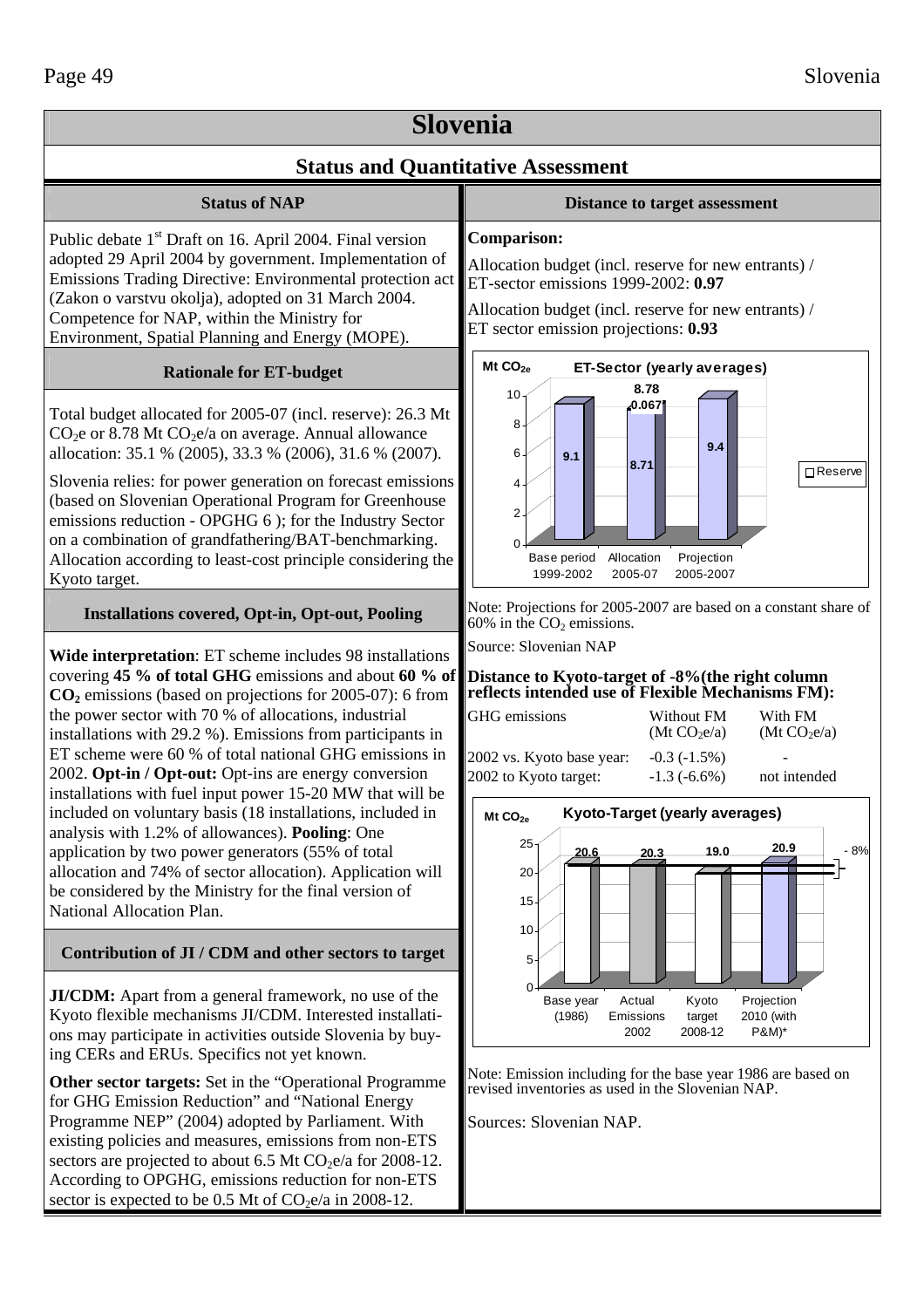## Page 50 Slovenia

| <b>Allocation Rules</b>                                                                                                                                                                                                                                                                                                                                                                                                                                                                               |                                                                                                                                                                                                                                                                                                                                                                                                                        |  |
|-------------------------------------------------------------------------------------------------------------------------------------------------------------------------------------------------------------------------------------------------------------------------------------------------------------------------------------------------------------------------------------------------------------------------------------------------------------------------------------------------------|------------------------------------------------------------------------------------------------------------------------------------------------------------------------------------------------------------------------------------------------------------------------------------------------------------------------------------------------------------------------------------------------------------------------|--|
| <b>Allocation method</b>                                                                                                                                                                                                                                                                                                                                                                                                                                                                              | <b>New entrants</b>                                                                                                                                                                                                                                                                                                                                                                                                    |  |
| 100% cost free grandfathering with benchmarking correc-<br>tion for industry. No auctions for allowances except for<br>surplus allowances from closures or from reserve for new                                                                                                                                                                                                                                                                                                                       | Free allocation for new entrants from the reserve.<br>Allocation for new newcomer installations based on BAT<br>(Best Available Technology)-standards.                                                                                                                                                                                                                                                                 |  |
| entrants.                                                                                                                                                                                                                                                                                                                                                                                                                                                                                             | <b>Reserve</b>                                                                                                                                                                                                                                                                                                                                                                                                         |  |
| Allocation based on a bottom-up approach with adjusted<br>totals for the two sectors ("power generation" and "indus-<br>try", the latter including any other installations e.g. district<br>heating). Allocation partially based on respective potential<br>for low-cost emission reduction and considering the Kyoto<br>target. Necessary adjustment made by fitting the Sectoral<br>Reduction Factors (SRF) according to the <b>Operational</b><br><b>Plan for GHG Emissions Reduction (OPGHG):</b> | Reserve (incl. in ET-budget): 0.76 % of total ET emissions<br>$(0.066 \text{ Mt } CO2e/a, \text{ or } 0.2 \text{ in total})$ . Free allocation for new<br>entrants ("first come, first served" basis). After exhaustion<br>of reserve new entrants need to buy allowances on the mar-<br>ket. If reserve too large government auctions remaining<br>allowances off in early 2007; proceeds go into national<br>budget. |  |
| For each permitted installation "relevant emissions" (IRE -<br>Installation Relevant Emissions) are established as the                                                                                                                                                                                                                                                                                                                                                                                | <b>Closure of installations</b>                                                                                                                                                                                                                                                                                                                                                                                        |  |
| highest annual emissions in the period 1999-2002. Modified<br>by installation benchmark factors and annual compliance<br>factors (for industry only) this is also the installation<br>allocation for 2005.                                                                                                                                                                                                                                                                                            | Allocation will stop the year following closure except if<br>they are transferred to new installation. Operator has to<br>declare closure; no formal definition yet. Transfer of allo-<br>cation: Operator has the choice: either rule for newcomer                                                                                                                                                                    |  |
| Sector Emission Reduction Factor (SRF) is calculated to<br>$\bullet$<br>achieve projected emissions in the sector according to the                                                                                                                                                                                                                                                                                                                                                                    | or transfer of allowances for replaced installation.                                                                                                                                                                                                                                                                                                                                                                   |  |
| OPGHG, as a straight-line from 2005 to 2007 and 2008, first<br>target year. SRF require reduction during 2005-2007 of                                                                                                                                                                                                                                                                                                                                                                                 | <b>Technological potential</b>                                                                                                                                                                                                                                                                                                                                                                                         |  |
| 10.6% and 4.2% for the "power generation" and "industry"<br>sectors, respectively. $SRF_{\text{pwg}}=0.894$ , $SRF_{\text{ind}}=0.958$<br>Allocation 2006: average of 2005/2007 allocations.<br>$\bullet$                                                                                                                                                                                                                                                                                             | Considered in analysis and presented in OPGHG. Acknow-<br>ledged by: (1) different Sectoral Reduction Factors for<br>"Power generation" and "Industry", (2) benchmarking                                                                                                                                                                                                                                               |  |
| Allocations for industrial process emissions kept constant at<br>$\bullet$<br>the reference level (maximum for the period 1999-2002).                                                                                                                                                                                                                                                                                                                                                                 | factor (A-factor) for industrial installations                                                                                                                                                                                                                                                                                                                                                                         |  |
| Allocation formula for the ET installations:                                                                                                                                                                                                                                                                                                                                                                                                                                                          | Treatment of clean technologies (e.g. CHP)                                                                                                                                                                                                                                                                                                                                                                             |  |
| Power generation: As above, no benchmark factors are<br>used. (Note: term "forecasted emissions" also used in NAP<br>for power generation, not clarified).<br>Industry: IRE $* A * K_{year}$ with:                                                                                                                                                                                                                                                                                                    | Use of benchmark factors for industry installations.<br>Combined Heat/Power (CHP): For existing CHP bonus for<br>electricity production, no compliance factor applied to this<br>allocation. Standard for CHP is $0.44$ t $CO2/MWh$ . This<br>standard is also applicable to new entrants.                                                                                                                             |  |
| $\bullet$<br>$IRE$ – Installation Relevant Emissions = maximal annual<br>emissions in the period 1999-2002                                                                                                                                                                                                                                                                                                                                                                                            | <b>Process related emissions</b>                                                                                                                                                                                                                                                                                                                                                                                       |  |
| A: BAT factor: 0.85 for BAT non-compliance, 0.9 for BAT<br>$\bullet$<br>compliance; implicitly: $A = 1$ for CHP bonus<br>$K_{\text{year}}$ annual compliance factor, average $K_{\text{year}} = 1$<br>٠                                                                                                                                                                                                                                                                                               | Process-related emissions are taken into account with a<br>compliance factor of 1.0.                                                                                                                                                                                                                                                                                                                                   |  |
| <b>Early action (EA)</b>                                                                                                                                                                                                                                                                                                                                                                                                                                                                              | Banking from 2007 to 2008                                                                                                                                                                                                                                                                                                                                                                                              |  |
| Slovenia does not take into account early action at the                                                                                                                                                                                                                                                                                                                                                                                                                                               | No banking allowed.                                                                                                                                                                                                                                                                                                                                                                                                    |  |
| installation level as it believes a robust methodology for<br>determining early action is not feasible. However, the                                                                                                                                                                                                                                                                                                                                                                                  | Allocation for 2008-2012                                                                                                                                                                                                                                                                                                                                                                                               |  |
| allocation method based on historical emissions (1999-<br>2002) takes into account all decreases in later years.                                                                                                                                                                                                                                                                                                                                                                                      | Allocation rule for 2008-2012 not yet announced.                                                                                                                                                                                                                                                                                                                                                                       |  |
| Emissions change due to new legislation                                                                                                                                                                                                                                                                                                                                                                                                                                                               | <b>Interaction with other Policies and Measures</b>                                                                                                                                                                                                                                                                                                                                                                    |  |
| Reference projections from OPGHG at basis of overall<br>allocation incorporate (positive/negative) impacts on<br>emissions of Community legislation.                                                                                                                                                                                                                                                                                                                                                  | $CO2$ tax – will be abolished for ET participants. Industry<br>will be, on average, better off than under $CO2$ tax (effec-<br>tively lower financial burden on the average). Power gene-<br>ration has effectively not been under $CO2$ levy regime<br>(exemption)                                                                                                                                                    |  |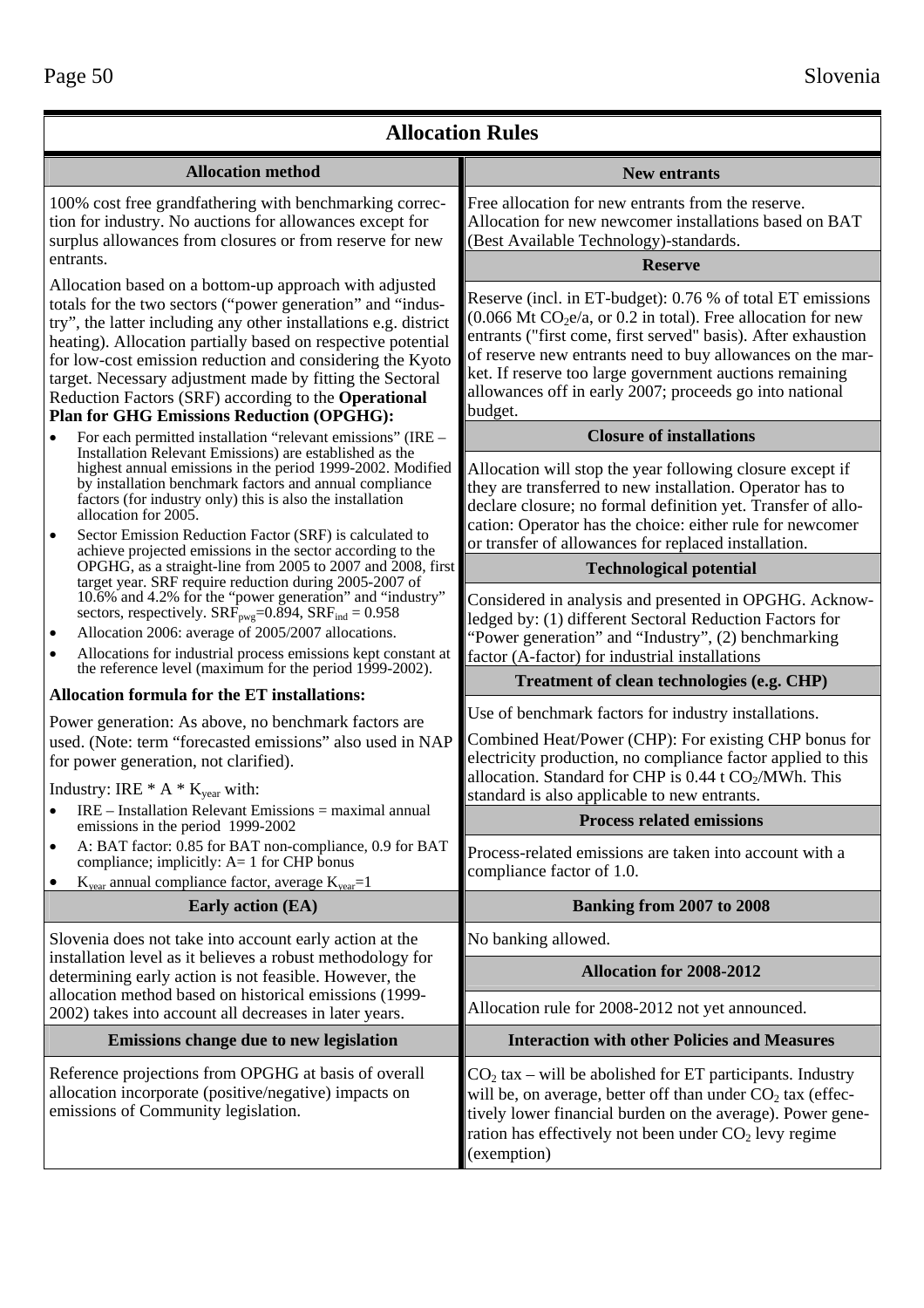| <b>Sweden</b>                                                                                                                                                                                                                                                                                                                                                                                                                                                                      |                                                                                                                                                                                                                                                                                                                                                                                                                                                                                                                                   |  |  |  |
|------------------------------------------------------------------------------------------------------------------------------------------------------------------------------------------------------------------------------------------------------------------------------------------------------------------------------------------------------------------------------------------------------------------------------------------------------------------------------------|-----------------------------------------------------------------------------------------------------------------------------------------------------------------------------------------------------------------------------------------------------------------------------------------------------------------------------------------------------------------------------------------------------------------------------------------------------------------------------------------------------------------------------------|--|--|--|
| <b>Status and Quantitative Assessment</b>                                                                                                                                                                                                                                                                                                                                                                                                                                          |                                                                                                                                                                                                                                                                                                                                                                                                                                                                                                                                   |  |  |  |
| <b>Status of NAP</b>                                                                                                                                                                                                                                                                                                                                                                                                                                                               | <b>Distance to target assessment</b>                                                                                                                                                                                                                                                                                                                                                                                                                                                                                              |  |  |  |
| Final NAP, submitted on 22 April 2004. List of<br>installations included.<br><b>Rationale for ET-budget</b><br>Total ET-budget allocated for 2005-07 (incl. reserve for<br>new entrants): $68.7$ Mt $CO2$ equally distributed across<br>years.<br>The total amount has been determined by what is feasible<br>for a strict implementation of the criteria in Appendix III of<br>the Directive.<br><b>Installations covered, Opt-in, Opt-out, Pooling</b>                           | <b>Comparison:</b><br>Allocation budget (incl. reserve for new entrants) / ET-<br>sector emissions 1998-2001: 1.13.<br>Allocation budget (incl. reserve for new entrants) /<br>ET sector emission projections: 0.86.<br>ET-Sector (yearly averages)<br>Mt $CO2e$<br>30 <sub>1</sub><br>22.9<br>0.8<br>$25 -$<br>20 <sub>1</sub>                                                                                                                                                                                                   |  |  |  |
| Wide interpretation of Annex I of the directive.<br>The ET system covers about 500 installations. The ET-<br>sector emits about 28 % of total GHG emissions and<br>30 % of CO <sub>2</sub> .<br><b>Opt-in:</b> Installations producing power or heat $<$ 20 MW <sub>th</sub><br>are included if they are a part of district heating systems ><br>20 MW.<br><b>Opt-out:</b> not used in 2005-2007.<br>Pooling: not allowed.<br>Contribution of JI / CDM and other sectors to target | $15 -$<br>26.6<br>20.2<br>22.1<br>□ Reserve<br>$10 -$<br>$5 -$<br>Base period<br>Allocation<br>Projection<br>1998-2001<br>2005-07<br>2005-2007<br>Source: Swedish NAP 2004.<br>Distance to Kyoto-target of $+4\%$ (the right column<br>reflects intended use of Flexible Mechanisms FM):                                                                                                                                                                                                                                          |  |  |  |
| Burden-sharing target is expected to be achieved without<br>recourse to international emissions trading of AAUs, ERUs<br>or CERs.<br>There are no targets included for other sectors in the NAP.<br>However, an emissions target exists for the transportation<br>sector for 2010 not to increase $CO2$ emissions above 1990-<br>level, but this target is not mentioned in the NAP.                                                                                               | <b>GHG</b> emissions<br>Without FM<br>With FM<br>(Mt CO <sub>2</sub> e/a)<br>(Mt $CO2e/a$ )<br>2001 vs. Kyoto base year:<br>$-0.9(-1.3%)$<br>2001 to Kyoto target:<br>not intended<br>$-4.5(-6.4\%)$<br>Kyoto-Target (yearly averages)<br>Mt $CO2e$<br><u>75.0</u><br>69.4<br>80<br><u>71.4</u><br>70.5<br>F⊢+4%<br>$70 -$<br>60<br>$50 -$<br>$40 -$<br>30<br>$20 -$<br>$10 -$<br>0<br>Kyoto<br>Projection<br>Base year<br>Actual<br>2008-12<br>Emissions<br>target<br>2001<br>(with P&M)<br>2008-12<br>Source: Swedish NAP 2004. |  |  |  |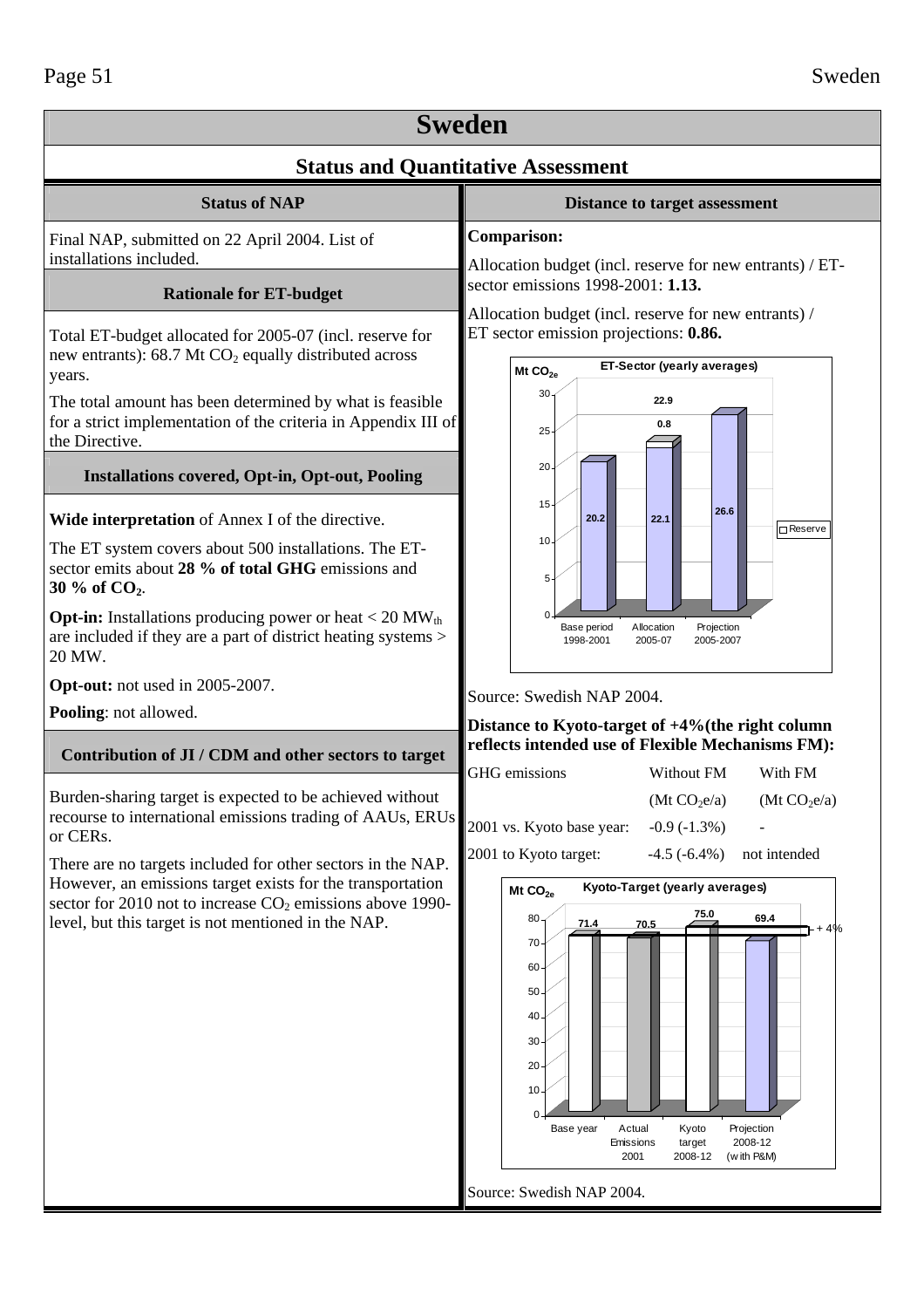| <b>Allocation Rules</b>                                                                                                                                                           |                                                                                                                                                                                                                                                                                                                                 |  |
|-----------------------------------------------------------------------------------------------------------------------------------------------------------------------------------|---------------------------------------------------------------------------------------------------------------------------------------------------------------------------------------------------------------------------------------------------------------------------------------------------------------------------------|--|
| <b>Allocation method</b>                                                                                                                                                          | <b>New entrants</b>                                                                                                                                                                                                                                                                                                             |  |
| 100% cost-free allocation.                                                                                                                                                        | Free allocation for all new entrants from:                                                                                                                                                                                                                                                                                      |  |
| Top-down:                                                                                                                                                                         | a) amount dedicated to planned expansion $(1.0 \text{ Mt } CO_2e/a);$                                                                                                                                                                                                                                                           |  |
| Different treatment of energy sector and industry sector,                                                                                                                         | b) reserve $(0.8 \text{ Mt } CO_2$ e p.a.).                                                                                                                                                                                                                                                                                     |  |
| because industry sector is subject to international<br>competition rather than the energy sector, and because the<br>potential to reduce emission in the energy sector is higher. | For energy plants in industry and CHP plants allocation<br>will be based on average emission levels for existing heat,<br>power and cogeneration plants (including biomass plants).                                                                                                                                             |  |
| <b>Bottom-up:</b> Allocation at installation level for energy-<br>related emissions is the mathematical product of:                                                               | In the energy sector, the benchmark for electricity will be<br>265 t $CO_2/GWh$ and for heat 83 t $CO_2/GWh$ . To get the                                                                                                                                                                                                       |  |
| average historic emissions in 1998-2001<br>1)                                                                                                                                     | final allocated quantities the sums are multiplied by a<br>factor of 0.8 in the energy sector and of 1.0 for energy                                                                                                                                                                                                             |  |
| compliance factor of 1.0; or<br>2)                                                                                                                                                | plants in industry.                                                                                                                                                                                                                                                                                                             |  |
| compliance factor of 0.8 for power or heat plants and<br>3)<br>for CHP-plants in the energy sector.                                                                               | For installations other than those producing power, heat<br>and/or steam, allocation will be based on BAT                                                                                                                                                                                                                       |  |
| A correction factor larger than one can be used if there has<br>been any exceptional event such as breakdown or<br>reconstruction.                                                | For process-related emissions allocation will be based on<br>projected emissions.                                                                                                                                                                                                                                               |  |
|                                                                                                                                                                                   | Quantities from reserve will be allocated based on first-<br>come-first-served principle. No decision on what to do<br>with any left-over allowances.                                                                                                                                                                           |  |
|                                                                                                                                                                                   | <b>Reserve</b>                                                                                                                                                                                                                                                                                                                  |  |
|                                                                                                                                                                                   | Reserve: 3.5 % of ET-budget $(0.8 \text{ Mt CO}_2$ e p.a., or 2.4 Mt<br>$CO2e$ in total) for unknown new entrants. Quantities will<br>be allocated on a "first come, first served" basis.                                                                                                                                       |  |
|                                                                                                                                                                                   | <b>Closure of installations</b>                                                                                                                                                                                                                                                                                                 |  |
|                                                                                                                                                                                   | No decision.                                                                                                                                                                                                                                                                                                                    |  |
|                                                                                                                                                                                   | <b>Technological potential</b>                                                                                                                                                                                                                                                                                                  |  |
|                                                                                                                                                                                   | Considered for process-related emissions                                                                                                                                                                                                                                                                                        |  |
| Early action (EA)                                                                                                                                                                 | Treatment of clean technologies (e.g. CHP)                                                                                                                                                                                                                                                                                      |  |
| No specific account for early action apart from using<br>average historic emissions back to 1998.                                                                                 | Existing and new CHP-plants in industry are entitled to<br>compliance factor of 1.0.                                                                                                                                                                                                                                            |  |
| Emissions change due to new legislation                                                                                                                                           | <b>Process-related emissions</b>                                                                                                                                                                                                                                                                                                |  |
| The directive 1999/32/EG and additions to 93/12/EEC                                                                                                                               | The compliance factor for process-related emissions is 1.0.                                                                                                                                                                                                                                                                     |  |
| regarding reduced sulphur content in some liquid fuels are<br>will lead to the construction of a new hydro cracker and                                                            | <b>Interaction with other Policies and Measures</b>                                                                                                                                                                                                                                                                             |  |
| hydrogen plant. The plant will be allocated emissions<br>according to projected demand.                                                                                           | Not described in the NAP. However, a carbon tax is levied<br>on fuels used both in district heating systems and industry<br>that might interact with the trading system. There is an on-<br>going discussion whether the tax system should be changed<br>as a consequence of the trading system but no decision is<br>made yet. |  |
| Banking from 2007 to 2008                                                                                                                                                         | Allocation for 2008-2012                                                                                                                                                                                                                                                                                                        |  |
| No decision.                                                                                                                                                                      | No information in NAP                                                                                                                                                                                                                                                                                                           |  |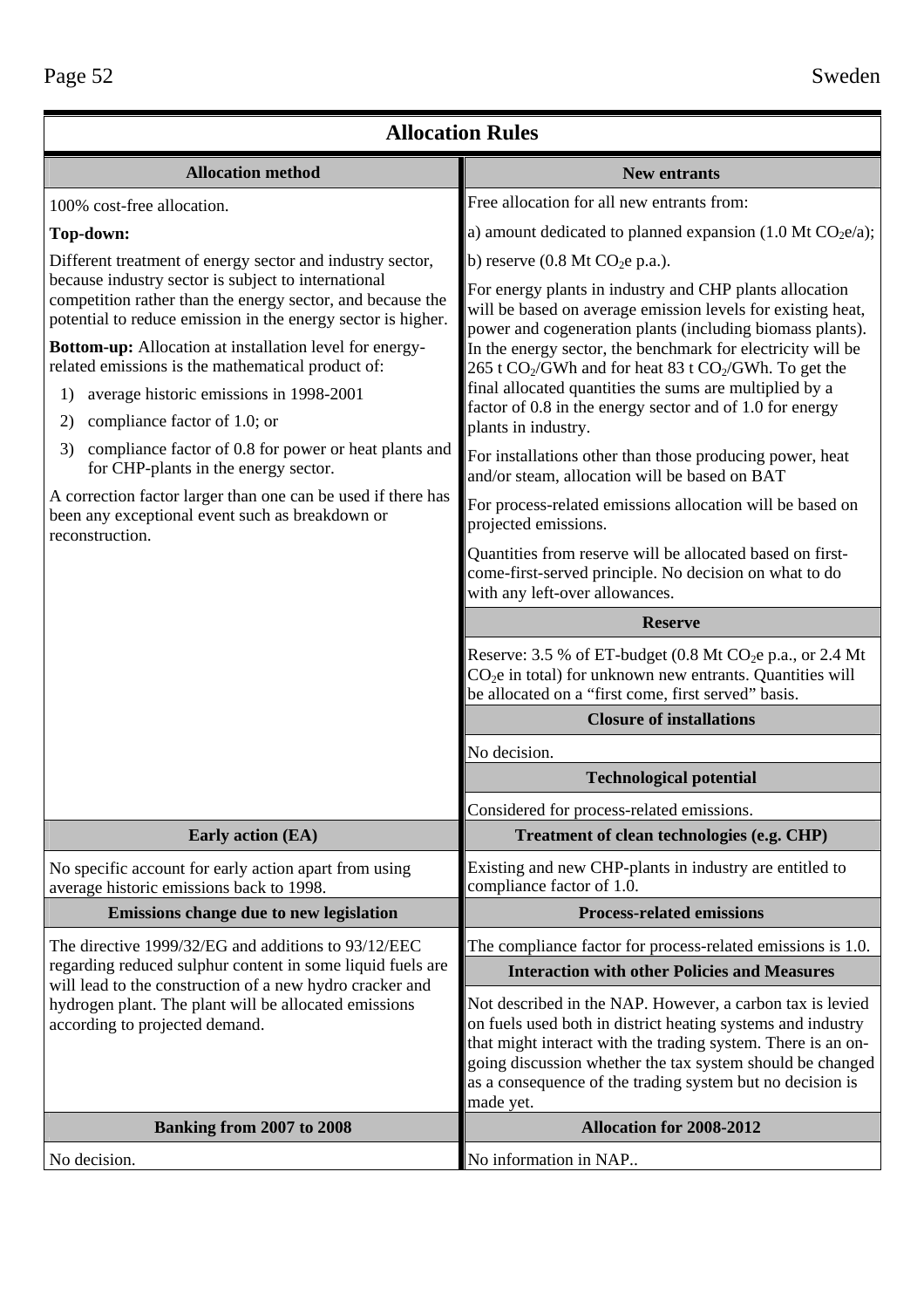# **United Kingdom**

## **Status and Quantitative Assessment**

Final NAP was submitted beginning of May 2004. There was a list of installations (annex A) included but no list of allocation. The revised list of installations with individual allocations will be published by late July/early August 2004. Draft NAP was issued in January 2004, and public comments have been summarised and incorporated.

## **Rationale for ET-budget**

Total budget allocated for 2005-07 (incl. reserve): 736 Mt  $CO<sub>2</sub>e/a$  equally distributed across years.

Overall target based upon DTI projections of sector emissions for 2005 and 2010, including the effect of the UK climate change programme (CCP) which includes the effects of Climate Change Agreements. The power generating sector will be responsible for reductions of 1.83  $MtCO<sub>2e</sub>/a$  in 2005-2007, since this sector faces limited international competition and a relatively large scope for low cost abatement opportunities. Further more this sector may be in a better position to roll over the higher marginal costs of generation. The total ET-budget might be modified e.g. due to updated projections, receipt of revised data on historic emissions from installations, review of the Climate Change Agreement targets (CCAs), identification of additional installations and other factors.

## **Installations covered, Opt-in, Opt-out, Pooling**

**Fairly wide interpretation** based upon UK interpretation of the wording of the IPPC directive and the UK definition of terms such as 'directly associated'.

http://www.defra.gov.uk/environment/climatechange/tradi ng/eu/pdf/eu-ets-guidance01.pdf

About **1.500 installations** will be included, which cover about 38% of total GHG and 46% of  $CO<sub>2</sub>$  emissions.

**Opt-in:** Not applied.

**Opt-out:** Signatories of Climate Change Agreements and participants of the UK Emissions Trading Scheme may apply to opt-out of the Scheme for the first phase.

**Pooling**: Limited to operators of combustion installations with a rated thermal input of less than 50MW.

## **Contribution of JI / CDM and other sectors to target**

No governmental purchase of credits Flexible Mechanisms since UK is likely to comply with the burden sharing target.

No formal targets for other sectors, but CCP sets out BAU projections for each sector, lists the planned policies and estimates the effect of each policy.

## **Status of NAP Distance to target assessment**

## **Comparison:**

Allocation budget (incl. reserve for new entrants) / ET-sector emissions 1998-2002: **0.97** 

Allocation budget (incl. reserve for new entrants) / ET sector emission projections: **0.99**



Sources: UK NAP 2004.

## **Distance to Kyoto-target of –12.5%(the right column reflects intended use of Flexible Mechanisms FM):**

| <b>GHG</b> emissions              | Without FM<br>(Mt $CO2e/a$ ) | With FM<br>(Mt $CO2e/a$ ) |
|-----------------------------------|------------------------------|---------------------------|
| 2002 vs. Kyoto base year:         | $-89.8(-12\%)$               |                           |
| $ 2002 \text{ to Kyoto target:} $ | $-3.4(-0.5\%)$               | not intended              |

Compared to projections the UK is going to over-achieve its Burden Sharing Agreement by most likely 12 Mt  $CO<sub>2</sub>e$ .



Sources: UK NAP 2004, EEA database 2004, CEC(2003c).